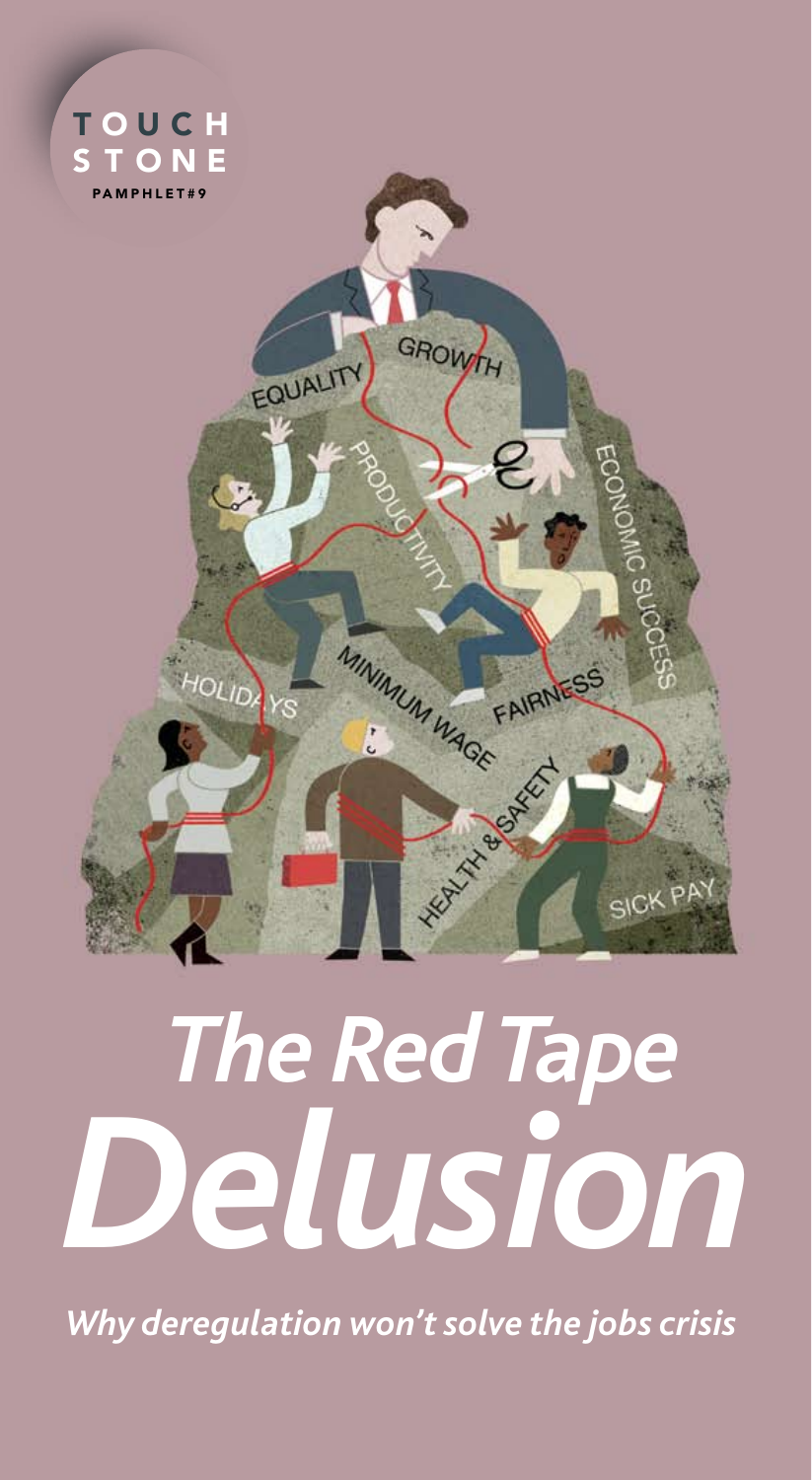*The Red Tape Delusion: Why Deregulation Won't Solve the Jobs Crisis* **challenges the neo-liberal assumption that economic success is contingent upon weakly regulated labour markets. Based on an extensive evidence review of the economic literature, it demonstrates that the case for unfettered free markets has been badly discredited and that fairer rights for workers are compatible with economic success – as well as bringing far better social outcomes.** *The Red Tape Delusion* **proves that despite the siren voices from the business lobby, fair regulation is an essential part of modern labour markets. If economic policy was based on evidence, the UK would be making immediate moves towards a new model – promoting both growth and fairness.**

#### **About the authors**

Stewart Lansley is an economic and social policy consultant specialising of *Do The Super-Rich Matter?* TUC Touchstone Pamphlet, 2008 and joint author of *Londongrad: From Russia With Cash*, Fourth Estate, 2009.

consultancy specialising in policy analysis and quantitative research. policy, business finance, the tax and benefit system, and the methodology

#### **Acknowledgements**

Department at the TUC for helpful input throughout.

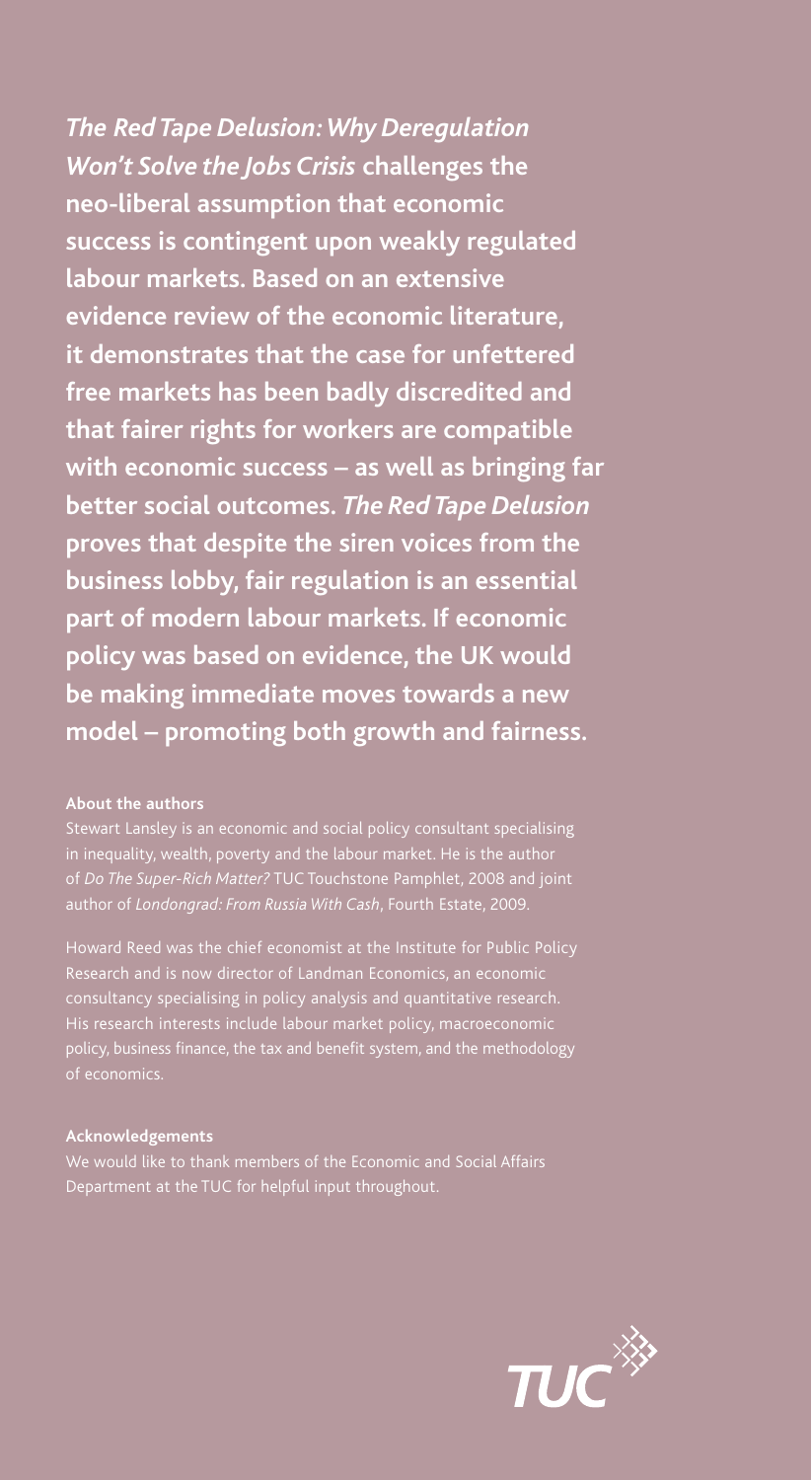

# *The Red Tape Delusion*

*Why deregulation won't solve the jobs crisis*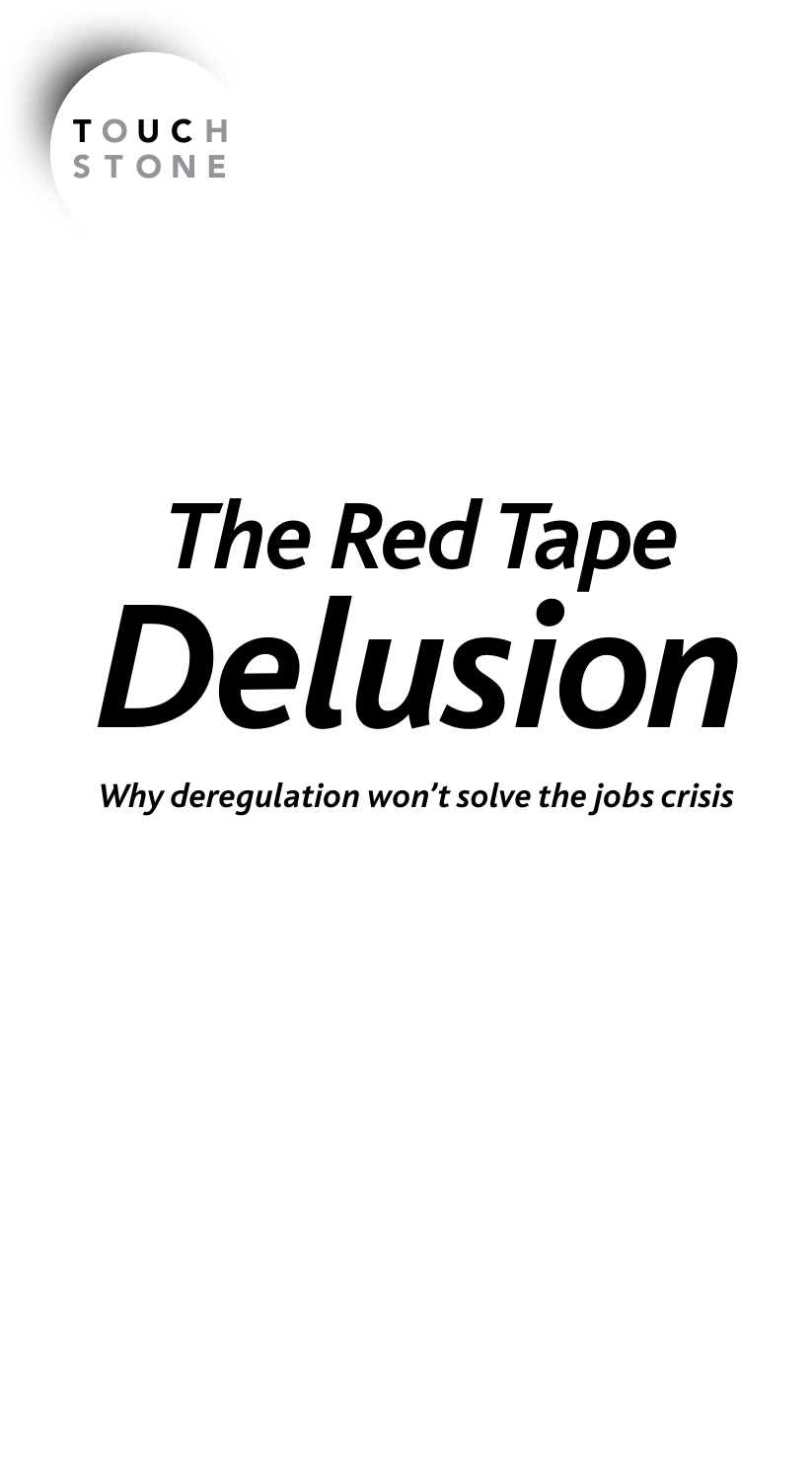# *Contents*

| <b>Executive summary</b>                              | $\overline{2}$ |
|-------------------------------------------------------|----------------|
| 1. Introduction                                       | 5              |
| 2. What is meant by a flexible labour market?         | 10             |
| 3. How regulation affects wider economic performance  | 24             |
| 4. Macro-level evidence                               | 31             |
| 5. Labour market regulation and the 2008-09 recession | 42             |
| 6. Summary and conclusions                            | 45             |
| <b>References</b>                                     | 50             |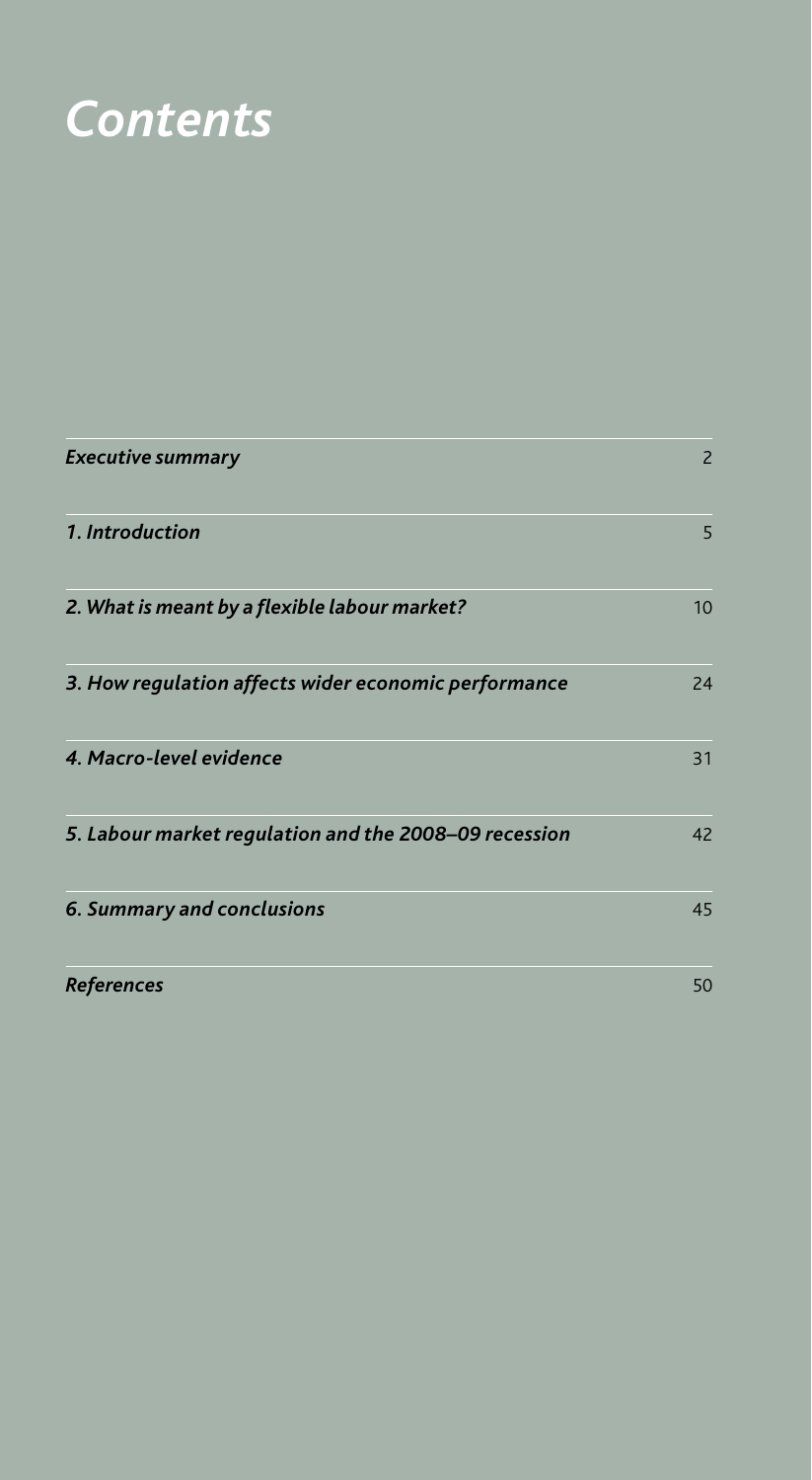# *Foreword*

### by Brendan Barber, TUC General Secretary

Over the last few decades the business lobby has never been slow to tell us that red tape destroys jobs. And by red tape they normally mean decent rights for people at work.

Before the introduction of the minimum wage and other rights, we were warned of rising unemployment and a reduction in job creation. But doomsday never came to pass – instead the UK experienced its longest period of growth for decades.

What brought that growth to an end was the biggest downturn in the world economy since the 1920s. Businesses have gone bust. Working people throughout the world have lost their jobs. Public services face deep cuts as countries struggle with the holes in their finances caused by the recession.

None of this was caused by excess regulation, but rather by its lack. Decades of business campaigns to set markets free, lift burdens on employers and cut red tape came back to bite their advocates. As unregulated financial markets ran riot, countries across the world felt the full force of the economic storm.

Now should be a time for reflection and rethinking. The economic model of the last decades has failed. The search should be on for a new approach – one where markets serve society, rather than one where society is subordinated to market imperatives.

But the siren voices have returned. Already we are being told that we need to take more of the medicine that nearly killed us – business has resumed its anti-red tape crusade.

These arguments no longer stand up. Howard Reed and Stewart Lansley's comprehensive examination of domestic and international literature in this pamphlet, and its accompanying literature review, exposes the red tape delusion.

Regulation can be an essential means to achieve both economic success and greater equality. Of course that doesn't mean that every regulation is good. Making someone with a red flag walk in front of every car did not help the motor industry develop. But it does mean that the mirror image argument, that all regulation is bad, belongs in that old cliché, the dustbin of history. Regulation can boost the economy, make society fairer and contribute to a better life for all.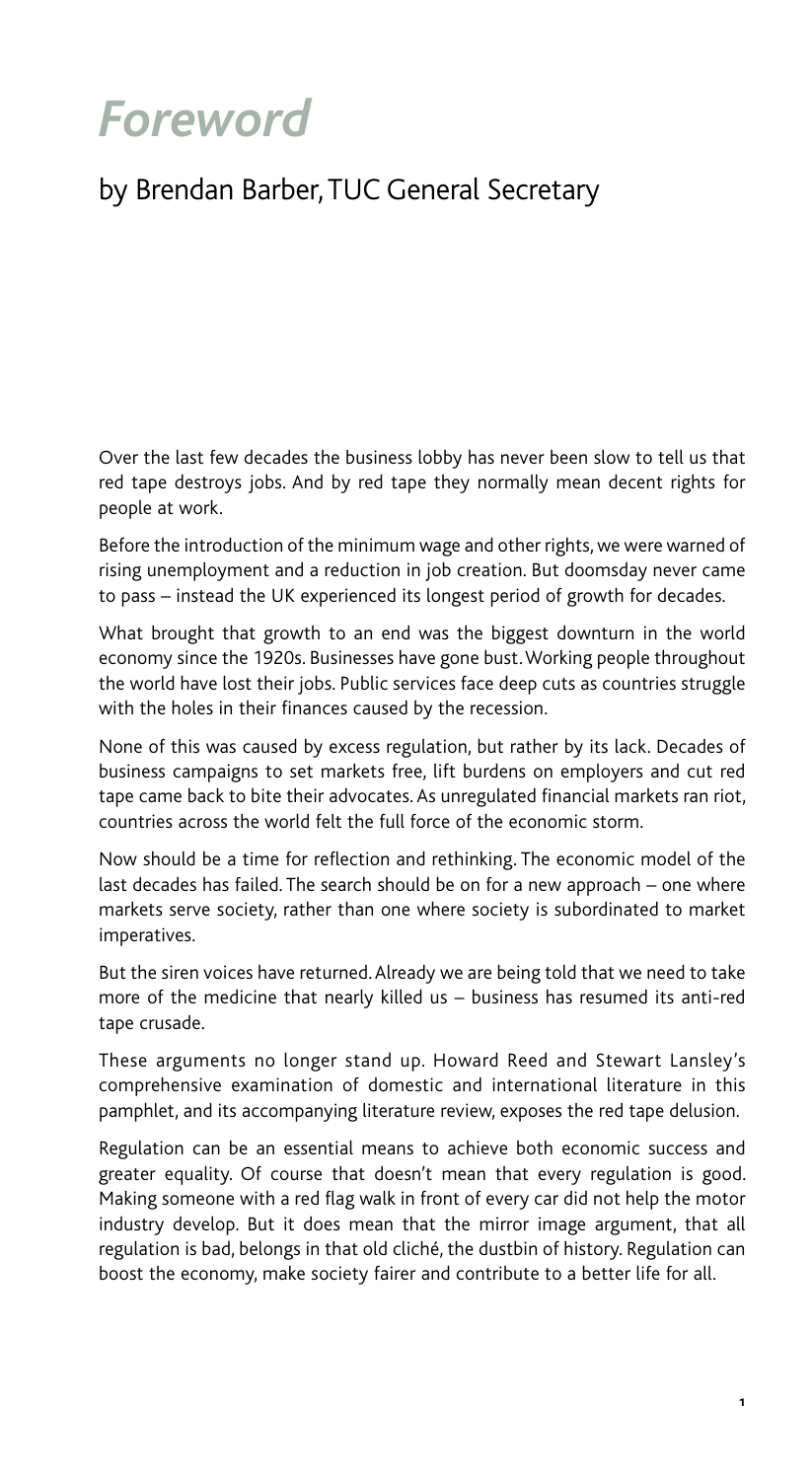# *Executive summary*

For most of the last three decades, the conventional wisdom among economists and policy makers has been that free and flexible labour markets deliver greatly superior economic outcomes than regulated ones. So influential was this view that from the late 1970s the UK embarked on a sustained path of deregulation and privatisation aimed at reducing the role of government and shifting the balance of power from the state and organised labour in favour of business.

Although Labour governments from 1997 signed up to the principle of flexible labour markets, they also introduced a number of measures – such as the minimum wage, statutory recognition rights for trade unions and improved maternity and paternity leave – which have brought greater workforce protection. Despite these additional measures, however, Britain still has one of the least regulated labour markets among the developed economies.

According to their advocates, allowing labour markets to self-correct without state interference brings higher levels of employment and growth, encourages entrepreneurialism and wealth creation and prevents boom and bust. Indeed, a number of powerful business voices from the Confederation of British Industry to the British Chamber of Commerce are now calling for existing regulations to be cut back still further.

Such calls have come despite the fact that the orthodox free labour market case has been badly discredited in recent years. This is in part because after more than 20 years of experimentation with labour market flexibility, especially in the UK and the US, there is now a substantial body of empirical evidence that demonstrates that flexible markets have not been nearly as successful as their adherents have claimed. In many ways, the policies implemented in the name of neo-liberalism have had seriously detrimental economic outcomes.

Such is the importance of these findings that in 2006 the Organisation for Economic Co-operation and Development (OECD) – formerly one of the most influential advocates of freer labour markets – moved to distance itself from the deregulation school. In its 2006 *Jobs Study*, the organisation acknowledged that countries with very different levels of regulation had experienced equal levels of success in generating employment. The orthodox account was, for example, unable to explain why a number of European nations, such as Denmark, the Netherlands and Norway, displayed economic success despite their relatively highly regulated labour markets.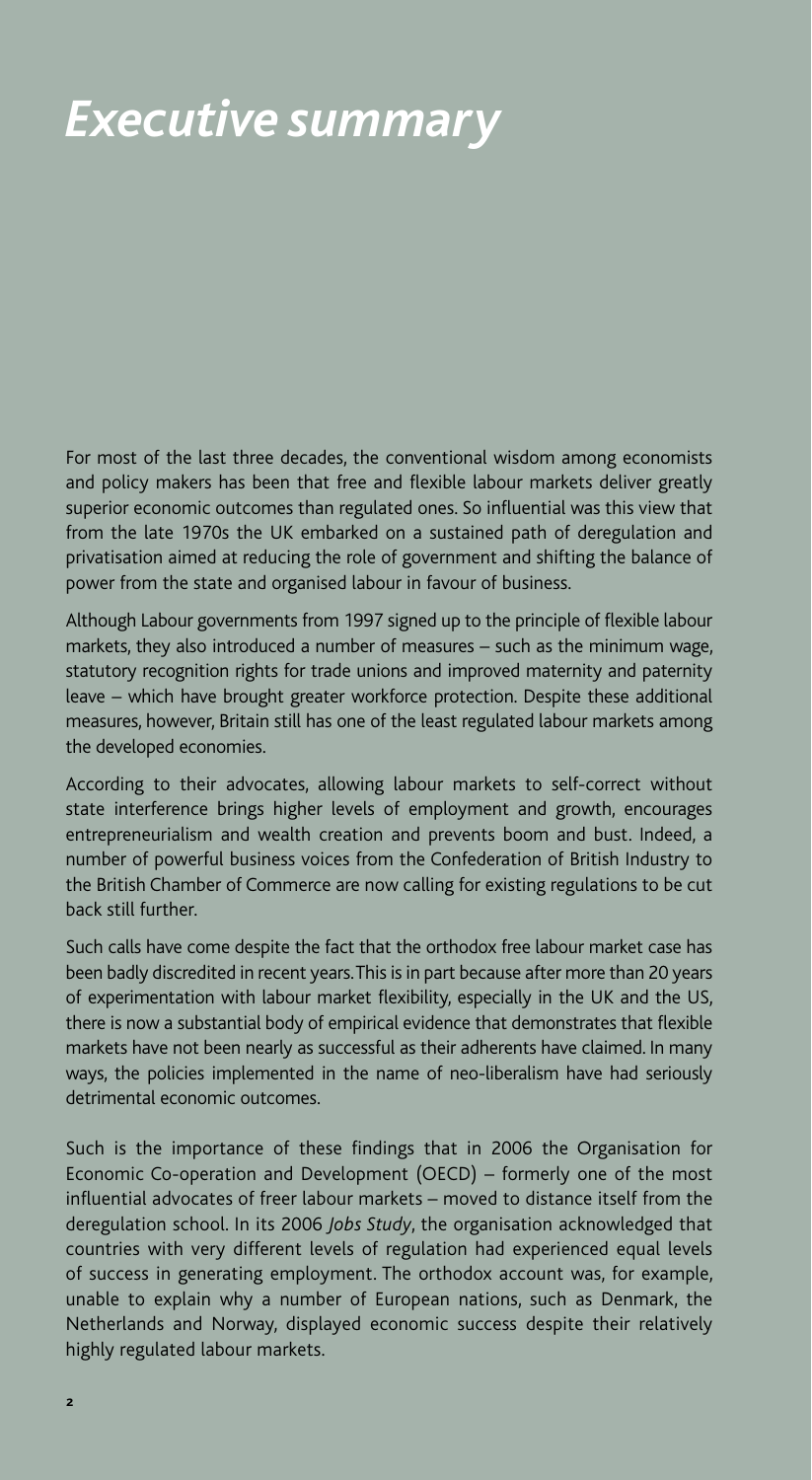The prescriptions of the neo-liberal school have also been seriously undermined by the economic crisis of the last two years. Indeed the neo-liberal advocates of free markets – a group which still dominates the international economics profession – have long argued that the recession of 2008-09 was an event that could not happen in countries like the United States and the UK which have religiously pursued a deregulated path. As the American economist Robert Lucas, Nobel Laureate and one of the high priests of the new philosophy, declared in 2003, 'the central problem of depression-prevention has been solved, for all practical purposes.'

For the most part the prescriptions of the neo-liberal school do not stand up to detailed scrutiny. In the UK, the introduction of the national minimum wage in 1999 failed to deliver the dire consequences predicted by its critics while the modest reregulation of the British labour market in the last decade has been achieved without detriment to employment creation. Indeed, the impact of the 2008-9 recession on UK unemployment – which has risen by much less than in the early 1980s and 1990s recessions – suggests that the slightly more regulated labour market of the last decade has been working well.

The domestic and international evidence is also that:

- Trade unions have no significant negative consequences for labour market outcomes, and have positive effects in promoting workplace cohesion and social justice.
- Co-ordinated and responsible bargaining systems are associated with lower unemployment while under the right conditions social corporatism works.
- Active labour market policies, if well designed, can make a substantial difference to the employment prospects of the long-term unemployed.
- In-work benefits boost labour supply while redistributing income to low-paid workers.
- Generous unemployment benefits of limited duration (with ongoing social assistance provided for those in need) combined with job search requirements are effective in reducing long term unemployment.

The 'one size fits all' model simply doesn't work. A number of European countries have both highly interventionist policies and a strong record on employment generation and unemployment. The evidence is that two quite distinctive models work particularly well. First, the Anglo-Saxon model (including the UK) with its lower unemployment benefits, light touch employment protection, weaker trade unions and more limited collective bargaining. Secondly, the Scandinavian/flexicurity model (including Denmark, the Netherlands, Norway, Finland and Sweden) which is characterised by strong collective bargaining, high levels of employment protection and generous unemployment benefits accompanied by stringent job-search requirements and available for limited durations.

Yet while both models achieve similar results in terms of employment and unemployment rates, some Anglo-Saxon countries have experienced considerable economic turbulence in the last two decades and an especially deep recession in 2008–09. Moreover, the flexicurity model is much more successful when it comes to social outcomes and the Anglo-Saxon model is characterised by high earnings inequality and higher levels of in-work poverty. In both the US and the UK, for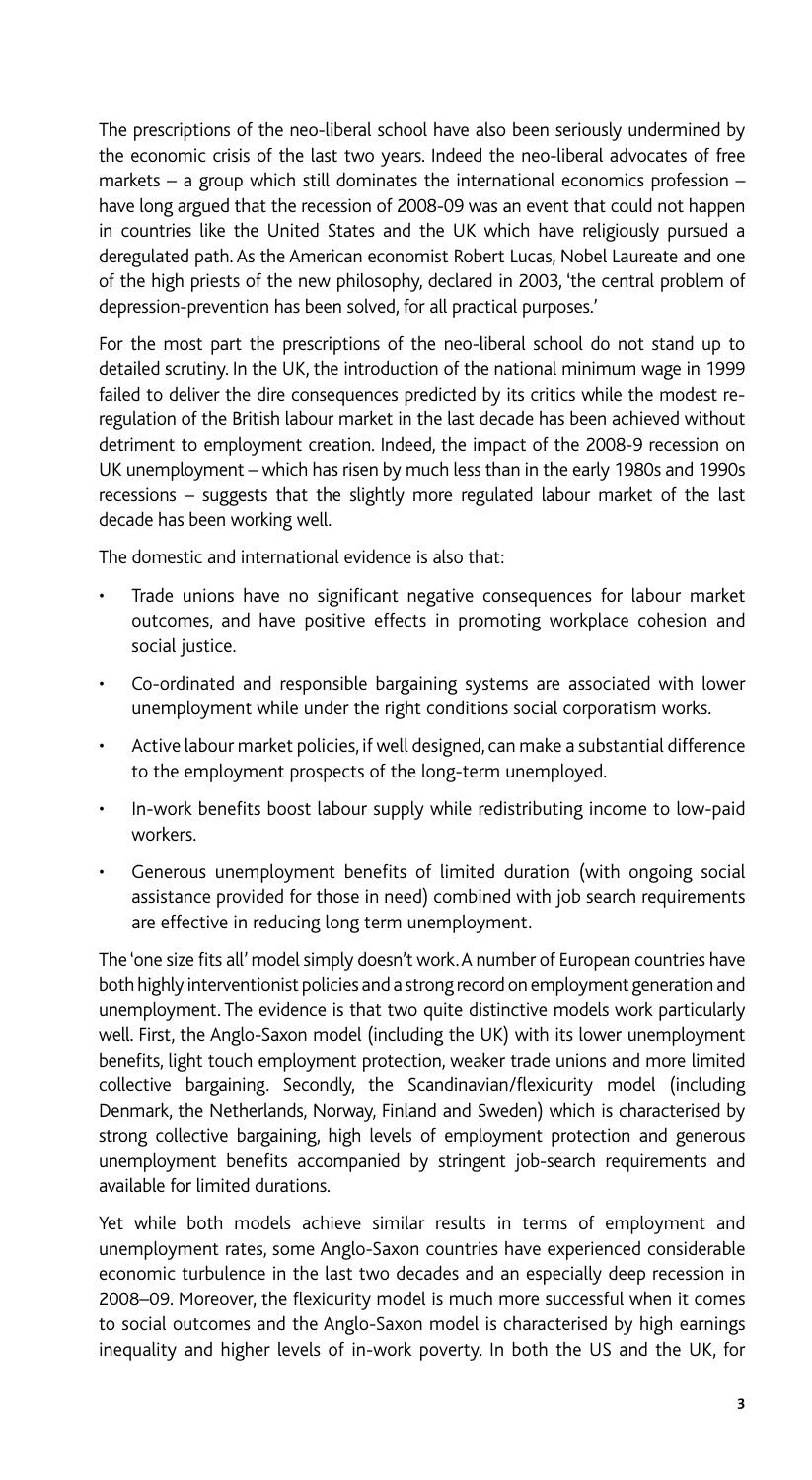example, both poverty and inequality have risen sharply from the late 1970s following the adoption of more market-orientated policies. The flexicurity countries have achieved, in contrast, high employment and good growth rates with much lower levels of wage inequality and in-work poverty.

Given the strength of the evidence, and the persistence of economic volatility, Britain should start planning moves towards the flexicurity model. Measures should include:

- Development of a new understanding of the positive contribution that unions can make to workplaces and to workplace prosperity, allowing the trade union movement to play a more central role in the major issues of political economy.
- Fairer employment protection legislation to reduce job insecurity and inequality.
- A significant increase in the level of Jobseeker's Allowance to bring it closer to the European average, with the maintenance of job search requirements.
- Strengthened active labour market policies, with large increases in programme investment.

These measures should be carefully implemented and their impact evaluated so that they satisfy the test that they work in the real world. Achieving a fair and successful labour market is dependent upon their implementation.

This pamphlet draws heavily on the TUC Report *Flexible with the Truth? Exploring the relationship between labour market flexibility and labour market performance* written by Howard Reed. This provides a more detailed summary and analysis of the extensive body of domestic and international evidence on the economic impact of labour market regulations, drawing on both macro- and micro-economic studies. It is available to download at **www.tuc.org.uk/flexiblewiththetruth**

The TUC Touchstone pamphlet *The Road to Recovery: How effective unions can help to rebuild the economy* further discusses the value that effective unions can bring to long-term employment relations, and to both employees and employers. It demonstrates that unions have a key role to play in driving Britain out of recession. The report also provides a range of case studies highlighting the real economic and social benefits that unions can bring. It is available to download at: **www.tuc.org.uk/touchstonepamphlets**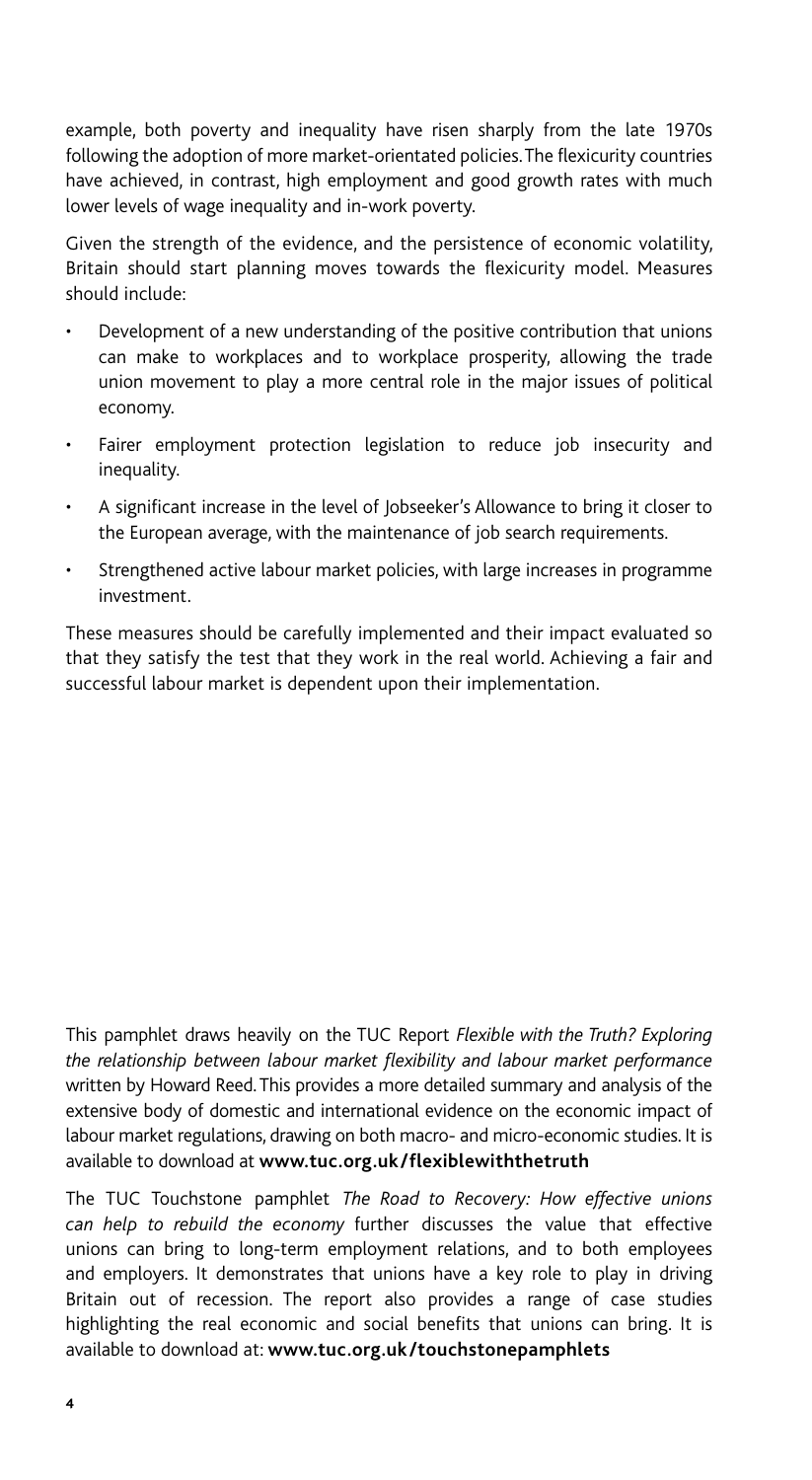# *1. Introduction\**

From the early 1980s it became increasingly accepted in academic, policy and business circles that relatively free and flexible labour markets offer better economic performance than heavily regulated ones. This view reflected the growing belief in an economic model that favoured the freeing up of markets across all areas of economic activity, a reduction in the role of the state and the dismantling of much of the economic apparatus that had emerged in the post-war decades.

This new 'neo-liberal' orthodoxy came to dominate economic thinking among those who count – governments, corporations and powerful global institutions – as part of a general shift in favour of market-oriented solutions to economic problems. It was an approach to policy that was adopted most stridently in the United States and in the UK under the governments of Ronald Reagan and Margaret Thatcher. The ideas were mostly much slower to catch on in continental Europe where there has been much less of a commitment to deregulation over the last 25 years.

What became a clear Anglo-Saxon orthodoxy emerged out of the growing economic problems of the early 1970s, when the return of turbulence combined with low growth gave rise to what became known as 'stagflation' – a combination of high unemployment and high inflation. For thinkers on the Right, the solution to these emerging problems was seen to lie in the freeing up of markets.

High levels of public spending were viewed as 'crowding out' private enterprise. Too much state intervention in the economy was said to stifle free enterprise and the creation of wealth. State industries and government departments were seen as inefficient and inflexible. Embracing these views with enthusiasm, Mrs Thatcher embarked, from 1979, on a radical restructuring of economic policy. The goals of macro-economic management were refocused to give top priority to squeezing inflationary pressure out of the system. State industries were privatised. Government regulations were swept away. A succession of policies were introduced to reduce what were seen as damaging restrictions on the way labour markets worked and to tackle what was viewed as Britain's poor record on industrial relations.

There was of course nothing new about such views. They had long been held by theorists on the right, but they had been out of fashion in the post-war era when the political and economic consensus, born out of the depression and rising

<sup>\*</sup> For more detail see Howard Reed, *Flexible with the Truth?* London: TUC, 2010, Introduction.

Available to download at **www.tuc.org.uk/flexiblewiththetruth**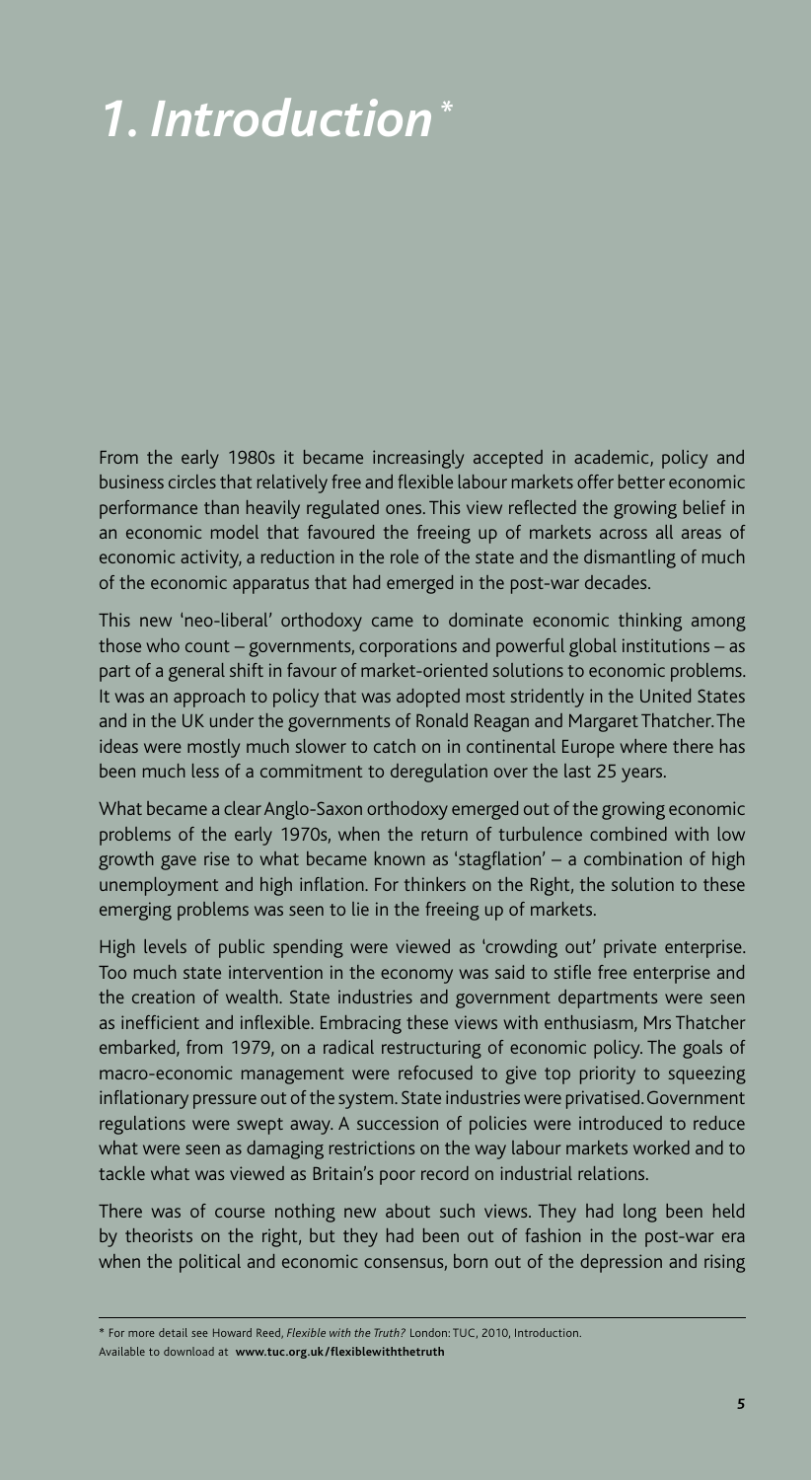unemployment of the early 1930s, favoured enhanced state intervention to mitigate what were seen as the negative effects of untrammelled markets. The success of the long post-war boom meant that these radical voices on the right stayed on the fringes of economic and political thinking. By the early 1980s, however, their views had displaced the old consensus and become the mainstream view in the US and the UK, leading to sweeping economic and social change.

Central to the argument of the new neo-liberal orthodoxy was that the problem of unemployment was not the result of the failure of centrally determined demand management and a deficiency of demand but a supply-side problem characterised by the failure of labour markets to work properly. The solution to high unemployment – which in 1986 stood at 3.3 million compared with 750,000 in 1971 – was seen to lie in the deregulation of labour markets.<sup>1</sup> There were, it was claimed, too many restrictions on the freedom of employers while unions were too powerful and wages too rigid and too high. If restrictions on employers were swept away, and the balance of power tilted in their favour, the unemployment problem would solve itself. Wages would adjust to the level which brought the demand and supply of labour into equilibrium. Productivity would rise as employers were able to have more flexibility over their labour forces. Entrepreneurialism would be given a new lease of life.

This became the rallying cry of much of the academic economics profession and of the new right-of-centre governments in the UK and the US. Influential international bodies also began to promote the virtues of 'flexible labour markets'. Perhaps the most coherent expression of this view came in a massive report – *The Jobs Study* – published by the OECD in 1994.<sup>2</sup> Some of the recommendations of the report were uncontentious such as setting macroeconomic policies to encourage sustainable growth and improving labour force skills. But while the report failed to endorse some aspects of 'new right' economic thinking, including a commitment to the kind of pure monetarism practised in the 1980s, its overall thrust was to stress the role of labour market flexibility as an essential precondition of economic success.

The OECD advocated making labour costs more flexible by removing restrictions on wage levels and rates; the reform of employment security provisions that were seen as inhibiting the expansion of private sector employment; the reform of unemployment and related benefits systems and the widening of wage differentials. Detailed policy recommendations included limiting minimum wage legislation by indexing it to prices rather than average earnings, weakening restrictions on dismissals to allow faster economic restructuring, restricting the length of entitlement to unemployment benefits and reducing benefit levels.<sup>3</sup>

Individual countries were given specific recommendations on issues including wage formation, conditions of benefit eligibility and employment protection. The OECD also published charts detailing how far individual countries already complied with these recommendations. The UK and New Zealand topped the list with 80 per cent compliance while France stood near the bottom.

In 2003, the IMF restated the view (adopted nine years earlier by the OECD) that the causes of unemployment could be found in labour market institutions. "Accordingly, countries with high unemployment have been repeatedly urged to undertake comprehensive structural reforms to reduce 'labour market rigidities'".4 The IMF went on to argue that lower unemployment benefits, labour taxation and employment protection measures would reduce unemployment by nearly 3 per cent.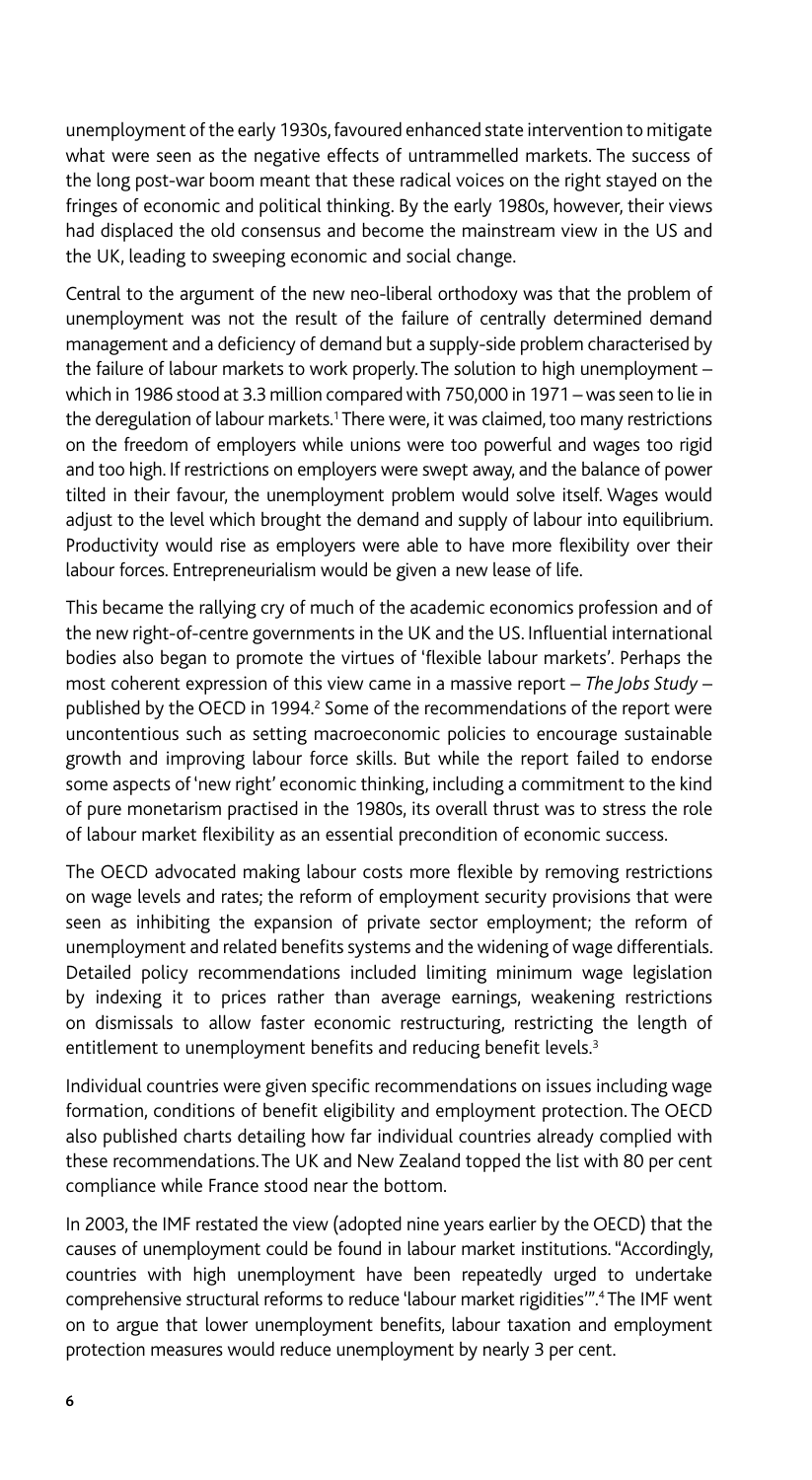These arguments have had a big influence on policy, though they have only ever been fully embraced in the Anglo-Saxon world. For the most part, continental Europe has only travelled a short way down the 'orthodoxy' road. Although there have been some moves to flexibility in more recent years with, for example, the German government ending the right to indefinite unemployment benefit in 2003, these moves have been much less radical than the changes introduced in the UK and the US. Most European nations have retained policy packages that are closer to regulated labour markets than flexible ones.

Although from 1997 Labour introduced a number of regulatory measures, from the introduction of the national minimum wage and improved rights on dismissal to more generous maternity leave, Tony Blair and Gordon Brown continued to express support for a flexible labour market as the best way of building a modern successful economy. By 2008, Britain had the third weakest system of employment protection (behind the US and Canada) of all developed economies.

Despite the UK being one of the least regulated of OECD nations on most measures of labour market flexibility, considerable pressure persists for additional deregulation. Adherents of flexibility have been using the recession to argue that freeing up labour markets still further would help to stimulate and sustain recovery and have variously called for the scaling back or delay of regulations such as equal treatment rights for agency workers, new paternity rights and entitlements to request time off for training.

In January 2010, the Conservative Party suggested that it was considering handing over the power to set some benefit rates, including Jobseeker's Allowance, to local councils. Under the proposals councils could reduce benefit rates if they considered it was easy to find work in the area,<sup>5</sup> despite the fact that the JSA is already one of the lowest in the developed world.

In November 2009, the British Chamber of Commerce – which has repeatedly dismissed new regulations as adding to 'red tape' – called for a "three-year moratorium" on proposed new labour legislation aimed at, for example, strengthening the rights of agency workers and increasing paternity leave entitlements.<sup>6</sup> In the same month the Confederation of British Industry argued that "employers remain especially worried about the excessive burden of employment regulation." CBI Deputy Director-General John Cridland said: "employers remain deeply frustrated by the amount of paperwork and regulation they have to deal with."<sup>7</sup>

Business also favours a weakening of Britain's minimum wage system, even though in 2009, the rate was raised by only 1.2 per cent. In 2009, a group of Tory MPs signed up to Christopher Chope's 'Employment Opportunities Bill' – a Ten Minute Rule Bill – which would have allowed companies to opt out of the minimum wage. A senior Tory has been reported as saying: "It would be foolish to continue hiking up the minimum hourly rate by the rate of inflation every year. We need to find ways of helping British business to remain competitive. The minimum wage won't be scrapped but it will be allowed to wither on the vine."8 In October 2009, Mark Littlewood, General Secretary of right-of-centre thinktank the Institute for Economic Affairs, went one further by calling for the minimum wage to be lowered or scrapped. "The full, and substantial, cost of Britain's minimum wage legislation is becoming increasingly plain to see. In times of plenty, the impact it had on pricing employees out of the labour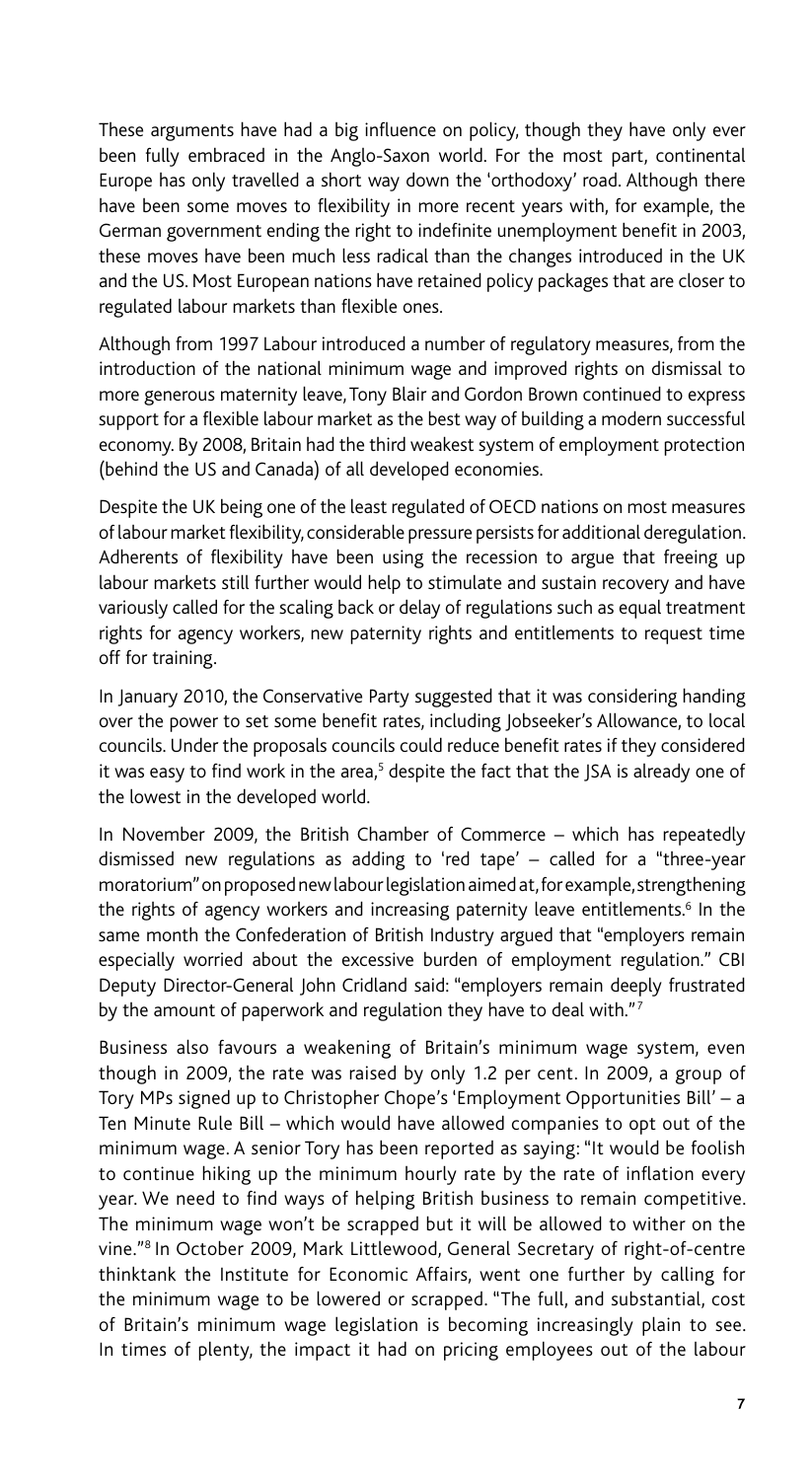market was less dramatic. But in the depths of a recession, it acts as a real barrier in getting people back to work."9

This pamphlet demonstrates that there is no case for the argument that UK labour market regulation needs to be pared back still further. The evidence in fact mostly favours the strengthening of the regulatory framework. Indeed the orthodox view and its belief in self-correcting markets that bring full employment and an end to boom and bust has been largely discredited. The first reason for this is that, after more than 20 years of experimentation with flexible labour markets, there is now a substantial body of empirical evidence on their effectiveness. For the most part, this evidence demonstrates that flexible markets have not been nearly as successful as adherents have claimed. In many ways, the policies implemented in the name of neo-liberalism have had seriously detrimental economic outcomes. In a major study for the Work Foundation in 2006, *Who's Afraid of Labour Market Flexibility*, for example, David Coats concluded that "recent research suggests that the standard account of why 'Anglo-Saxon' [i.e. deregulated] labour markets perform well is shot through with myths, half-truths and a cynical manipulation of the evidence."<sup>10</sup>

Because of the impact of the evidence, the once entrenched orthodox position has faced ebbing support. The most significant sign of this erosion came in a second report published by the OECD in 2006. This update on the influential 1994 *Jobs Study* took a much more balanced view of the role of intervention, with conclusions that distanced the organisation from those of the 1994 study and added up to a clear retreat from the pure neo-liberal position.

Thus the 2006 report no longer backed deregulation as a labour market cure-all and acknowledged that countries with very different amounts of 'flexibility' had experienced equal levels of success in generating employment. The orthodox account was, for example, unable to explain why a number of European nations, such as Denmark, the Netherlands and Norway, were economically successful despite their relatively highly regulated labour markets. Furthermore, it pointed out that there are strong drawbacks to flexibility. The US, for example, has the most deregulated labour market of all OECD nations, and has performed relatively well on some key labour market indicators such as unemployment and employment. But it also has some of the highest levels of inequality and poverty in the developed world.

The prescriptions of the orthodox school have also been seriously undermined by the implosion of global credit markets and the ensuing economic crisis of the last two years. Neo-liberal economists, a group which still dominates the international economics profession, completely failed to anticipate the buildup to the meltdown and the resulting severe recession of 2008-09. Indeed, the onset of the worst downturn since the 1930s was an event which most proponents of the neo-liberal view had assured us could not happen in countries like the United States and the UK, which have keenly pursued a deregulated path. Their view was that a key economic issue had been resolved – if markets were allowed to function freely, self-correction would tame the economic cycle. As the American economist Robert Lucas – Nobel Laureate, one of the high priests of the new philosophy and a strong critic of Keynesianism – declared in 2003, "the central problem of depression-prevention has been solved, for all practical purposes." This was an audacious claim, and one that has proved entirely bogus.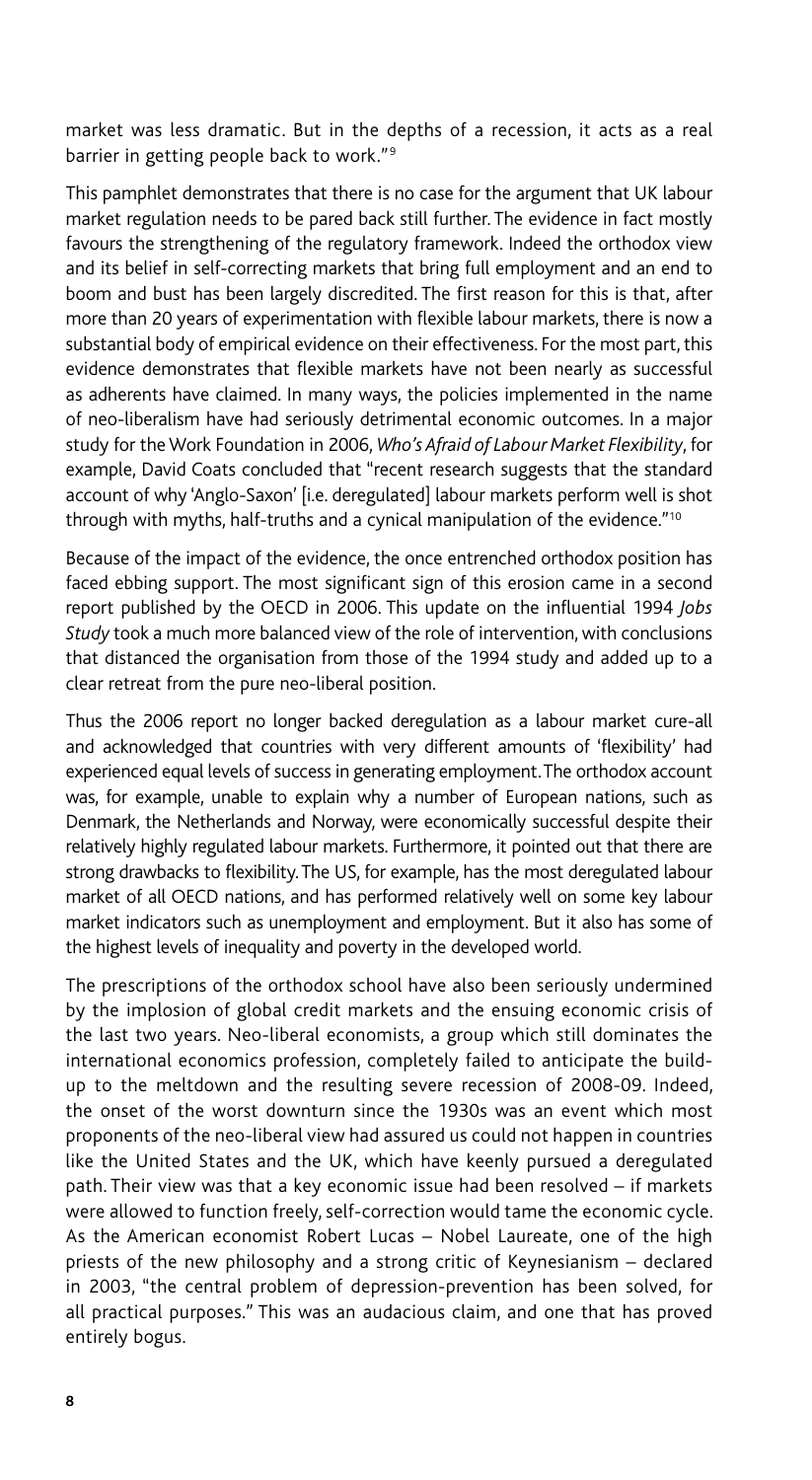The only economists to have foreseen the impending crisis were critics of the freemarket school, a group from the radical wing of the profession such as the Australian Steve Keen and the late Hyman Minsky, both of whom had long predicted the 'credit crunch' and the resulting near-collapse of the global financial system.11

The seriousness of the 2008–09 recession adds to what was already a growing critique of the prescriptions of the orthodox school. The last two decades have seen a series of global financial crises – the recession of the early 1990s, the Latin American and Asian crises of the 1990s and the new economy bubble at the turn of the millennium. These successive crises have exposed the reality of the selfstabilising predictions of the adherents of free markets.

A key implication of this failure is that as the neo-liberal advocates have been wrong about the desirability of 'light regulation' in financial markets, then they are also likely to have been wrong about the desirability of deregulation in labour markets. As the American columnist John Cassidy has written in his new book, *How Markets Fail*, the long-held belief among modern economists that the free market is inherently stable – that it will self-correct – has been proved badly wrong. Alan Greenspan, former chairman of the Federal Reserve, and a key adherent of the self-regulating school, admitted as much when he told a Congressional Committee in October 2008 that he was shocked to find that the system of markets that "had been going for 40 years or more with very considerable evidence that it was working" wasn't.

Cassidy concludes that we need a new framework of 'reality-based economics' based on empirical analysis of what policies actually work best in practice, rather than the dogmatic application of abstract theoretical models. This framework would take sentiments like greed and fear into account and recognise that the state still has an important role to play if we are to minimise the destabilising and damaging tendencies of markets.

This pamphlet takes a reality-based view of the relative merits of flexible and regulated labour markets. It examines the link between labour market flexibility and economic performance and asks whether the UK is over- or under-regulated, or has it about right. It looks at the arguments of those who are still calling for Britain to rein back its already limited system of regulation.

Section 2 looks at what is meant by flexibility, at the history of regulation since the late 1970s and at where the UK stands in comparison with other countries. Sections 3 and 4 review the extensive empirical evidence on the effectiveness of different forms of intervention based on both macro and micro studies, not just in the UK but in other developed economies. Section 5 looks at whether labour market policies help account for the lower rise in UK unemployment than would have been expected from the depth of the recent recession.

The empirical evidence explored is as up-to-date as possible although selected older studies are also reviewed and summarised when they are relevant. The aim in every case is to provide a balanced assessment of the evidence base while taking into consideration the quality and wider applicability of the empirical work that has been done at both macro and micro levels.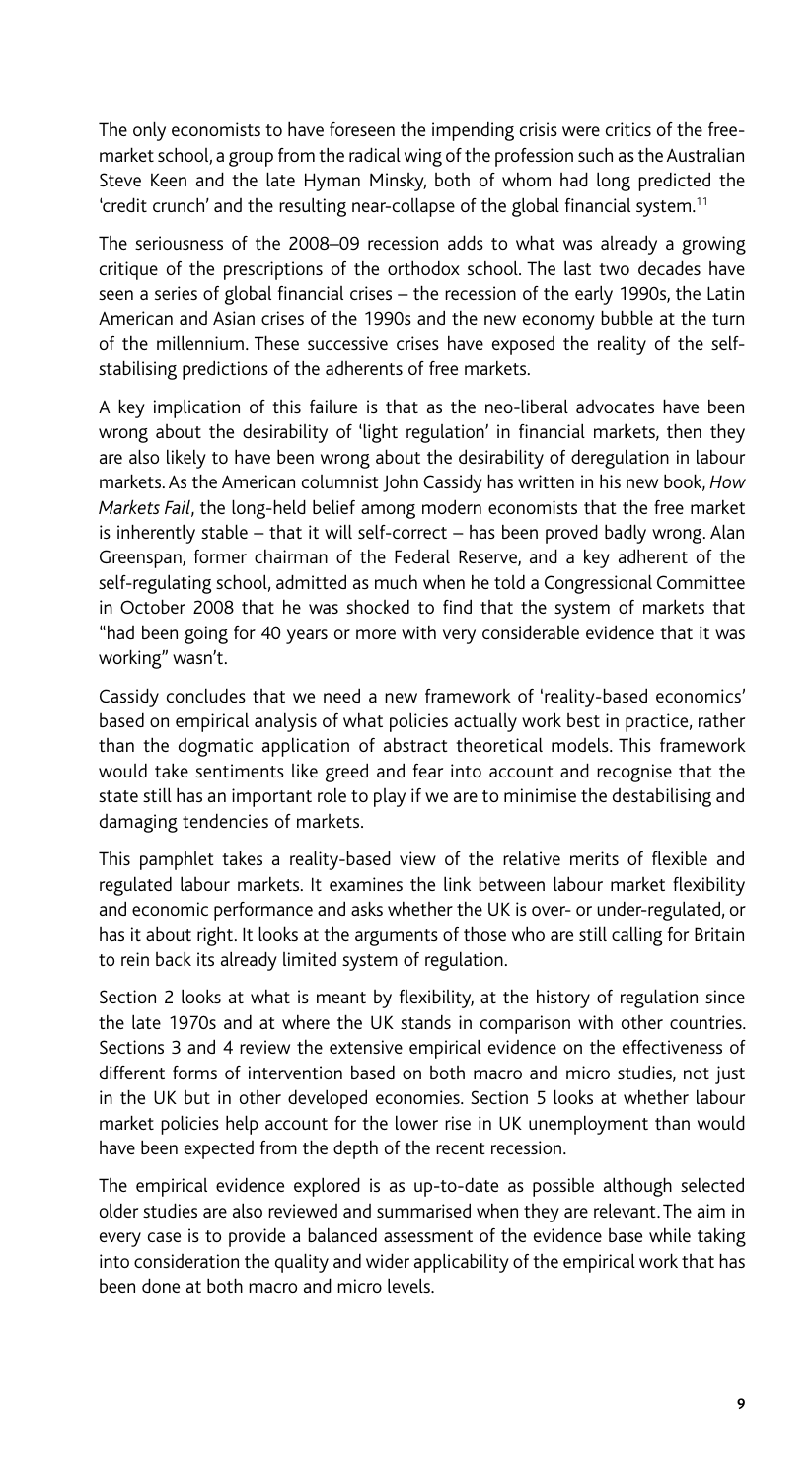# *2. What is meant by a flexible labour market? \**

## *The theory*

There are broadly two schools of thought among academic economists about the virtues of free or flexible labour markets (FLM) versus regulated labour markets (RLM).

#### *The orthodox 'free market', anti-regulation view*

The first school of thought – the orthodox or neo-liberal school – is broadly, though not exclusively, associated with the right of the political spectrum, with those who favour a free market approach to running the economy. Adherents of this view argue that just as government intervention to manage demand or effect production is bad or counter-productive, labour market flexibility is 'a good thing' for the economy while policies which reduce employers' flexibility are bad.

Orthodox thinkers argue that if left to themselves, markets will work through what Adam Smith described as an 'invisible hand' to deliver maximum efficiency, or the best possible outcome for the economy including a state of full employment: any interference in the market will produce an inferior result. This view has the convenience of delivering straightforward, unambiguous answers to economic problems. How much regulation should there be in the labour market? According to the orthodox framework, 'as little as possible'. What level should wages be set at? The orthodoxy tells us: 'Whatever level the market decides.'

But this efficient outcome only follows if the world conforms to a particular set of very abstract and unrealistic assumptions about the way the economy functions. These include rational and perfectly informed producers, workers and consumers and perfect competition in labour and product markets. In this perfectly competitive world, wages reflect skills and effort and the value of what workers produce. Competition among employers will mean that workers paid less than their worth will be offered a higher wage to prevent them leaving. Any two workers with the same productivity earn the same wage; firms can hire as many workers as they want at the prevailing wage rate; there are no frictions stopping workers from leaving their jobs; workers can move from one job to another costlessly; and pay differentials merely reflect variations in ability.

<sup>\*</sup> For more detail see Howard Reed, *Flexible with the Truth?* London: TUC, 2010, Chapter 3.

Available to download at **www.tuc.org.uk/flexiblewiththetruth**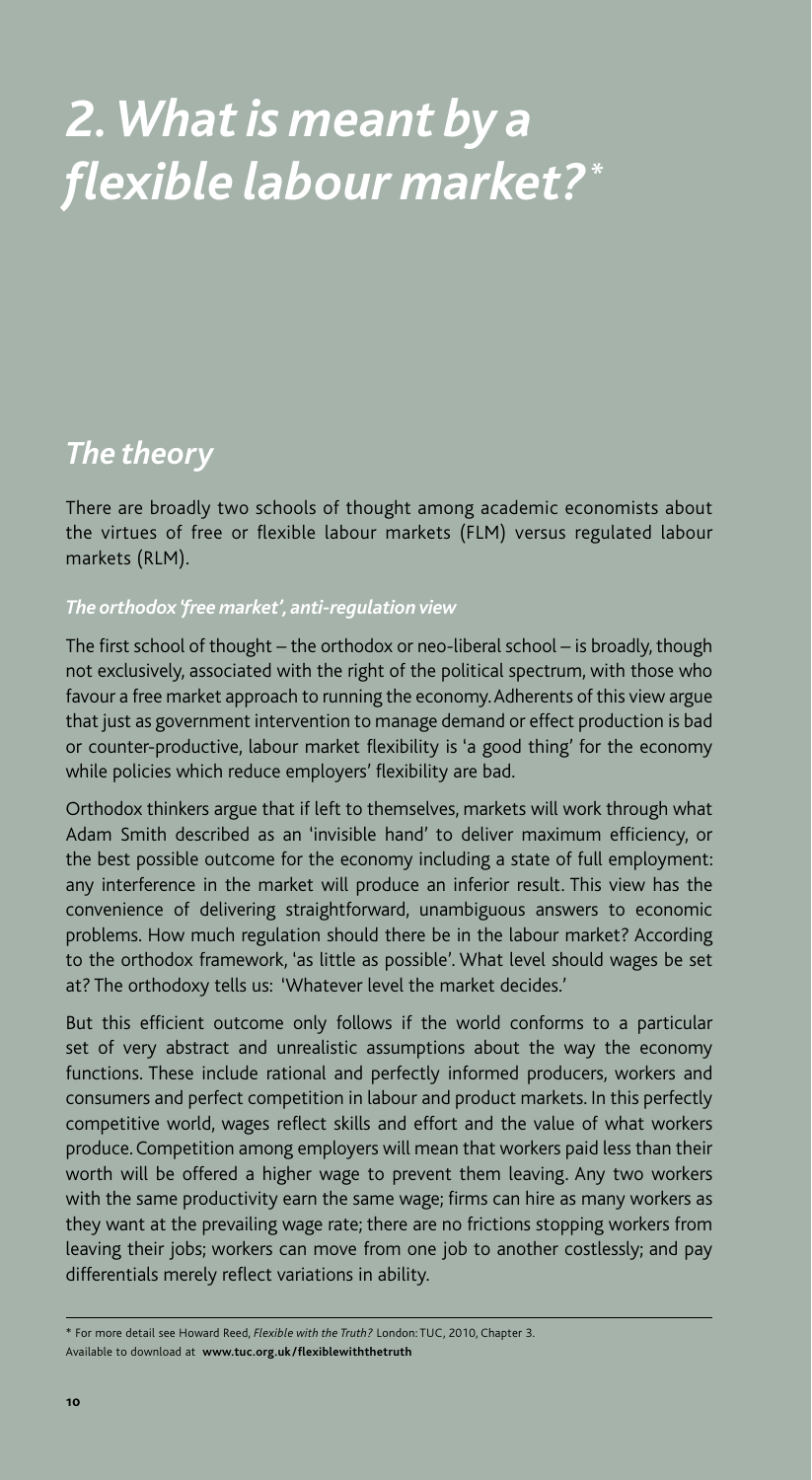In this world, welfare and production are maximised, the production process achieves optimum efficiency; and measures which reduce this flexibility by strengthening the bargaining power of labour and/or restricting the decisions of employers will be either ineffectual or counterproductive. Thus interventions that take wages above a worker's value to the firm – such as minimum wages or industry-wide bargaining – simply lead to increased unemployment because firms will not employ workers when it is not economically viable to do so. Regulations on working time will reduce efficiency because all workers are already working at their optimal number of hours. Employment protection legislation will introduce artificial frictions by making it more difficult for workers to move from one job to another. Active labour market policy is unnecessary because workers can move into work costlessly if they so wish. Unemployment benefits reduce the incentive to work and hence make workers less likely to enter work, leading to increased unemployment.

Although this perfectly competitive scenario is an extreme case, and perhaps something of a crude characterisation of the orthodox position, the arguments and the 'worldview' associated with it are still widely used by neo-liberal protagonists to challenge incursions in labour markets and to defend labour market flexibility. This view is promoted regardless of the empirical evidence on the impact of regulations.

### *The pro-regulation school*

There are several different theoretical approaches among the pro-regulation school, all of which offer a challenge to orthodoxy. One comes from a group which modifies the orthodox model by assuming *imperfect* rather than *perfect* competition. This school opposes the neo-liberal characterisation of the labour market while remaining within a broadly neo-classical (mainstream) framework which still assumes that individual behaviour is rational, forward-looking, and utility-maximising.<sup>12</sup>

This approach takes a more realistic view of the world – that market behaviour fails to correspond to the predictions of economic textbooks. It accepts that wages may not reflect a worker's full contribution and that employees with the same productivity working for different firms, or even the same firm, may earn quite different wages; that there are recruitment and advertising costs involved with hiring workers; that the costs associated with moving from job to job restrict labour mobility; and that workers' and firms' information about each other is considerably less than perfect.

The assumption of imperfect competition in labour markets has a huge impact on the theory of the rule of labour market regulation. Indeed, a labour market characterised by imperfect competition introduces a number of inefficiencies that require correction by intervention. Economic theorists have shown that under such conditions, regulation can therefore *improve* the working of the labour market.

For example, when imperfect competition leads workers to be paid less than their true value to the firm, unnecessary unemployment will occur because some workers will not find it worthwhile to work at the going wage, while the incentive to improve skills is too low because of the inadequate return. In this situation, minimum wages and wage bargaining can raise wages for workers who are being paid less than their value without increasing unemployment (indeed, in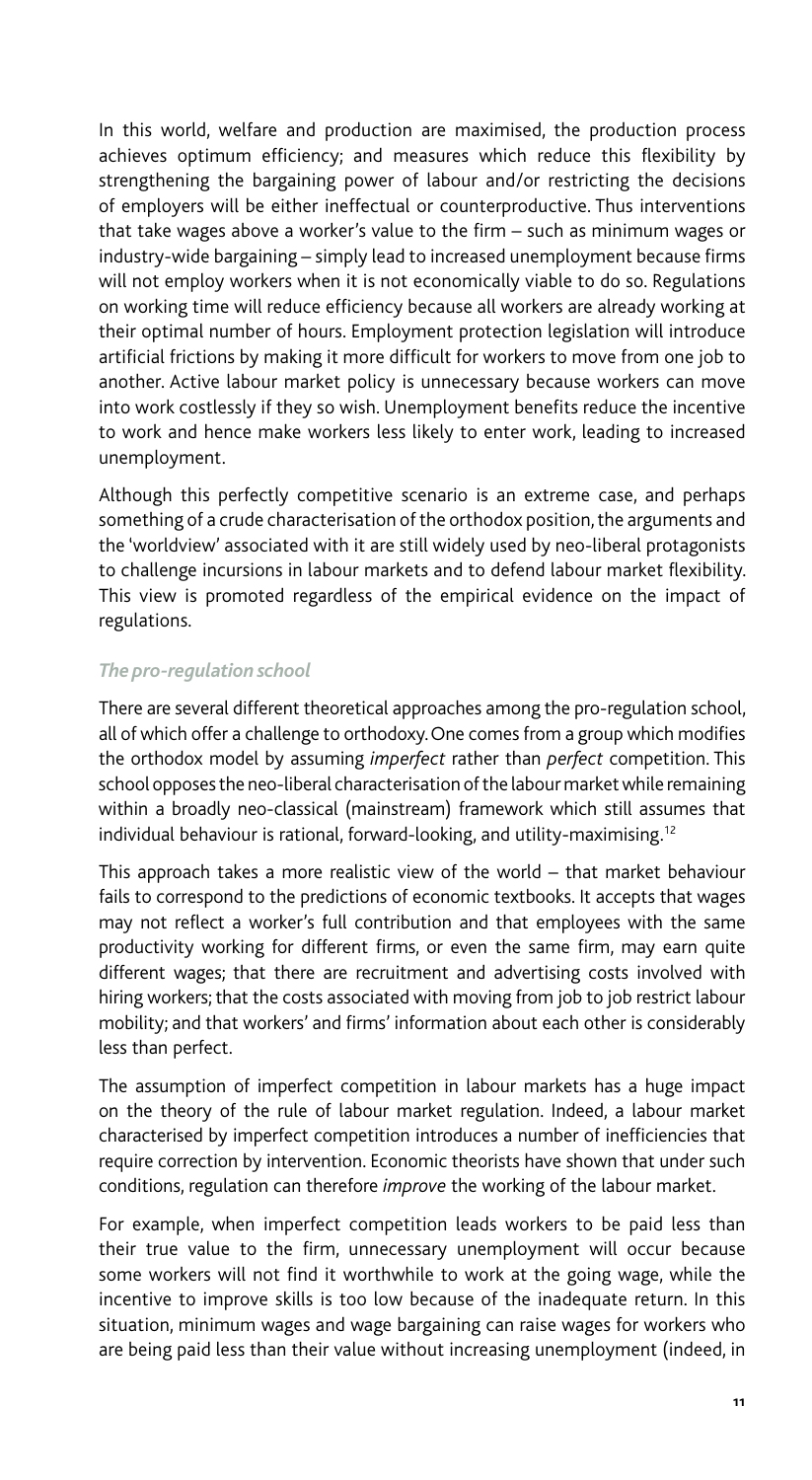some cases they may actually *increase* employment over a certain range). This is because in the absence of minimum wage legislation firms can pay workers less than the value of what they produce *without* the worker finding it economically viable to leave for another job elsewhere

Other forms of intervention which can overcome inefficiencies include:

- Regulations on working time to prevent workers who face costs of leaving a job being forced to work more hours than they would like.
- Active labour market policies to help reduce unemployment through reducing the cost to the unemployed of finding work.
- The provision of unemployment benefits which can improve the efficiency of the labour market by subsidising costly job-search activity.
- Active trade unions, formal consultation procedures and effective workplace representation to help deal with grievances and issues relating to workplace environments where workers who are 'tied into' jobs because moving is costly would rather exercise 'voice' than 'exit' mechanisms.13

The imperfectly competitive framework does *not* imply that labour market regulation is *always* beneficial; for example, it is still possible for minimum wage laws to adversely affect employment if they are set too high and excessive protection can stifle labour mobility. However, the key message is that each piece of labour market regulation has to be assessed on its own merits.

The imperfectly competitive model of labour markets retains the key features of mainstream economics such as rational employees and profit-maximising employers. Because it is a relatively small departure from the neo-liberal model, a number of non-mainstream economists have developed more radical critiques, which recognise that the real world is much more complex than is implied in both perfect and imperfect competitive models.

The Australian economist Steve Keen has identified a list of objections to these models of the labour market.<sup>14</sup> For example, under the theory of 'bilateral monopoly', in situations of both perfect and imperfect competition, powerful employers can prevent workers being paid the value of what they produce unless they also organise – for example, into trade unions.<sup>15</sup> Again, the way workers and employers respond to changes in wages (in economists' jargon, the supply of and demand for labour) are not as 'well-behaved' as neoclassical economists assume. There can be multiple equilibria of supply and demand and reducing wages will not necessarily increase employment (as mainstream economists would argue). In addition, demand and supply in the labour market are not independent because changes in labour supply will affect the distribution of income, which itself affects the demand for goods and services, which in turn affects the demand for labour.16

If these criticisms of the neoclassical model are correct, then economic theory gives essentially *no* prediction as to what the impact of labour market regulation on economic performance might be. While this doesn't automatically mean that any specific labour market regulation is always and everywhere a good idea, it does mean that the question of whether a particular labour market regulation is good or bad for labour market performance can only be settled by empirical study.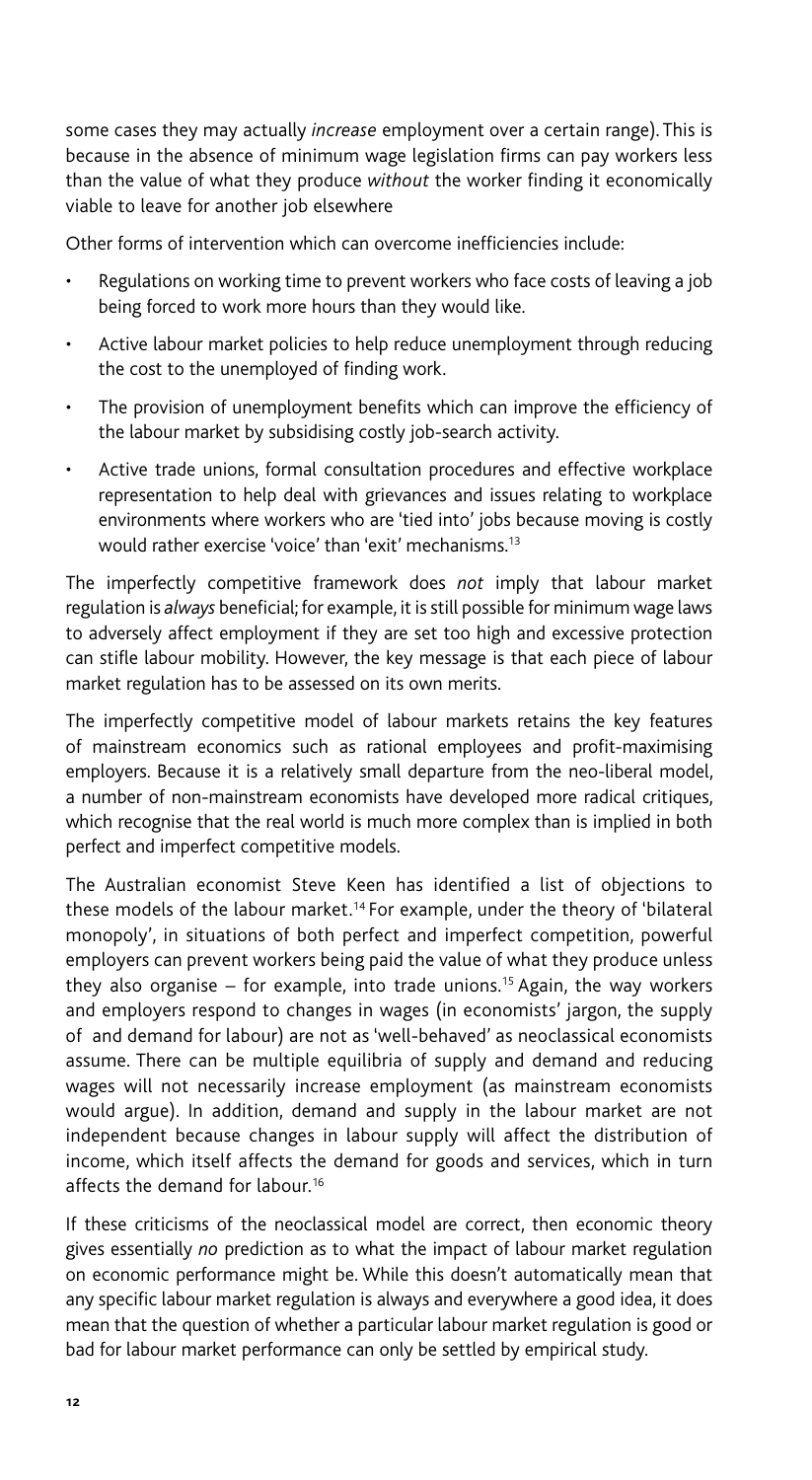# *The practice*

Because the theoretical construct of the orthodox school is such a poor reflection of the way labour markets actually behave, even the advocates of flexible labour markets accept that to overcome these imperfections there have to be some constraints on the way labour markets are allowed to operate. Indeed, it is partly because of these critiques that organisations that once supported the axing of regulations, such as the OECD, have since modified their views.

Moreover, even those advocates who stick to the pure orthodox position accept that there may be occasions when intervention is necessary – even if the effect is to worsen efficiency. This has been called the efficiency/equity trade-off, an acceptance that it is sometimes necessary to accept a loss of efficiency to pay for a fairer society.

The pro-regulation school argue that the case for intervention is not just a matter of equity. They argue that some regulations actually improve economic performance, and that individual acts of intervention need to be assessed on their merits. Those favouring regulated labour markets tend to be pragmatists who have responded to a growing body of evidence (reviewed in detail in this pamphlet) showing that different economies, with very different approaches to labour market flexibility, have produced equally good results. They claim that, while it has certainly been possible for badly thought-out regulation to have harmful effects, the idea that there is some simple positive relationship between the flexibility of the labour market and good economic performance is not supported by the empirical evidence.

Once it is accepted that untrammelled markets have severe limitations, the policy question becomes one of degree and type. How far should labour markets be free to operate and how far should they be constrained? What economic, social and political principles should determine how much intervention is appropriate? What types of intervention are most effective?

Today no developed country in the world operates a fully flexible labour market in which employers are free to set the terms and conditions of employment and workers are treated as just another input to production, like machinery or raw materials. The nearest we find to such a system was that operating in the early phases of the industrial revolution in the late 18th and early 19th centuries (and which still characterises production in many 'sweatshop factories' in developing countries today) when child labour was commonplace and work was mostly characterised by long hours, unsafe and dangerous conditions and a lack of holidays and rights.

Since that time governments throughout the world have intervened to limit the freedom of employers. The twentieth century brought new employment rights with strengthened levels of protection against dismissal and poor working conditions, new rights for trade unions and more generous unemployment benefits financed by higher rates of national insurance contributions. Some countries introduced minimum wage legislation and in most countries there were rising levels of union membership.

These measures were introduced in part for social reasons, to prevent what was accepted to be unreasonable exploitation of workers, to protect against powerful interests and to prevent poverty. Nobel Laureate Robert Solow described this view in a speech to the British academy in 1998: "Every one of these regulations or restrictions [on the operation of the labour market] was intended to promote a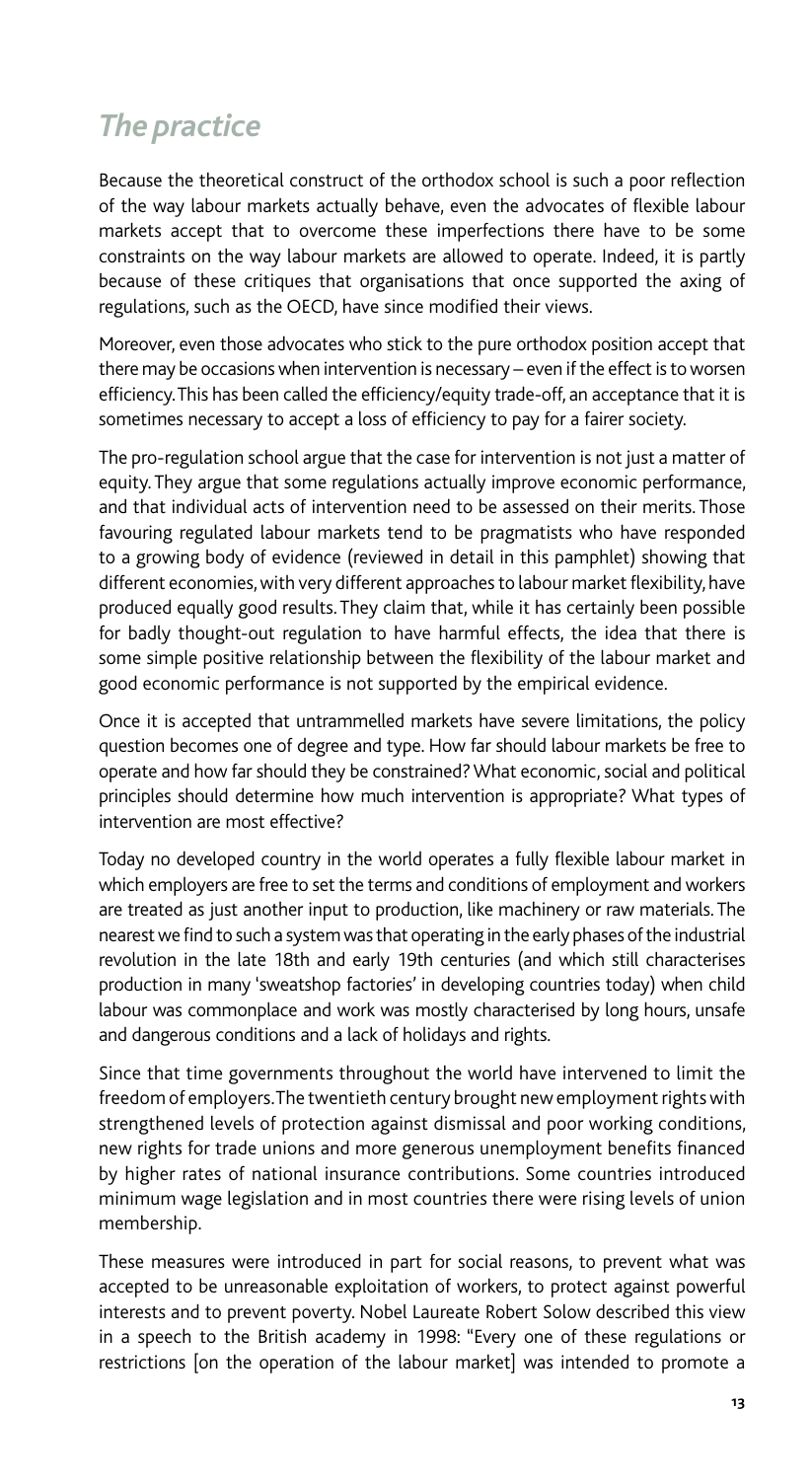desirable social purpose. Some may do so ineffectively or inefficiently. That is worth knowing; but the fact remains that wholesale elimination of these "rigidities" is neither desirable nor feasible."17

Such interventions have also been aimed at improving economic performance. Thus while the most 'flexible' labour market from an employers' point of view would be one where the terms and conditions of employment were set unilaterally by employers to maximise production efficiency, many employers have not chosen to operate in this manner but have opted for policies aimed at promoting good employment practices. As the Department for Business, Industry and Skills has pointed out, involving a workforce in decisions about the organisation and content of work is often an essential precondition for high-productivity, well-performing workplaces. It is unlikely that a workforce which is treated like an inanimate object and not engaged with or consulted in any way will perform effectively.18

Today governments intervene to influence the functioning of labour markets in a number of different ways:

- To influence (or limit) the degree of wage flexibility through the wage bargaining system (e.g. by encouraging collective bargaining in the workplace, across industries or sectors or the economy as a whole) or through legislation on minimum wages.
- To improve trade union rights such as the right to join a union or have a union recognised for bargaining purposes.
- To protect labour through employment protection legislation which restrict employers' abilities to 'hire and fire' employees.
- To impose limits on working time such as through the EU Working Time Directive and regulations on the extent of part-time and flexible working.
- To affect maternity and paternity leave rights, the number of paid holidays, the extent of flexible working, health and safety arrangements and aspects of nonwage remuneration such as pension arrangements.
- To address unemployment through education and training and through active labour market policies – government-funded programmes designed to get more unemployed (and inactive) people into work.
- To provide income support during periods of unemployment, financed through payroll taxation.

What level of intervention in each of these areas is appropriate is a matter of considerable controversy, and degrees of intervention vary widely between countries. In the UK, the extent and nature of regulation has changed sharply over time. For much of the UK's industrial relations history, collective bargaining – rather than social protection legislation – provided the principal source of protection for working people. The UK's system of industrial relations, known colloquially as 'collective laissez-faire', started to develop from the 1870s. At the beginning of the twentieth century the Trades Disputes Act made it lawful for trade unions to take industrial action and Wage Councils, which included both union and employer representatives, were established to set and agree wages in a number of low paid and 'sweated trade' industries. A national system of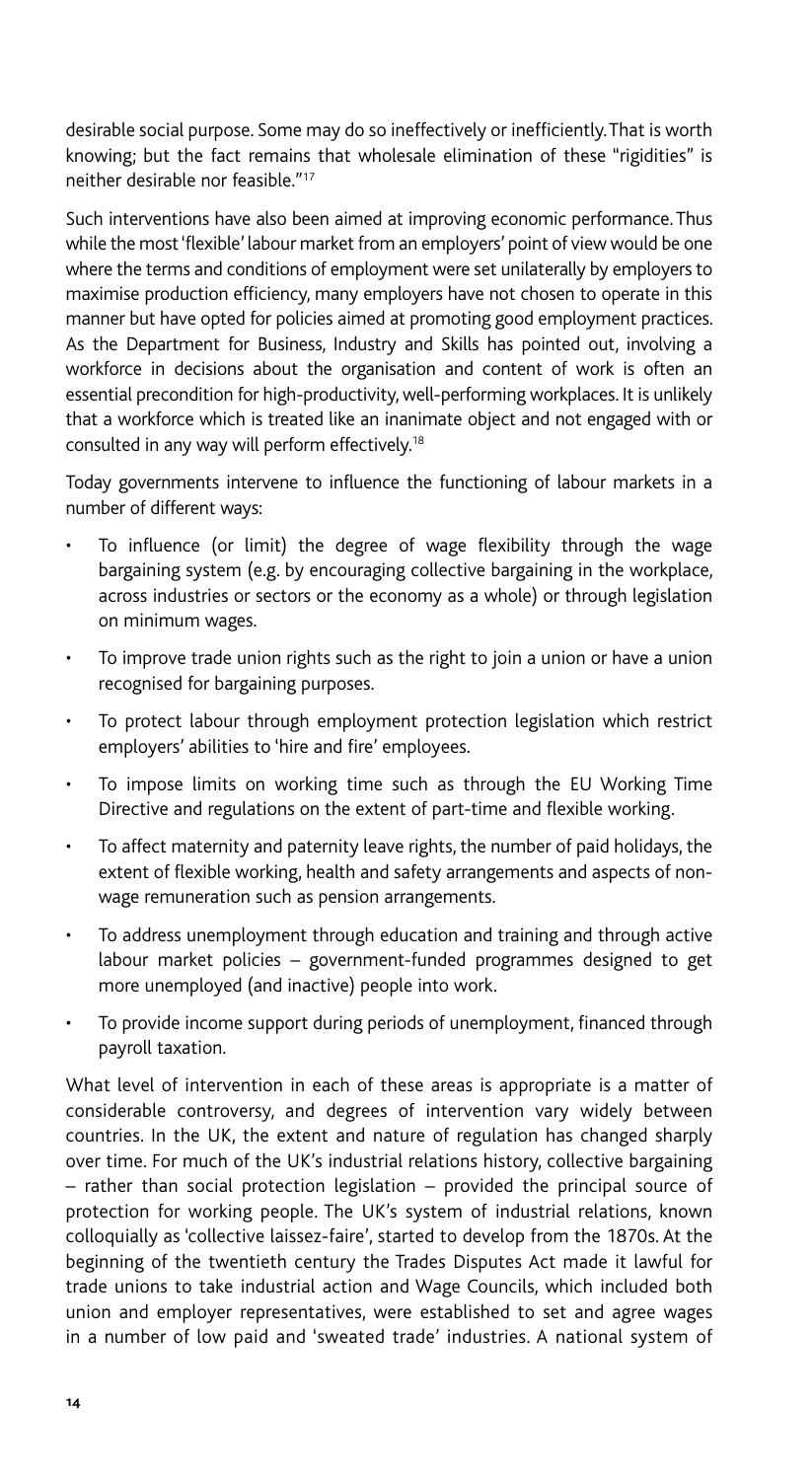a national collective bargaining gradually evolved in the public and private sectors<sup>19</sup> and from 1940, the Fair Wages Resolution (which required suppliers to government departments to respect prevailing wages and conditions) was extended to cover minimum terms and conditions for employees working in nonunionised workplaces.

Since the early nineteenth century, there have also been a number of legislative measures designed to strengthen the rights of employees – rights which were more or less non-existent until then. A series of Factory Acts from 1819 banned the employment of children under 10, restricted the hours of children over 10, and enforced new health and safety regulations, and in 1911 Unemployment Benefit was first introduced. But it was not until the mid-1960s/70s that legislation began to play a more significant role in regulating the relationship between employers and workers, with the introduction of rights over issues such as redundancy pay, maternity pay, and sex and race discrimination law and equal pay. During the 1970s, Europe became a key source of employment rights.

Over the same period, national bargaining arrangements started to decline and a significant number of Wage Councils were gradually wound up. There were also several attempts from the late 1960s to reform the law on industrial relations – from Barbara Castle's controversial White Paper *In Place of Strife* to Edward Heath's Industrial Relations Act – all of which foundered. Legislation introduced by the Labour governments in 1974–76 reverted to the traditional immunitiesbased approach to labour law as well as introducing statutory protections from discrimination for trade union members and activists and time off rights for union officials. The 1960s and 70s also witnessed moves towards social corporatism, with the adoption of incomes policies and the establishment of the Social Contract.

By the late 1970s the industrial relations landscape involved a mix of formal centralised and localised bargaining. Sections of the economy lacked any kind of collective bargaining machinery. Nevertheless in 1980, 71 per cent of the UK workforce's terms and conditions were determined through collective agreements and 11 per cent by Wage Council orders.<sup>20</sup> Although lacking the formalism of corporate structures built around social partnership in European countries such as Germany, the UK's industrial relations system offered comparable protection for the working population.

Industrial relations in the UK were however subject to criticism. Low pay remained commonplace and access to rights including maternity leave, holiday entitlement, sick and redundancy pay and hours of work were limited. With a wave of high profile strikes throughout the 1970s, along with the return of rising unemployment, the neo-liberal school – which favoured the abolition of Wage Councils, the weakening of employment rights, lower payroll taxes and weaker rights for unions – began to gain more influence within the political arena. The previous political consensus in support of plural industrial relations systems based on free collective bargaining was unsettled. Successive Conservative governments from 1979 embarked on a series of radical measures designed to encourage the greater flexibility favoured by business and pro-market economists (see Box 1).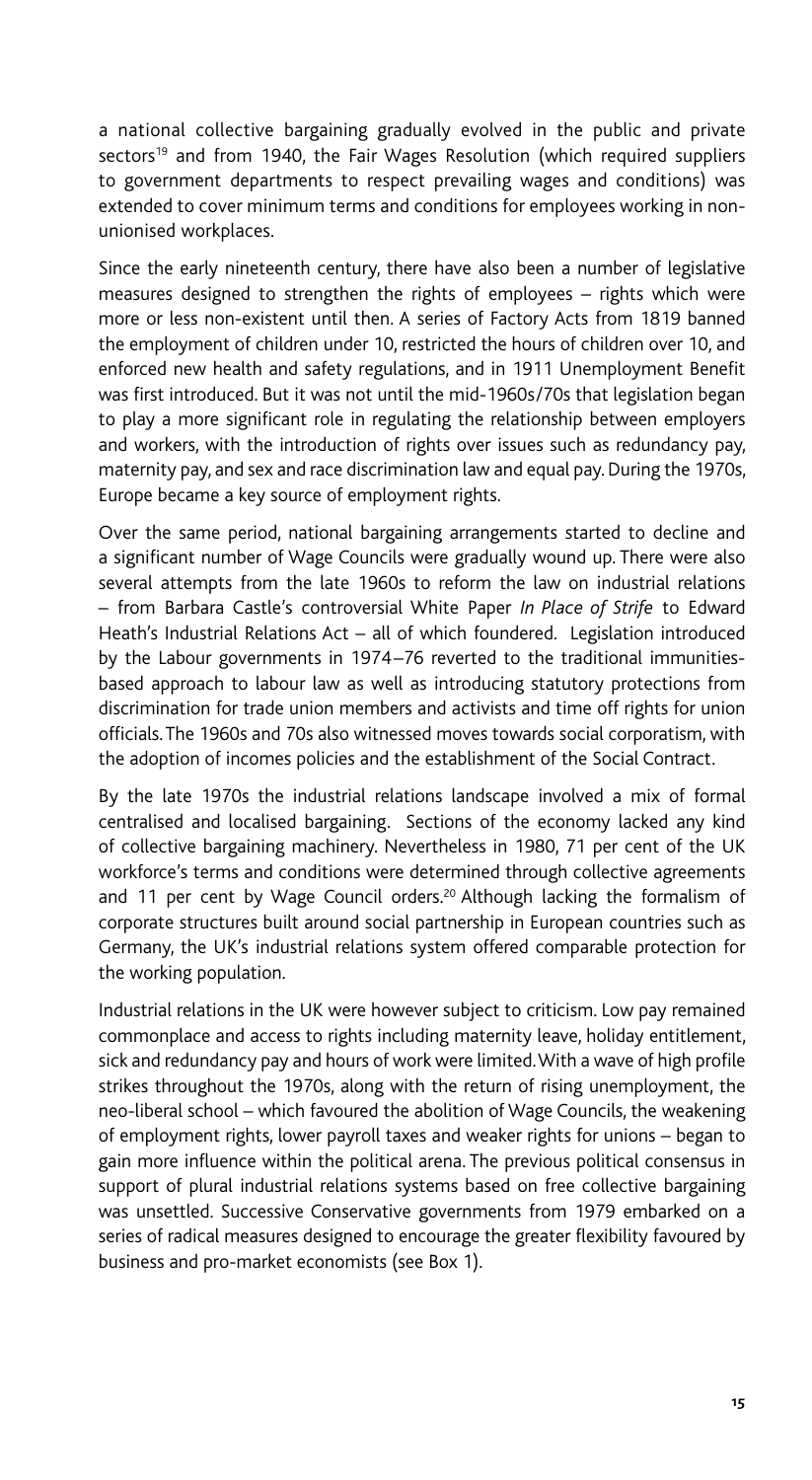### *Box 1: Conservative measures to de-regulate the labour market, 1979 – 97*

- There were major changes in Britain's system of industrial relations, including the abandonment of support for 'collective laissez-faire' and the attempt to manage the economy through state corporatism.<sup>21</sup>
- Support was removed for collective bargaining including the rescinding of the Fair Wages Resolution in the early 1980s, the repeal of the statutory system for extension of minimum conditions (agreed in sectoral level agreements) and the repeal of the statutory procedure for trade union recognition. ACAS' duty to promote collective bargaining was also removed.
- There was also an extensive reform of trade union law through a series of six separate Acts of Parliament, from the Employment Acts of the early 1980s to the Trade Union Reform and Employment Rights Act of 1993. These set out to restrict the ability of unions to take industrial action, including a prohibition on political strikes, secondary industrial action and new restrictions on secondary picketing. As a result trade unions became liable for damages for unlawful industrial action. Postal ballots and notices to employers were made compulsory before strikes could be called. The closed shop was effectively banned. Legislation was introduced regulating the internal governance of trade unions, including the requirement for five yearly elections for senior trade union officials and restrictions on the ability of unions to discipline members. The defeat of the miners in the prolonged and bitter strike of 1984–88 fuelled the shift in power away from the union movement that had been encouraged by trade union legislation, making it more difficult for unions to resist later attempts at industrial restructuring (including the controversial privatisation of the utilities).
- There were a number of revisions to the laws relating to employee rights, including changes to unfair dismissal protection which had the effect of removing rights for part-time and fixed term workers. The minimum qualifying period for unfair dismissal was raised from six months' continuous service to two years and to five years for employees working fewer than 16 hours a week. These were aimed at reducing the "administrative burden of these schemes especially on small firms, and at permitting a greater degree of flexibility in determining pay levels and conditions of employment."<sup>22</sup>
- The Wage Councils' role was first watered down (with, for example, the pay of young people under 21 excluded from Wage Council jurisdiction) and then abolished in 1993. Only the Agricultural Wage Council, which set wages for farm workers, continued to operate.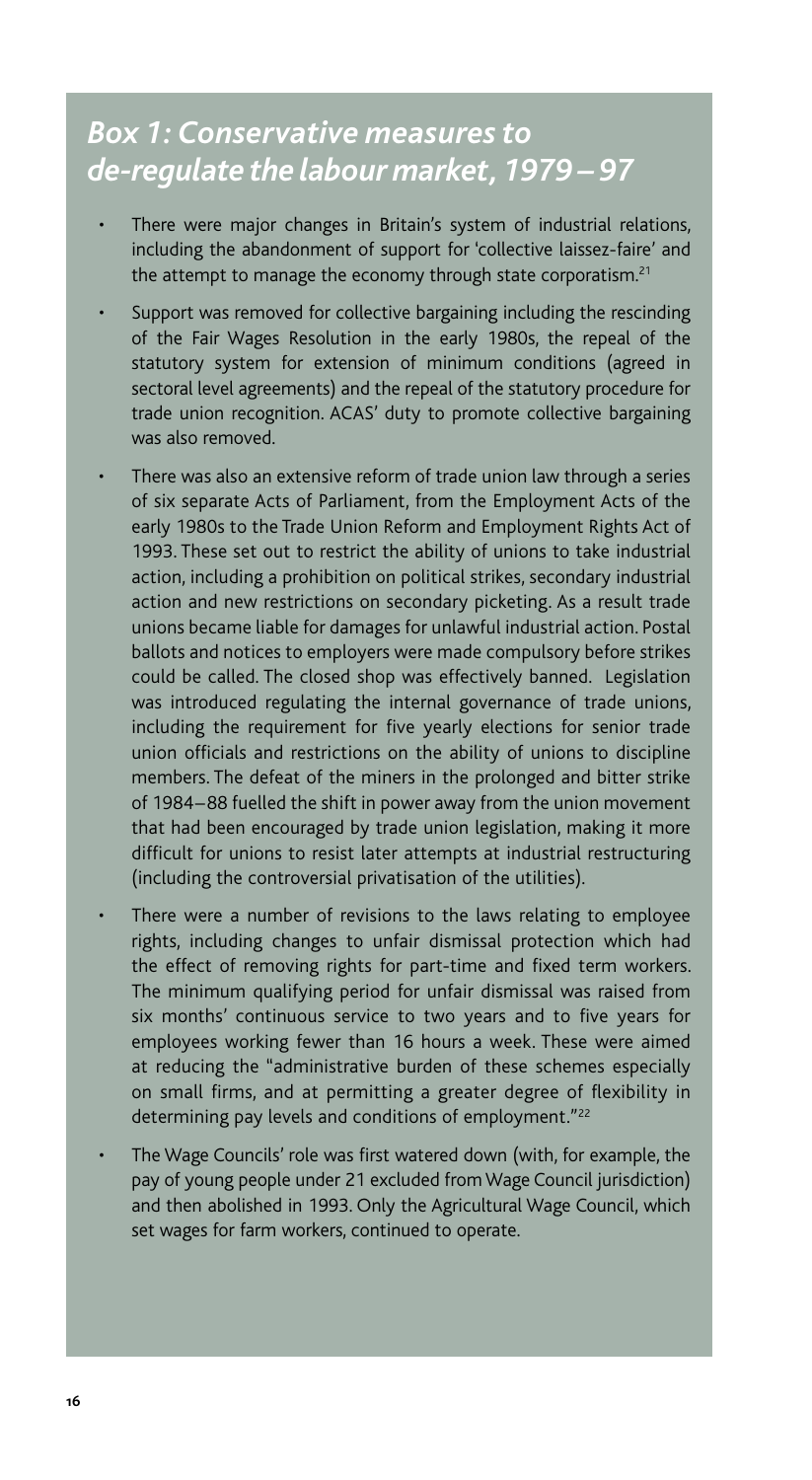- The process of privatising the nationalised utilities, together with the outsourcing of public sector jobs in areas such as cleaning and refuse collection, reinforced the trend towards a more flexible labour market. Many workers were re-employed by private contractors on lower wages and poorer conditions of service including reduced holiday and sick pay entitlements and loss of entitlement to the local government pension scheme.
- During this period some new employment regulations were introduced as a result of European law including the principle of 'equal pay for equal value work'.
- State support for the unemployed was steadily scaled back. From 1980 all the main social security benefits (along with the state pension) were upgraded in line with prices rather than average earnings. Earnings-related supplements to unemployment (and sickness) benefits were abolished in 1982 and child additions in 1984. In 1996, Unemployment Benefit (which had been paid indefinitely) was replaced by Jobseeker's Allowance which was time-limited to six months with strengthened job-search requirements. However, in 1988 Family Credit replaced Family Income Supplement and its generosity was increased.

The impact of these policy changes, along with the changing economic climate, had a profound impact upon the labour market environment and the nature of industrial relations. By the time the Tories lost the election of 1997, the relationship between employers and employees had been transformed. The trade union movement, perhaps at the height of its influence in 1979, had found its powers, membership and finance ebbing away. The number of days lost to strikes fell from 29.5 million in 1979 – the year of the winter of discontent – to 278,000 days in 1994. Trade union membership in Great Britain stood at 13.5 million in 1979, 57 per cent of potential union membership. By 1997 that figure had fallen to 7.8 million.

Workers had been forced to lower their expectations of both work and welfare while bargaining power had shifted sharply away from labour and in favour of capital. These changes contributed to the fall in the share of wages in GDP and the rise in the inequality of earnings that occurred between 1979 and 1997 – indeed this was one of the intended goals of the policy changes.<sup>23</sup> In 1997, the unemployed faced much greater insecurity than was the case at the end of the 1970s.

While most of this transformation was the direct product of legislation, some of it was also the result of wider economic and social shifts, notably the recessions of the early 1980s and early 1990s, the acceleration in the shift in employment away from manufacturing, and shifting cultural, political and social attitudes and lifestyles.

When Labour came to power in 1997, it was not one of their priorities to turn back the tide of the previous 18 years. Tony Blair made it only too clear that the commitment to flexible labour markets would be maintained. As Labour's leader told the TUC Congress in September 1995: "There is not going to be a repeal of the trade tnion laws. Ballots before strikes are here to stay. No mass or flying pickets. All those ghosts of the past."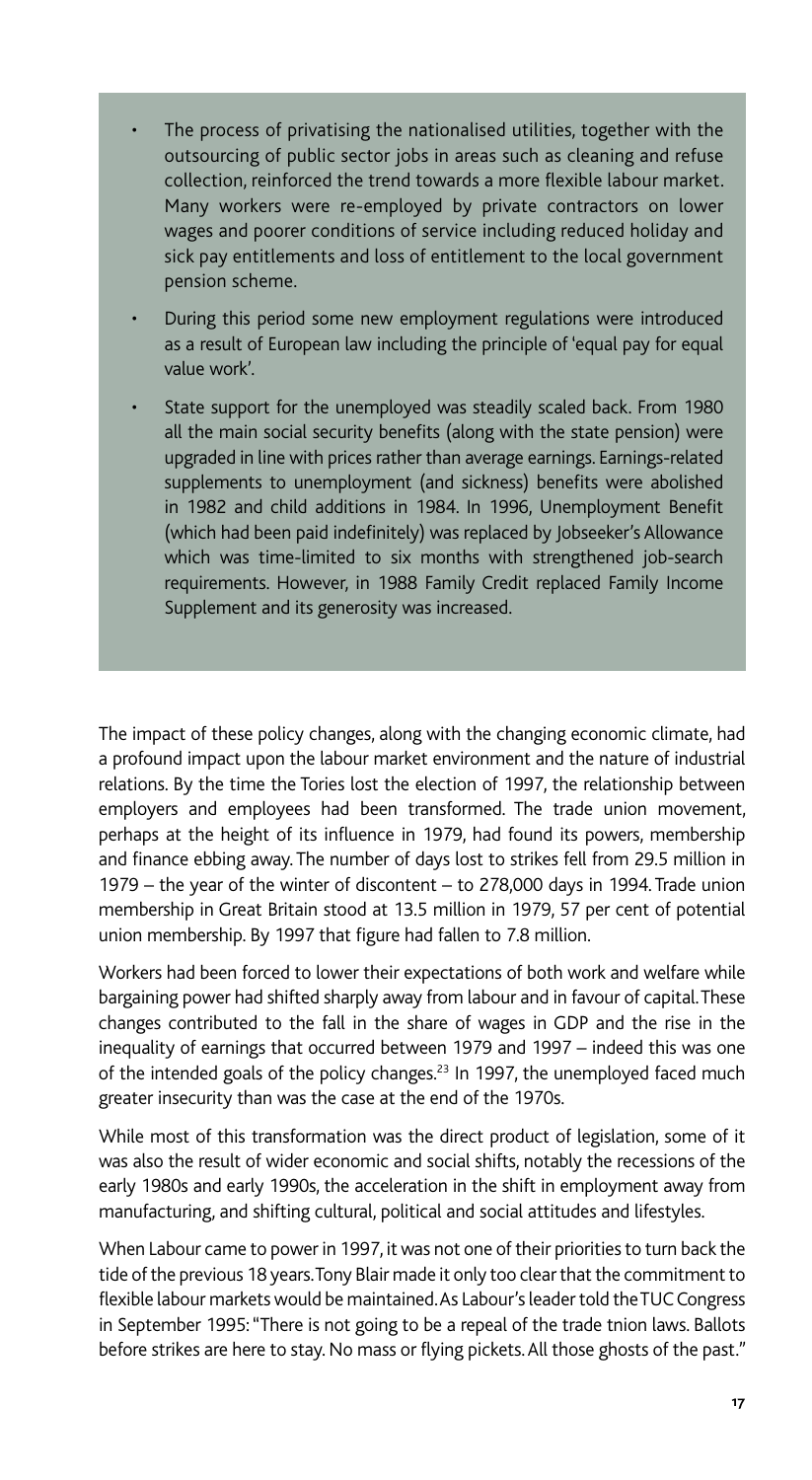Blair shared much of the Thatcherite position on industrial relations. He supported most Conservative reforms of the labour market and bought into the 'supply-side' agenda to improve industrial efficiency and productivity. Gordon Brown was equally emphatic that Labour believed in labour market flexibility and 'light regulation'. As he put it in Labour's business manifesto published in March 1997, Labour "would not turn the clock back to the 1970s in industrial relations because we know that flexibility is vital for business to prosper." Indeed flexibility became as much the watchword of successive Labour governments as of the previous Conservative administrations.

Despite this declared commitment to the market, Labour was more interventionist in practice than they were in rhetoric. Thirteen years of Labour rule brought a number of workplace reforms, though these measures were always presented as part of Labour's commitment to economic modernisation, prudent finance, fiscal stability and low inflation. As Tony Blair put it, he wanted partnership in the workplace combined with the "pursuit of strong markets, modern companies and the creation of an enterprise economy."24 Blair and Brown rarely missed an opportunity to argue that their economic priorities lay in improving productivity, enterprise and job creation.

Since 1997, there have been a number of measures aimed at the operation of the labour market, most of which have involved a modest increase in regulation (see Box 2):

### *Box 2: Labour measures to re-regulate the labour market, 1997 – current*

- Perhaps the most significant of these measures was the introduction of the statutory minimum wage in 1999, with the rate initially set at £3.30 per hour for those aged 22 or older.
- The 1999 Employment Relations Act introduced an array of new rights for workers. Alongside the reduction in the qualifying period for a claim for unfair dismissal from two years to one, the maximum limit for unfair dismissal compensation was raised to £50,000 and provision made for annual index-linked increases. A right to statutory recognition, where a majority of workers supported it and 40 per cent of those entitled to vote did so, was introduced. Workers were given protection from victimisation when campaigning for union recognition. The 1999 Act also created a right to be accompanied by a trade union official or colleague at grievance and disciplinary hearings and made limited changes to industrial action notice and balloting rules. It also provided powers for the Government to introduce rules prohibiting blacklisting of trade unionists, which have recently been put into effect. Further changes were made by the Employment Relations Act 2004, in particular rules were introduced prohibiting unfair practices by employers during statutory recognition ballots and limiting improvements to dismissal protections for striking workers.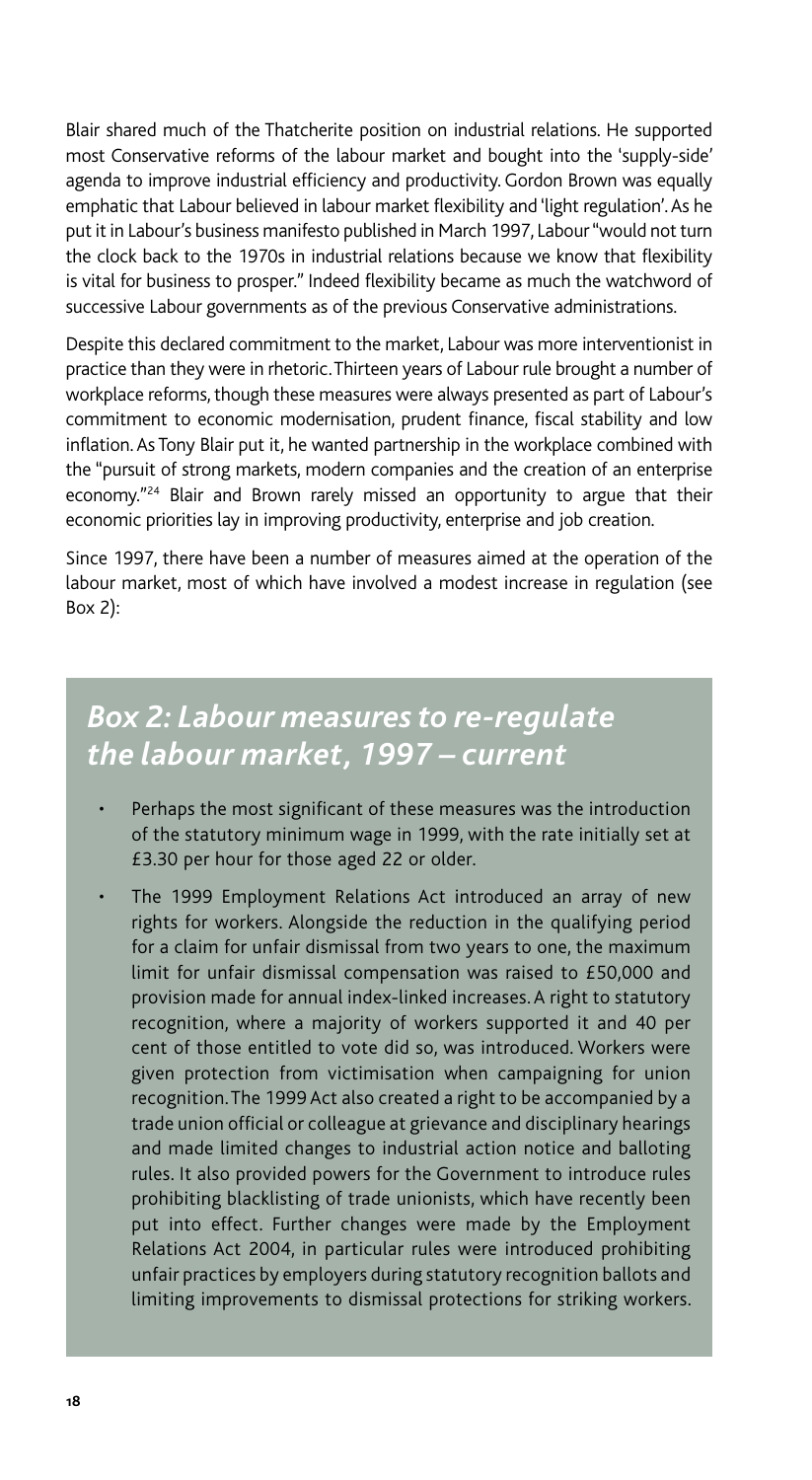In some senses these measures were, as one commentator has put it, ' the minimum required to close the substantial gap in legal rights and obligations that existed between the UK and mainland Europe employment practice.'25

- In 2003, parents with children under the age of six and parents of disabled children under the age of 18 were given new rights to request flexible working. More recently, the right has been extended to carers and to parents of children under the age of 17.
- There were several extensions to maternity, paternity and adoptive leave and pay arrangements. Women employees are now entitled to 52 weeks' maternity leave, with 39 weeks' pay – increased from 18 weeks' pay in 1997. There is now a right to statutory paternity leave – for two weeks – while employed parents are also entitled to a total of 13 weeks' unpaid parental leave until the child's fifth birthday. The Government has also published plans to give families greater flexibility over child care arrangements including proposing a new right for the last six months of maternity leave to be transferred to the father.
- In 1998, Labour implemented the European Working Time Directive giving workers the right not to work more than 48 hours per week; the first statutory right to four weeks' paid annual paid leave; and restrictions on night work.
- Labour also ended the previous opt-out from the European Union's Social Chapter that had been negotiated under the Tories. However, the commitment was highly conditional, with Tony Blair reassuring business of his commitment to flexible labour markets. By 2004, the ending of the opt-out had led to equal treatment rights being introduced for part-time workers and fixed term employees and to the extension of unfair dismissal rights to fixed term staff. New rights to information and consultation about structural change were also introduced nationally and in European Works Councils.

Despite these measures Blair and Brown remained, at least until the onset of the recession, much more receptive to the business than the trade union lobby. Most of the limits on trade union rights, introduced during the 1980s and 1990s, still exist with the effect that industrial action remains vulnerable to legal challenge by employers. The effect of these rules was again highlighted in 2009 when courts imposed injunctions preventing industrial action from taking place, including in the recent British Airways cabin crew dispute. The Labour Government has also taken little positive action to extend the coverage of collective bargaining, with trade union recognition contingent upon workplace membership of above 50 per cent, a measure that particularly restricts collective representation in sectors with the most transient and low-paid workforces (such as hospitality).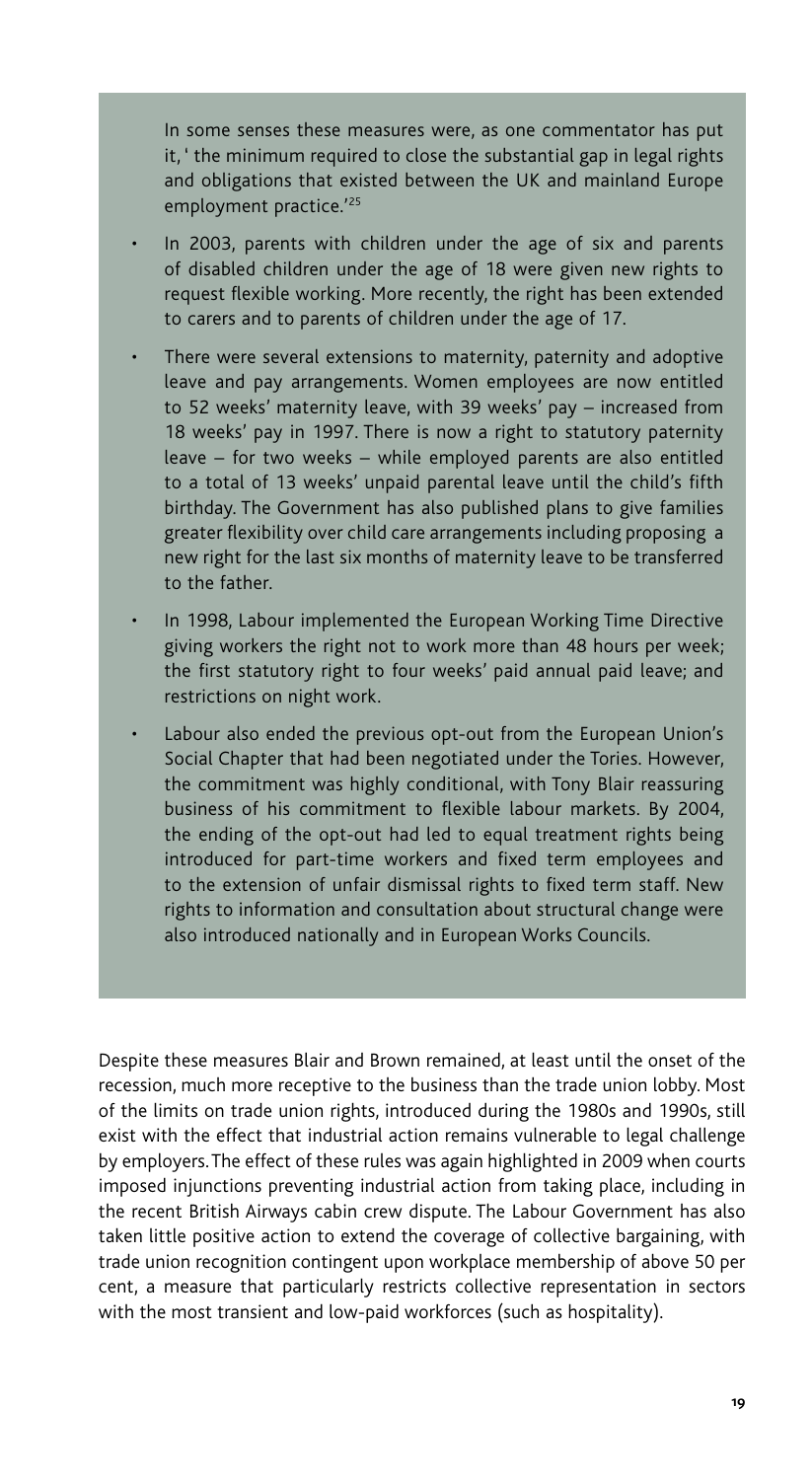Wedded to low replacement rates (the share of earnings in work met by benefits when unemployed), Labour continued the policy of raising unemployment benefits in line with prices rather than earnings. In 2009, the value of Jobseeker's Allowance – £64.30 per week – stood at 13 per cent of median earnings.

Considerable pressure was exerted on Blair by the trade union movement to move Britain in the direction of the European model of social consensus and corporatism. Many European nations are still characterised by institutionalised tripartism that brings together government, business and trade unions in formal discussions on the management of the political economy. In these models, centralised negotiations often take macro-economic factors into account in the determination of wages. Despite this, Blair – who held that the principal role of unions was to help add value to companies – refused to introduce the type of social consensus model widely adopted on the continent. The one exception was the Low Pay Commission, established as an advisory body in determining the level of the national minimum wage. Despite strong pressure from the TUC, Blair also repeatedly blocked attempts by the European Commission to introduce legally binding workplace representative bodies in companies with over 50 workers, even though such practices were commonplace abroad.

Although Labour implemented a clear, if modest, increase in labour market regulation from 1997 – including the minimum wage, enhanced maternity and paternity rights, and the right to request flexible working – today the UK's labour market remains one of the most lightly regulated of any developed economy, closer to a flexible than a regulated labour market. Table 1 ranks OECD countries by a simple summary measure of employment protection (EP) embracing a number of dimensions of protection from regulations governing the dismissal process, notice periods, severance pay and appeal procedures to regulations governing fixed-term and temporary contracts and agency workers. The index, devised by the OECD, ranges from zero (no protection) to 6 (extremely high protection). The UK was the third least protected of the 26 OECD countries in 2008 (after the US and Canada), compared with the second lowest in 1990.

Table 1 shows a modest convergence towards the average level of employment protection (EP) across these nations over the 1990s and 2000s, with most of the countries with the lowest EP (such as the US and the UK) seeing small increases and most of the countries with the highest level of EP (such as Portugal and Spain) decreasing levels of protection.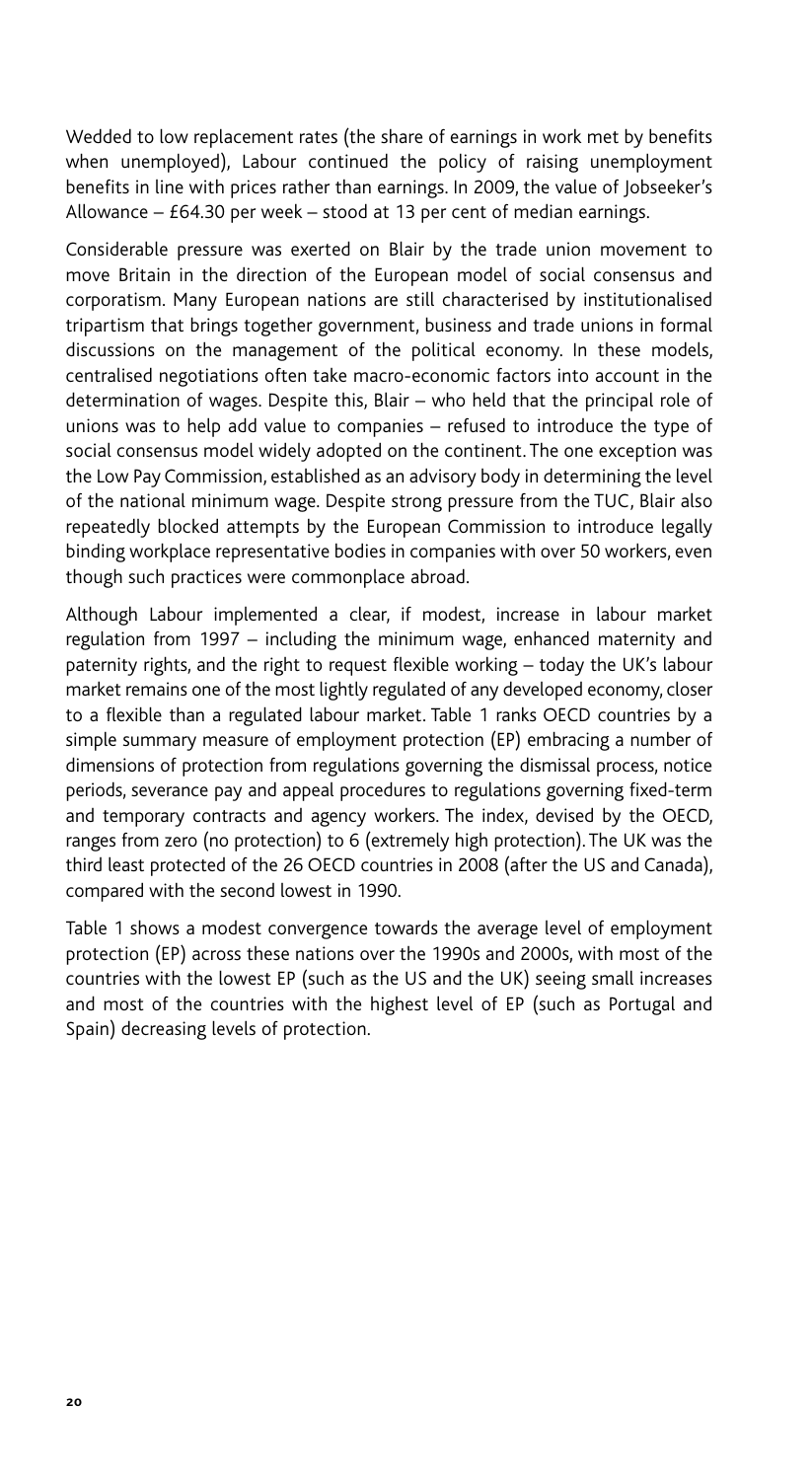|                       | OECD employment protection index (EP) | Change         |      |                |           |
|-----------------------|---------------------------------------|----------------|------|----------------|-----------|
| Country               | 1990                                  | rank           | 2008 | rank           | 1990-2008 |
| <b>United States</b>  | 0.21                                  | 1              | 0.85 | 1              | $+0.64$   |
| <b>United Kingdom</b> | 0.60                                  | $\overline{2}$ | 1.09 | 3              | $+0.49$   |
| Canada                | 0.75                                  | 3              | 1.02 | $\overline{2}$ | $+0.27$   |
| <b>New Zealand</b>    | 0.86                                  | 4              | 1.16 | 4              | $+0.30$   |
| Ireland               | 0.93                                  | 5              | 1.39 | 6              | $+0.46$   |
| Australia             | 0.94                                  | 6              | 1.38 | 5.             | $+0.44$   |
| Switzerland           | 1.14                                  | $\overline{7}$ | 1.77 | 8              | $+0.63$   |
| Hungary               | 1.27                                  | 8              | 2.11 | 11             | $+0.84$   |
| Poland                | 1.40                                  | 9              | 2.41 | $15 =$         | $+1.01$   |
| Japan                 | 1.84                                  | 10             | 1.73 | 7              | $-0.11$   |
| Austria               | 2.21                                  | 11             | 2.41 | $15 =$         | $+0.20$   |
| <b>Finland</b>        | 2.33                                  | 12             | 2.29 | 14             | $-0.03$   |
| <b>Denmark</b>        | 2.40                                  | 13             | 1.91 | 9              | $-0.49$   |
| <b>Netherlands</b>    | 2.73                                  | 14             | 2.23 | 13             | $-0.50$   |
| Korea                 | 2.74                                  | 15             | 2.13 | 12             | $-0.61$   |
| Norway                | 2.90                                  | 16             | 2.65 | 20             | $-0.25$   |
| France                | 2.98                                  | 17             | 3.00 | 22             | $+0.02$   |
| Mexico                | 3.13                                  | 18             | 3.23 | 24             | $+0.10$   |
| Belgium               | 3.15                                  | 19             | 2.61 | 18             | $-0.54$   |
| Germany               | 3.17                                  | 20             | 2.63 | 19             | $-0.54$   |
| Sweden                | 3.49                                  | 20             | 2.06 | 10             | $-0.53$   |
| Greece                | 3.5                                   | 21             | 2.97 | 21             | $-0.53$   |
| Italy                 | 3.57                                  | 22             | 2.58 | 17             | $-1.01$   |
| <b>Turkey</b>         | 3.76                                  | 23             | 3.46 | 25             | $-0.30$   |
| Spain                 | 3.82                                  | 24             | 3.11 | 24             | $-0.71$   |
| Portugal              | 4.10                                  | 25             | 3.05 | 23             | $-1.05$   |
| Average               | 2.30                                  |                | 2.20 |                | $-0.10$   |

### **Table 1: Employment protection in selected OECD countries, 1990 – 2008**

**Source: OECD Main Economic Indicators**

Another measure of labour market flexibility is trade union density (the percentage of employees who are members of a trade union). This is much easier to measure than EP, being a simple index. Table 2 shows the OECD countries ranked on this measure, from highest to lowest union density.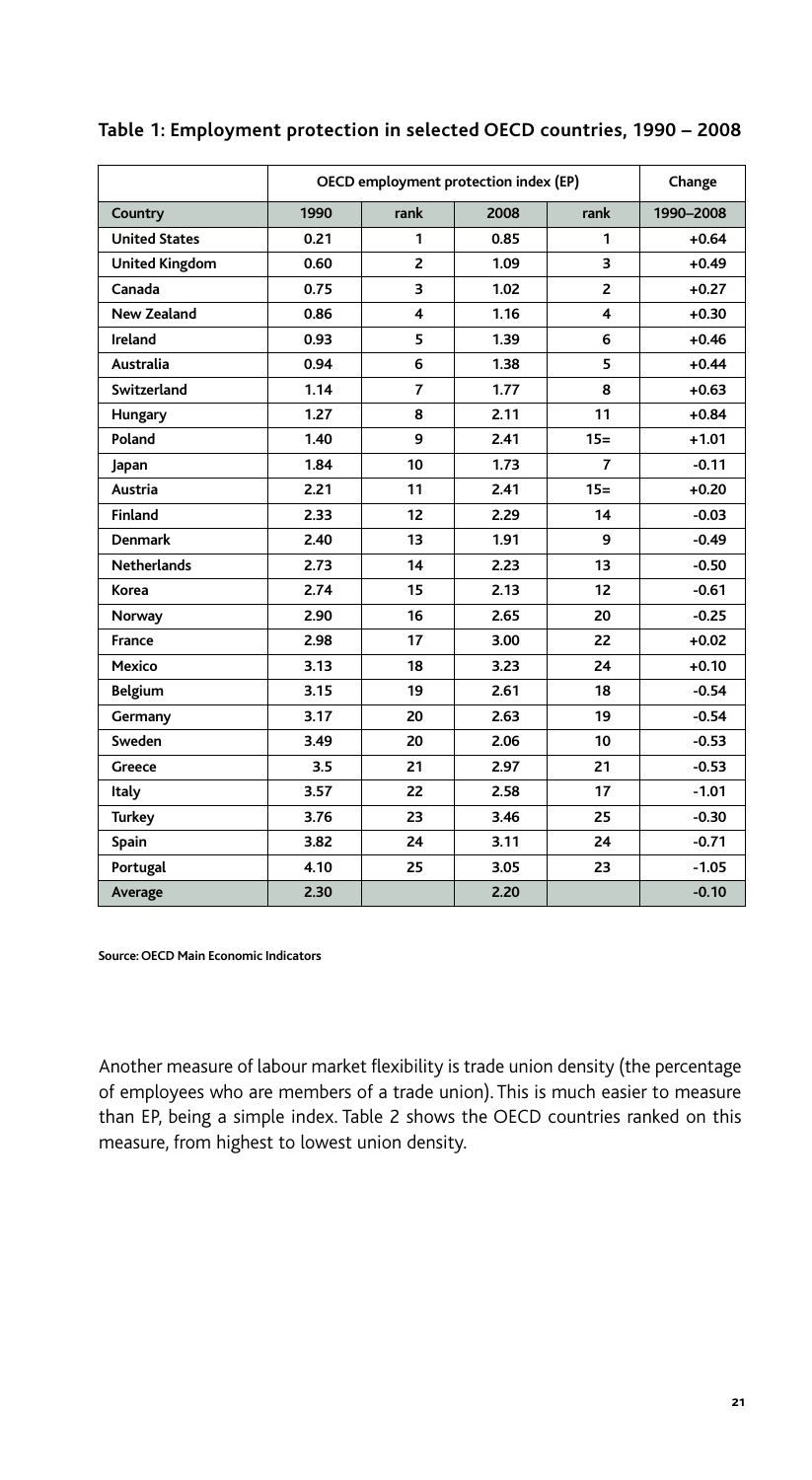|                       | Trade union density (%) |                         |      |                | Change (% pts) |
|-----------------------|-------------------------|-------------------------|------|----------------|----------------|
| Country               | 1990                    | rank                    | 2007 | rank           | 1990-2007      |
| <b>Iceland</b>        | 92.1                    | 1                       | 88.6 | 1              | $-2.5$         |
| Sweden                | 80.0                    | $\overline{2}$          | 70.8 | $\overline{2}$ | $-1.8$         |
| <b>Denmark</b>        | 75.3                    | 3                       | 69.1 | 3              | $-6.2$         |
| <b>Finland</b>        | 72.5                    | $\overline{\mathbf{4}}$ | 70.3 | 4              | $-2.2$         |
| Norway                | 58.5                    | 5                       | 53.7 | 5              | $-4.8$         |
| Ireland               | 56.7                    | 6                       | 31.7 | $9=$           | $-25.0$        |
| Poland                | 54.8                    | $\overline{7}$          | 14.4 | 22             | $-40.4$        |
| <b>Belgium</b>        | 53.9                    | 8                       | 52.9 | 6              | $-1.0$         |
| <b>New Zealand</b>    | 48.8                    | 9                       | 22.0 | 14             | $-22.8$        |
| Luxembourg            | 47.0                    | 10                      | 41.8 | $\overline{7}$ | $-5.2$         |
| Austria               | 46.9                    | 11                      | 31.7 | $9=$           | $-15.2$        |
| Australia             | 40.0                    | 12                      | 18.5 | 19             | $-21.5$        |
| <b>United Kingdom</b> | 39.3                    | 13                      | 28   | 12             | $-11.3$        |
| Italy                 | 38.8                    | 14                      | 33.3 | 8              | $-5.5$         |
| Greece                | 37.5                    | 15                      | 23   | 13             | $-14.5$        |
| Canada                | 32.9                    | 16                      | 29.4 | 11             | $-3.5$         |
| Germany               | 31.2                    | 17                      | 19.9 | 15             | $-11.3$        |
| Portugal              | 27.5                    | 18                      | 18.7 | 18             | $-8.8$         |
| Japan                 | 25.4                    | 19                      | 18.3 | 20             | $-7.1$         |
| <b>Netherlands</b>    | 24.3                    | 20                      | 19.8 | 16             | $-4.5$         |
| Switzerland           | 22.7                    | 21                      | 19   | 17             | $-3.7$         |
| <b>Turkey</b>         | 19.2                    | 22                      | 8.3  | 25             | $-10.9$        |
| Korea                 | 17.2                    | 23                      | 10   | 24             | $-7.2$         |
| <b>United States</b>  | 15.5                    | 24                      | 11.6 | 23             | $-3.9$         |
| <b>Spain</b>          | 12.5                    | 25                      | 14.6 | 21             | $+2.1$         |
| France                | 10.3                    | 26                      | 7.8  | 26             | $-2.5$         |
| Average               | 41.6                    |                         | 31.8 |                | $-9.8$         |

### **Table 2: union density, OECD, 1990–2007**

**Source: OECD Main Economic Indicators**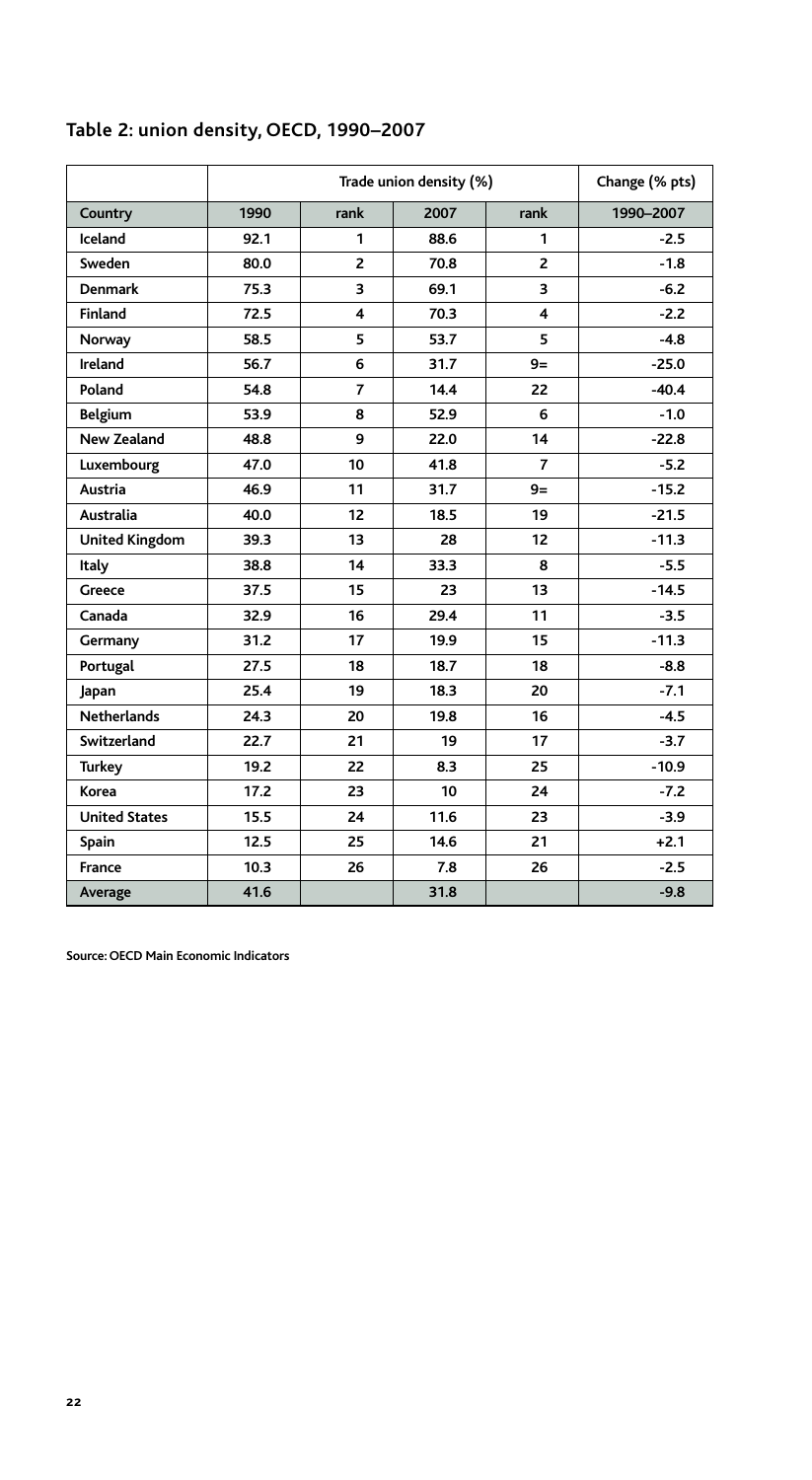Table 2 shows that union density across the OECD decreased by an average of ten percentage points over the period 1990 to 2007. The UK's fall in union density, from 39 per cent to 28 per cent, is about average. On this measure, the UK came 12th in 2008 – about mid-way in the rankings.

Another study – published in 2008 – attempted a more comprehensive approach to measuring labour market flexibility, placing countries into four different groups according to the strength of (a) employment protection legislation, (b) union and collective bargaining strength and (c) 'social protection' – the generosity and coverage of their unemployment insurance.26 Although developed nations are a very long way from having uniform or harmonised labour market policies (unlike, for example, macroeconomic policy, where in Europe, membership of the Euro dictates a common monetary policy for most of the EU), the study was able to find four distinct groups, as follows:

- The 'Anglo-Saxon flexible labour market', a cluster of countries which includes the UK, US, New Zealand and Canada. These countries feature relatively low levels of EP and union strength and a low-to-moderate degree of social protection.
- Belgium, Switzerland and Ireland fall into the 'European flexible labour market category' – rather like the Anglo-Saxon cluster but with slightly more protection and regulation on all three dimensions.
- Finland, the Czech Republic and Denmark fall into what has been described as the 'flexicurity' category, with moderate levels of employment and social protection, moderate union power and strong job search requirements for the unemployed.
- The remaining European countries Spain, Germany, Italy, Portugal, Poland, Norway, Sweden, France and the Netherlands – are in the 'corporate continental triple secure' category, with high scores on all three indices.

The study shows that of the countries in the study, the 'flexicurity' countries seem to perform best according to a range of indicators of economic performance. They demonstrate high growth and relatively low unemployment, inequality and poverty.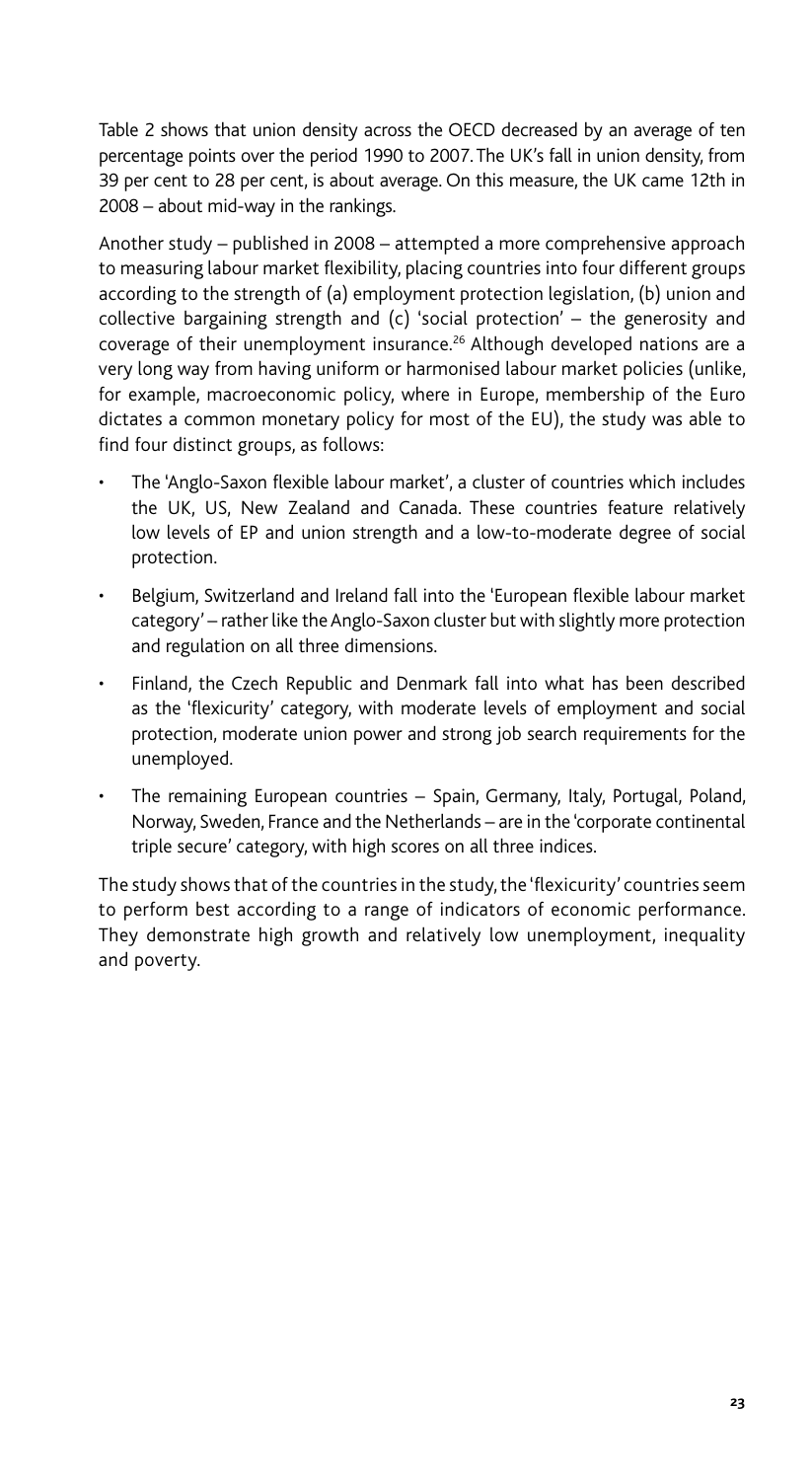# *3. How regulation affects wider economic performance\**

So has the UK been right to link itself to the flexible labour market model? Has the adoption of a comparatively low level of employment and social protection contributed to improved economic performance? This section looks at the macro level impact of regulation on employment and unemployment. The next section looks at micro-studies, which consider the impact of individual dimensions of labour market flexibility.

The orthodox position has been that employment protection measures, high levels of unionisation and generous unemployment benefit systems will increase the overall level of unemployment. Under this model regulation is associated with weak economic performance and light regulation with strong economic performance. Advocates of 'light touch' regulation – a mix of orthodox economists, business leaders, leading politicians from all main parties and international organisations such as the OECD and the IMF (though both have recently softened their views) – have long argued that the continental European 'social model', with its higher taxes, stronger welfare systems and more powerful unions, has led to higher rates of unemployment and lower rates of employment than the more lightly regulated UK and US.

The reality is much more complicated. Figure 1 shows the level of unemployment in 2007 (that is, before the onset of recession) for a range of countries. While France and Germany have high unemployment rates, several European states with relatively highly regulated labour markets – for example Norway, the Netherlands, Denmark and Austria – have unemployment rates that are lower than those of the UK and US, despite their lower levels of regulation. A comparison of labour force participation rates – the proportion of the labour force employed – would show a similar pattern. Again, very different labour markets achieved comparable levels of employment performance.<sup>27</sup>

The main countries where the orthodox view finds some support are Germany and France, both of which have had higher levels of unemployment and lower levels of employment participation along with higher levels of regulation. Some of France's and Germany's problems may lie, at least in part, in their more rigid and controlled labour markets. In recent years, Germany has attempted to make its labour market more flexible through, for example, a reform of its once indefinite

<sup>\*</sup> For more detail see Howard Reed, *Flexible with the Truth?* London: TUC, 2010, Chapters 3 and 4. Available to download at **www.tuc.org.uk/flexiblewiththetruth**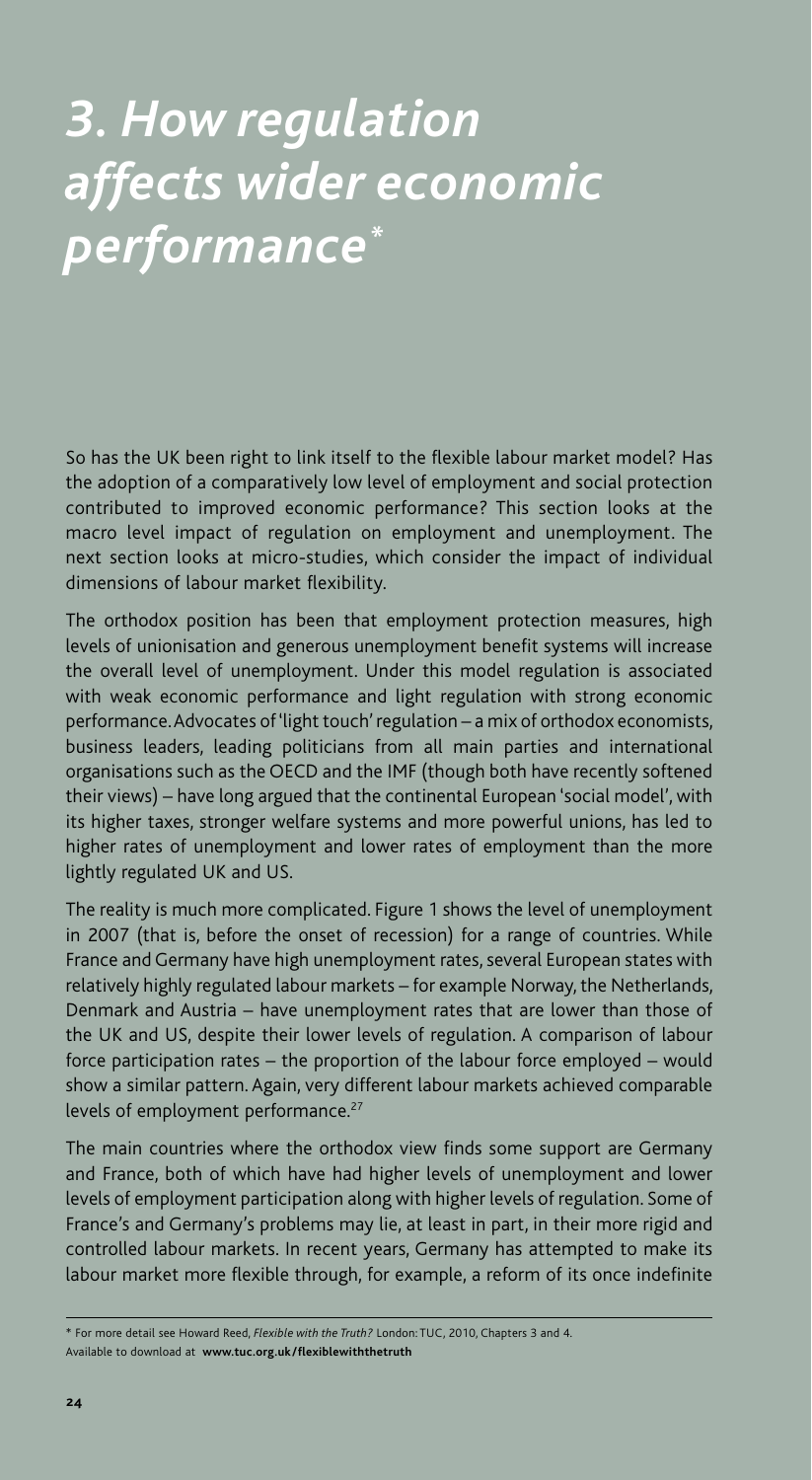



**Source: OECD, Eurostats**

and relatively unconditional unemployment benefit system and a change in its wage bargaining rules to allow for greater scope for flexibility at enterprise level. Table 1 shows a sharp fall in the degree of employment protection in Germany over the 18 years to 2008.

Nevertheless it would be wrong to conclude that the solution to above average German unemployment lies in further heavy doses of de-regulation. Economic dislocation caused by unification, along with the speed with which East German wages were brought into line with West Germany's, contributed to the nation's sustained unemployment. Its employment problems are, according to Adair Turner, also related to the wider macro-economic strategy of the Eurozone, which follows tight monetary policy and emphasises price stability, and the level of the deutschmark exchange rate at the time the single currency was created.<sup>28</sup>

France has also engaged in a major internal debate about how to tackle high unemployment, which is at least in part structural, but has not yet taken serious moves to make its market more flexible. The nation has, for example, a relatively high level of youth unemployment yet its adult minimum wage applies from the age of 18 while the UK has a lower rate for 18–22 year-olds and 16–17 year-olds.

Despite the outlying position of Germany and France, there remains a lack of an obvious pattern between regulation and unemployment. Figure 2 shows the relationship between the OECD's employment protection index (EP) and the unemployment rate (the average over the five years 2004 – 08) for the 26 member countries.

The figure includes a linear regression trend line (the best statistical estimate of the relationship between EP and unemployment). While this appears to show a slight positive relationship, and would be interpreted by orthodox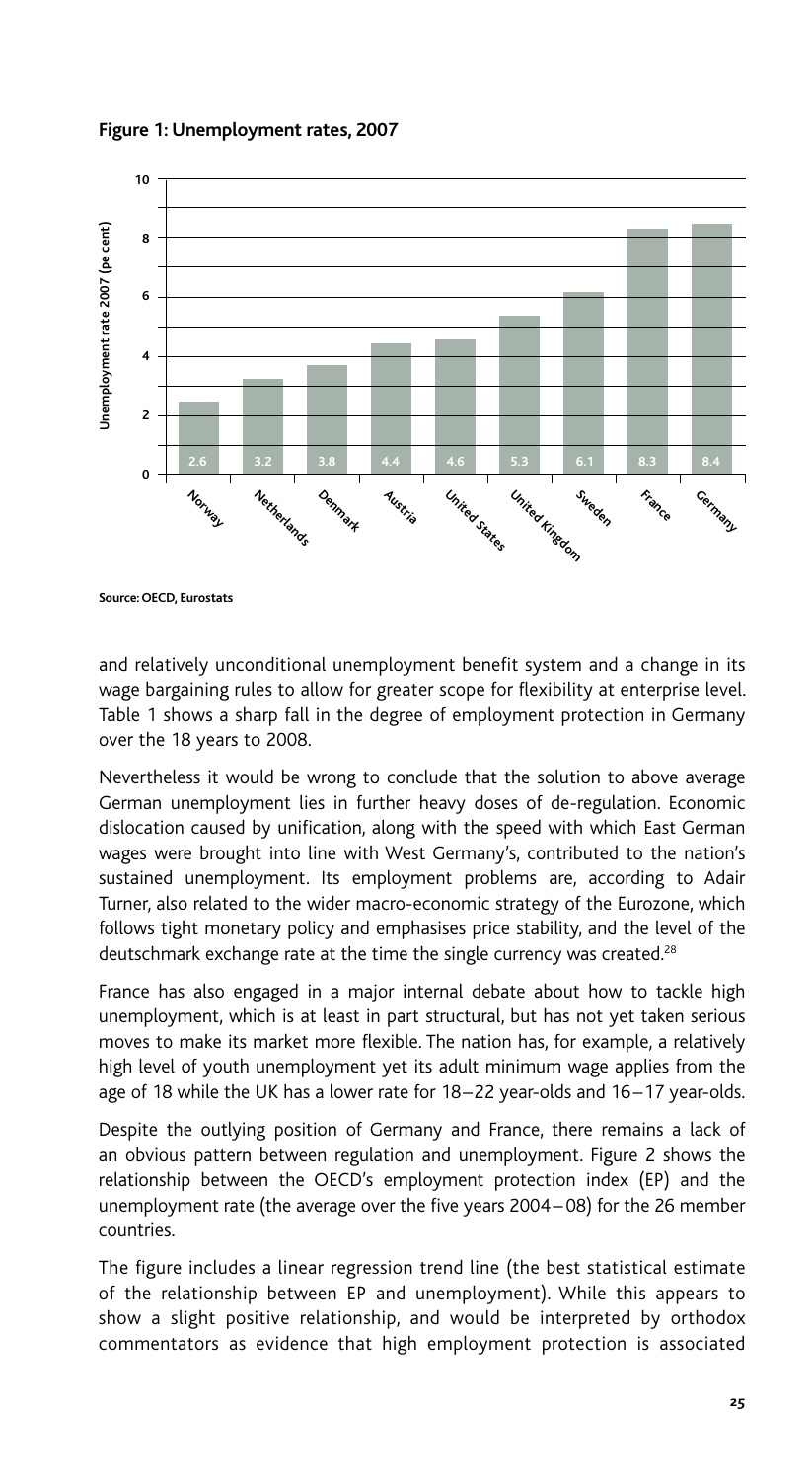

**OECD employment protection unemplyment, 2004–08 averages**

**Figure 2: The relationship between employment protection and unemployment** 

**Employment protection (OECD)**

with higher unemployment, such a conclusion does *not* follow. This is because the line explains very little of the variation in the points on the graph and the relationship is not statistically significant. The extent of the variation measured by the graph is given by the 'R-squared' statistic, which is around 0.07. This shows that only 7 per cent of the variation in the figure is accounted for by the regression line.

Moreover, even if there had been a statistically significant positive relationship, such two-way correlations are subject to the limitation that no other control variables are included in the analysis. To the extent that other variables are correlated with either unemployment or EP, we could be picking up the effects of these variables rather than a true causal effect of EP on unemployment. This is known as 'omitted variable bias'. Thirdly, there is no way of establishing the direction of causality. It could be that increases in unemployment lead to increases in employment protection rather than the other way round.

A similarly ambiguous conclusion emerges when unemployment (averaged over 2003–07) is correlated with union density (Figure 3). This shows that despite orthodox claims about the adverse impact of unions on the labour market, there is in fact no statistically significant relationship between trade union density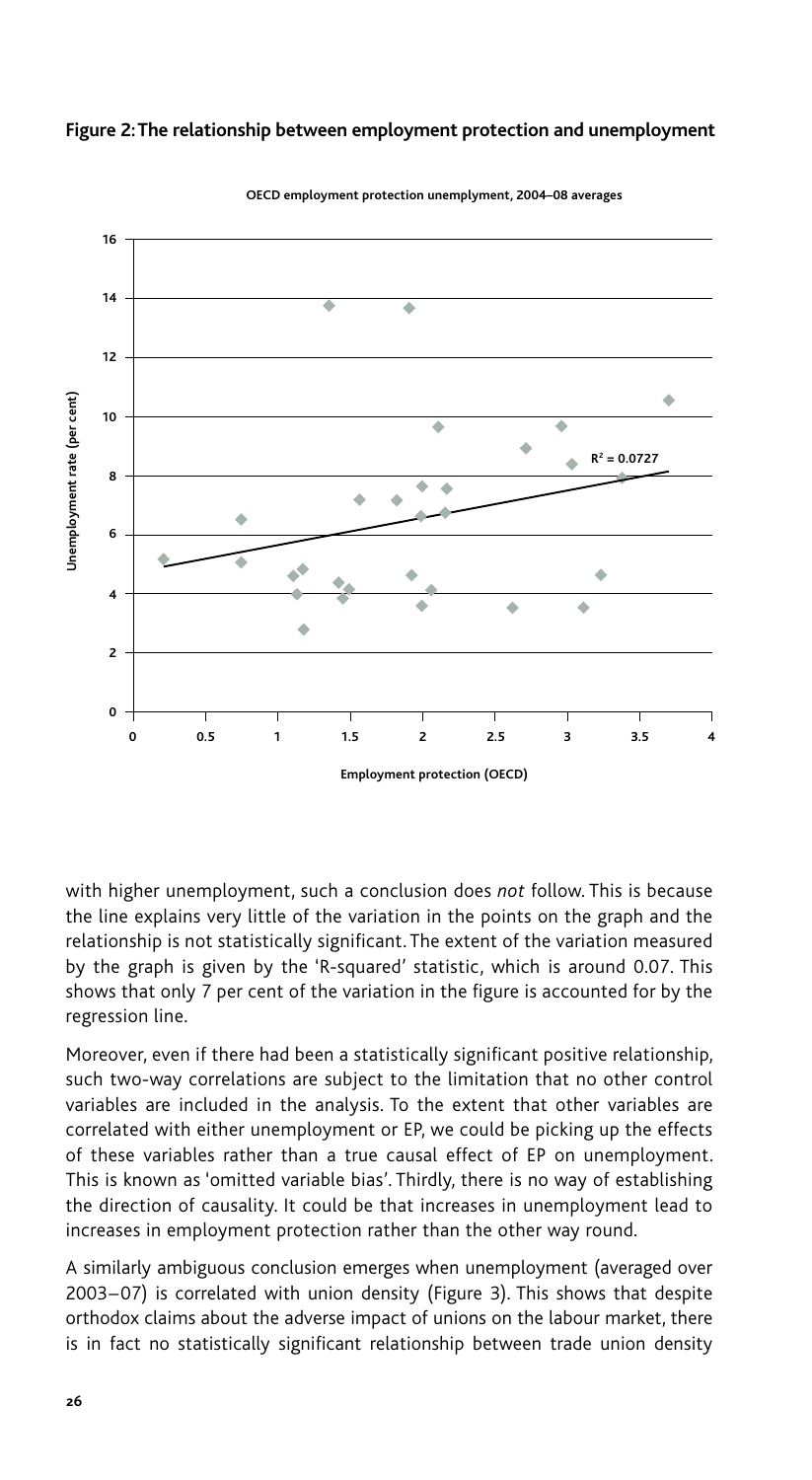



**Union density and unemplyment, 2004–08 averages**

and unemployment, and thus no support for the orthodox view of unions as an impediment to efficient labour market functioning. Similar findings emerge from a study of the impact of changes in employment protection levels on productivity. Simple comparisons reveal no evidence in support of economic orthodoxy.

Because of the limitations of these simple correlations to say anything conclusive about the impact of different degrees of regulation, there have been a number of more sophisticated studies of the relationship between regulation and unemployment. These studies use techniques which overcome the problem of omitted variable bias because they can handle more than one variable at once (though they do not overcome the problem of determining the direction of causation).

These studies have examined the impact of a number of different aspects of regulation – including the extent of employment protection, the unemployment benefit replacement ratio, the duration of unemployment benefit, union density, the degree of centralisation of wage bargaining and the 'tax wedge' (the amount of direct tax workers pay on their gross earnings, i.e. a measure of the tax burden on employees) – on the level of unemployment across different countries.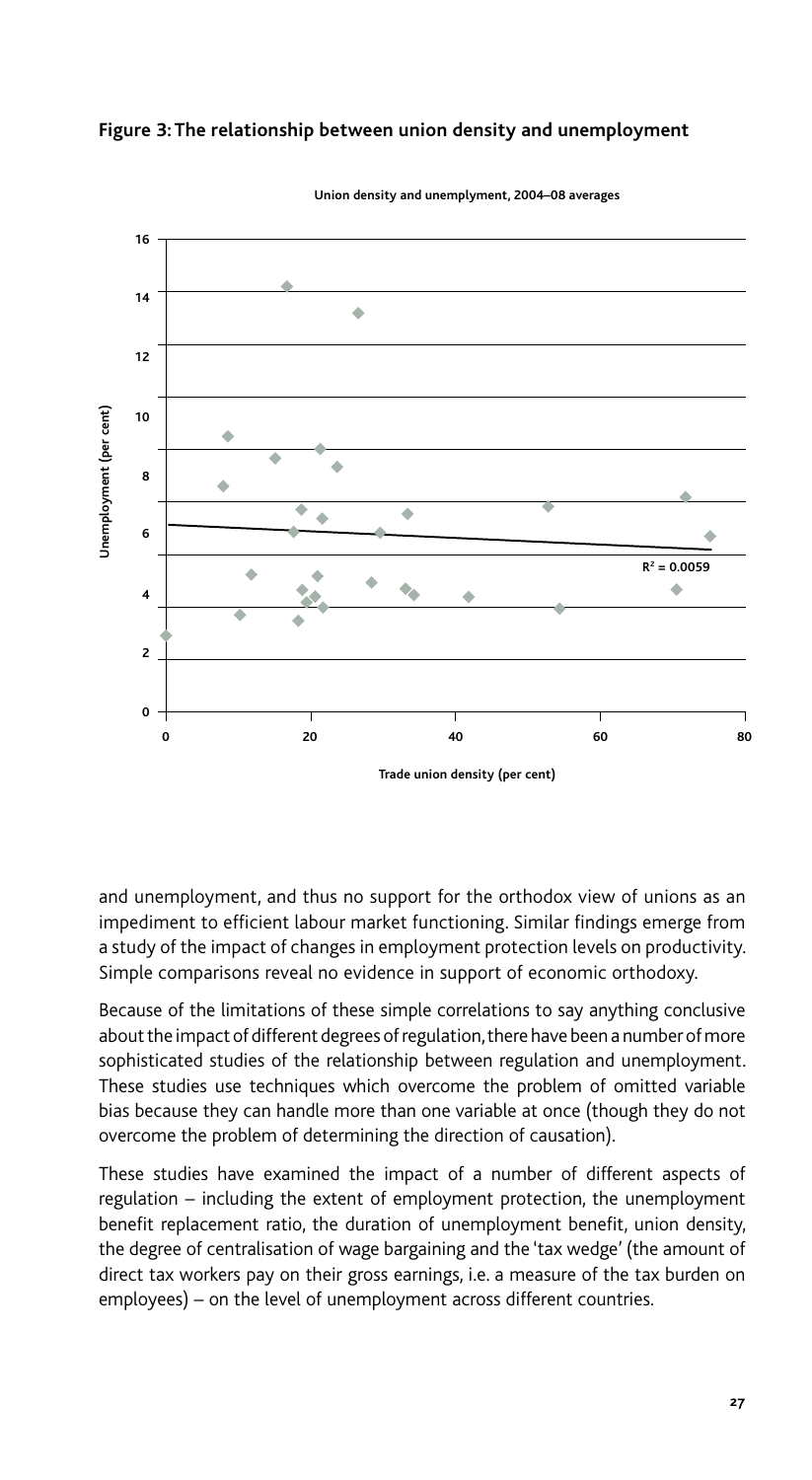One study published in 2005 surveyed all the main earlier studies supplemented by the authors' own analysis to bring the studies up to date.<sup>29</sup> These were the key conclusions:

- The only variables found to have a consistent correlation with unemployment rates were the presence of a co-ordinated bargaining system where unions and employers negotiate wages at national or sectoral levels (which is associated with reduced unemployment) and the tax 'wedge' (which is associated with increased levels of unemployment).
- The impact of bargaining co-ordination (if causality does run from co-ordination to unemployment rather than the other way round, which is impossible to say for sure) varies sharply – from around a one to a 10 percentage point *decrease* in unemployment.
- The tax wedge variable has a minor impact on employment. A 10 percentage point increase in the tax wedge – a huge increase – is associated with a one percentage point increase in unemployment (however these studies do not take into account the ways in which the expenditure of tax receipts can improve economic performance).<sup>30</sup>
- The employment protection (EP) and unemployment benefit duration variables are significant and positively correlated with unemployment in most of the listed papers though the effects are small. In one case, 1-unit increase in EP (a large increase, given that the OECD use a 6-point scale and most countries are between 1 and 3) is associated with less than a 0.3 percentage point increase in unemployment. In the most recent data, increased EP is actually associated with a small *reduction* in unemployment.

Thus the collated evidence in this study does not support the straightforward conclusions of the orthodox school. At most it offers limited support for the notion that employment protection and the tax wedge have a small positive correlation with the unemployment rate, controlling for other factors. However, the strongest result is that more co-ordinated wage bargaining systems are associated with *lower* levels of unemployment – an argument which runs counter to orthodox labour market prescriptions.

As the authors of the survey conclude: "Our results suggest a yawning gap between the confidence with which the case for labour market deregulation has been asserted and the evidence that the regulating institutions are the culprits. It is even less evident that further weakening of social and collective protections for workers will have significant positive impacts on employment prospects. The effects of various kinds of deregulation on unemployment are very hard to determine and may be quite negligible."31

These results were published in 2005 and few of the studies included data from the twenty-first century. There have been two more recent major studies – a 2006 OECD study which uses data up to 2002 and an academic study published in 2007.<sup>32</sup> Both confirm the picture of ambiguity. Sometimes the orthodox predictions are upheld but mostly they are not. For the most part the findings are inconclusive or where there is a clear pattern, the impact is weak. The main findings of the OECD Report – which examines the impact on *employment* as well as unemployment rates – are summarised below: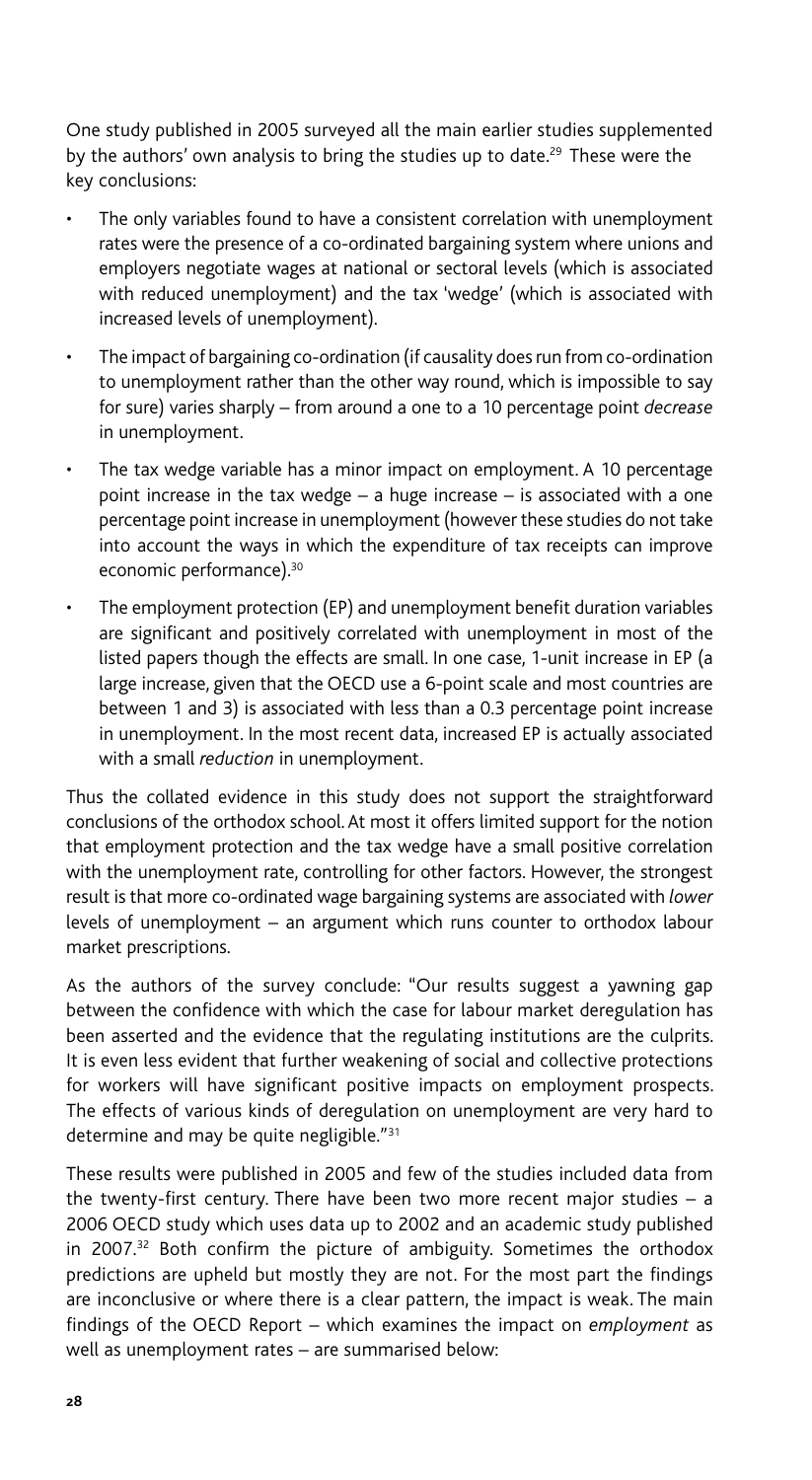Those that are supportive of the orthodox position:

- The tax wedge is significantly related to unemployment, with the impact of a 10 percentage point increase in the aggregate tax rate associated with a 2.5 percentage point rise in unemployment (this compares with only a one percentage point rise in the 2005 survey). However these studies do not take into account the ways in which the expenditure of tax receipts can improve economic performance.
- 'High and lasting' unemployment benefits are positively correlated with unemployment and there is some evidence that macroeconomic shocks such as recessions may be amplified by very high benefits.

Those that are supportive of the pro-regulation position:

- Highly centralised and/or co-ordinated wage bargaining systems are associated with reduced unemployment and act to dampen recessions.
- Publicly funded training programmes have a significant association with lower unemployment.
- Union density is positively correlated with employment rates.

Again, several interventionist measures were found to have no consistent correlation with the level of employment or unemployment. The 2007 study found that the replacement rate and union density were positively related to joblessness while strong employment protection reduces it.

Overall, the macro evidence finds little conclusive support for the orthodox proposition that labour market regulation has a negative impact on economic performance. The strongest result – that co-ordinated bargaining is associated with reduced unemployment – runs directly counter to the orthodox prospectus. Despite this evidence, neither the OECD nor the IMF have recommended that countries where collective bargaining is weak – like the US, Britain and Australia – should reform their labour market to establish co-ordinated bargaining institutions.

The only two robust findings from the macro evidence that provide limited evidence for the orthodox model are that the size of the tax wedge and the generosity of the unemployment benefit system are correlated with higher unemployment. However, in both cases, the effects found are mostly small.<sup>33</sup> As the authors of the 2007 study conclude: "The influence of institutional arrangements is actually far more complex than implied in most theoretical models and policy agendas. Notably, the results appear more complex than what is stressed by the 'new orthodoxy view'. We do not generally confirm the superiority in terms of employment performance of systems founded on deregulation (or even flexicurity)."34

The empirical evidence shows that there is no single route to achieving low unemployment, no 'one size fits all' set of policies that are appropriate for all economies, irrespective of their cultural and social background and institutional structures. Countries with very diverse approaches to the labour market have ended up with very similar outcomes when it comes to employment and unemployment. For example, the 'Scandinavian' and the 'flexicurity' nations, despite being highly regulated, have enjoyed relatively successful employment and unemployment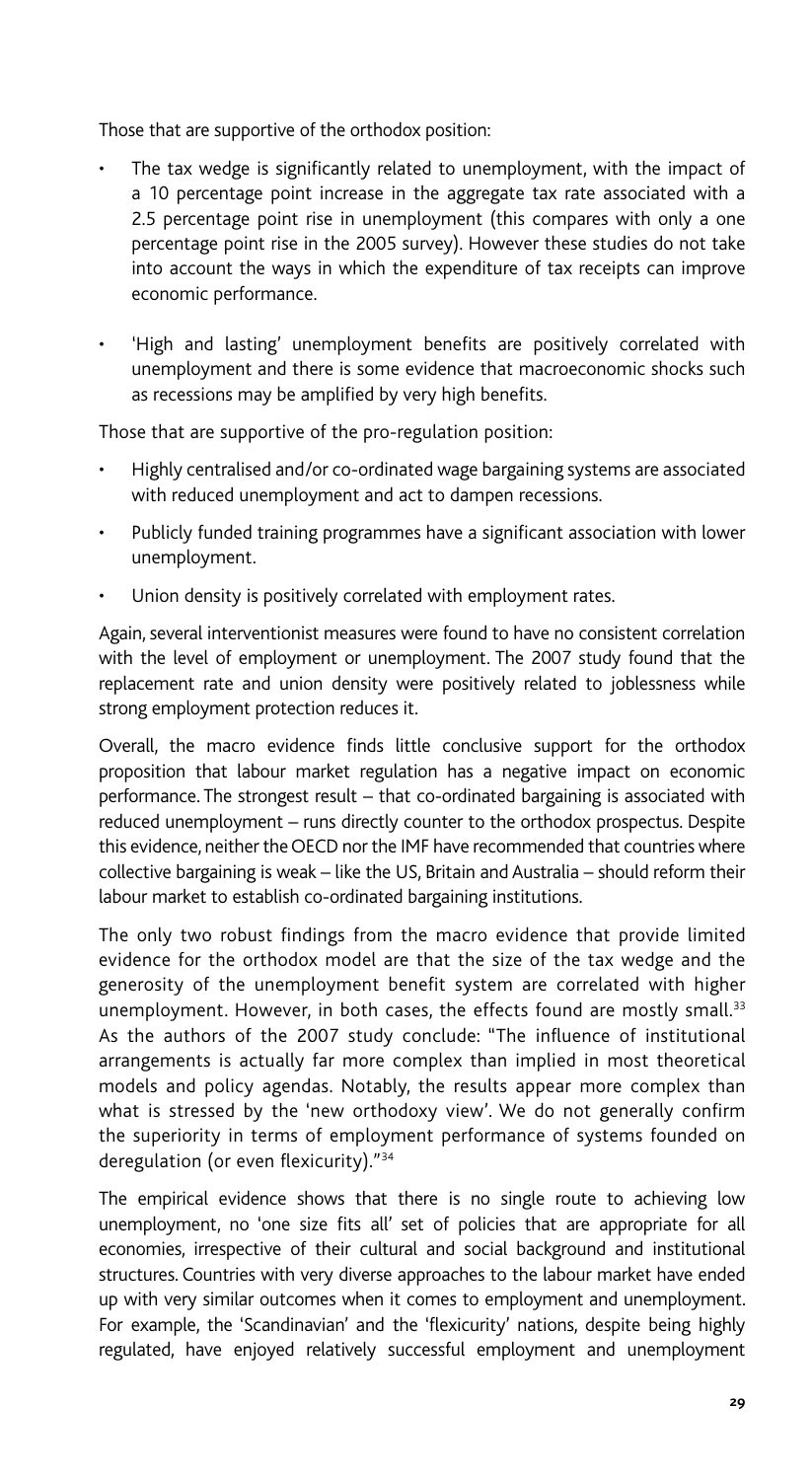outcomes over the last decade. As the eminent American labour economist, Richard Freeman, put it in 2005: "The evidence for the *Jobs Study* orthodoxy was and remains at best mixed. Many economists have known that the time-series and cross-country data on which some proponents of the view relied was of dubious value. Indeed, in various Employment Outlook analyses post-1994, OECD economists themselves made clearer the fragility of the empirical support for some of the orthodox claims. Other analysts, usually country specialists, have known that the simple flexibility story does not explain the good or poor performance of their national economies. How else to account for the success in employment of Scandinavian countries... [or] the success of the United States compared to economic near-clone, Canada?"<sup>35</sup>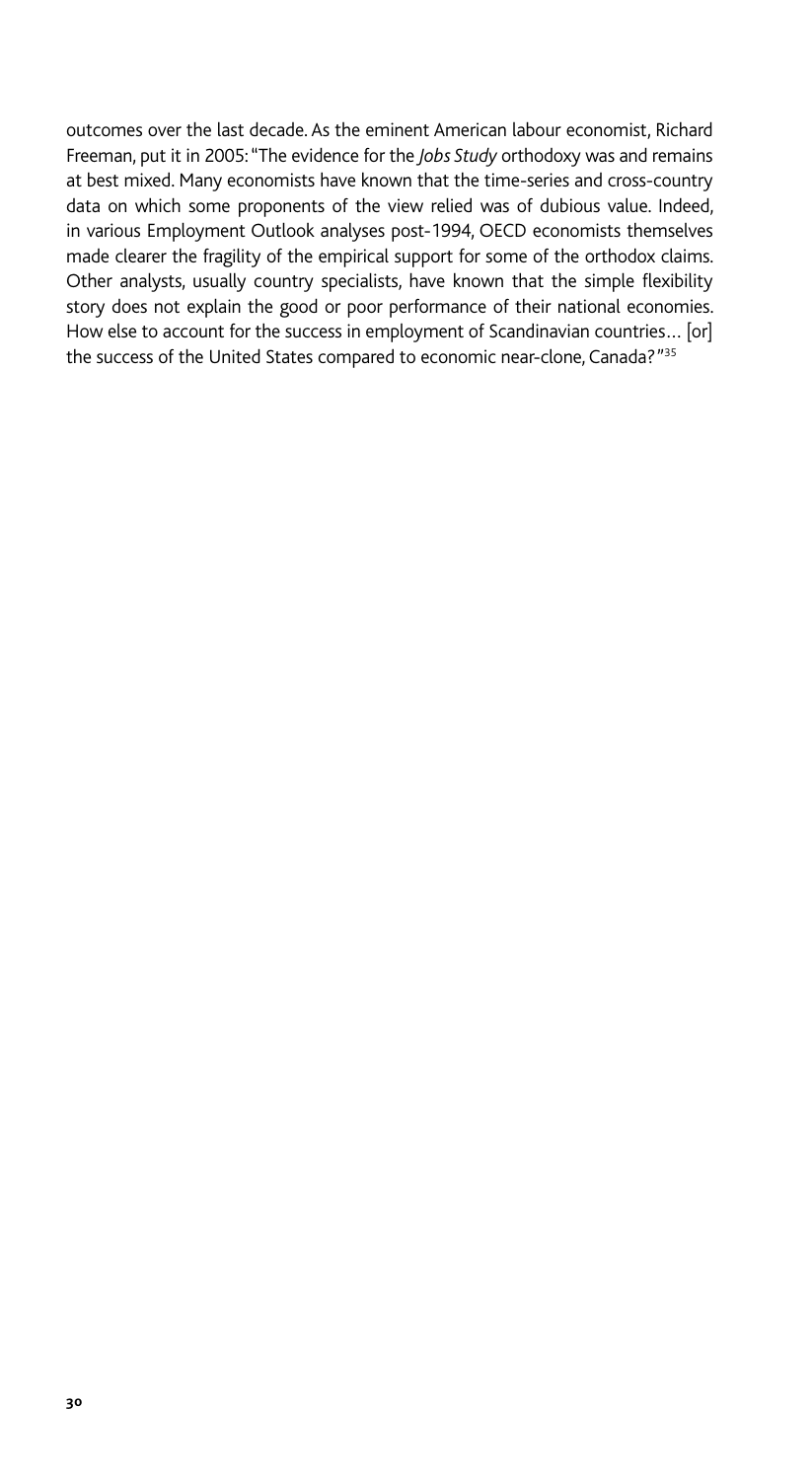# *4. Micro-level evidence\**

Because of the ambiguity, and the well know weaknesses associated with measurement and methodology in macro-studies, the micro-level evidence is in many ways more useful. Micro-studies have several advantages over macro-studies. Whereas macro-studies are limited by problems of aggregation and simplification of variables into indices, and the difficulty of establishing causal links, micro-studies are able to control for other factors which might affect labour market outcomes in a much more systematic fashion.

The flip-side of this increased accuracy in isolating (as far as is possible) the causal impact of individual dimensions of labour market flexibility is that the results from micro-studies are not individually generalisable. Each relates to a specific time, place and policy, and multiple studies are required to reach systematic conclusions about 'what works' in policy terms.

### *Minimum wages*

The orthodox prediction is that a minimum wage will either have no effect on the labour market whatsoever (if set at a level below what the lowest-paid worker in the labour market is paid) or will reduce employment (if set above this level). In this view, the higher the minimum wage is, the higher unemployment will be.

Alternative views based on imperfect competition in the labour market suggest that it is possible that many workers are being paid less than the value of what they produce and in this situation, it is possible for a minimum wage to raise wages without adverse effects on employment.<sup>36</sup> In certain models there may also be a *positive* impact on employment.<sup>37</sup> There is a certain critical level above which adverse employment effects may occur, but it is an empirical question as to where that level is. However, the actual rate may need to vary in this model, by, for example, setting lower rates for workers with lower than average productivity (such as young workers) to avoid adverse employment effects.

The debate on the impact of a minimum wage has swung wildly ever since a 1995 study by two eminent American labour economists produced results which showed

Available to download at **www.tuc.org.uk/flexiblewiththetruth** 

<sup>\*</sup> For more detail see Howard Reed, *Flexible with the Truth?* London: TUC, 2010, Chapter 5.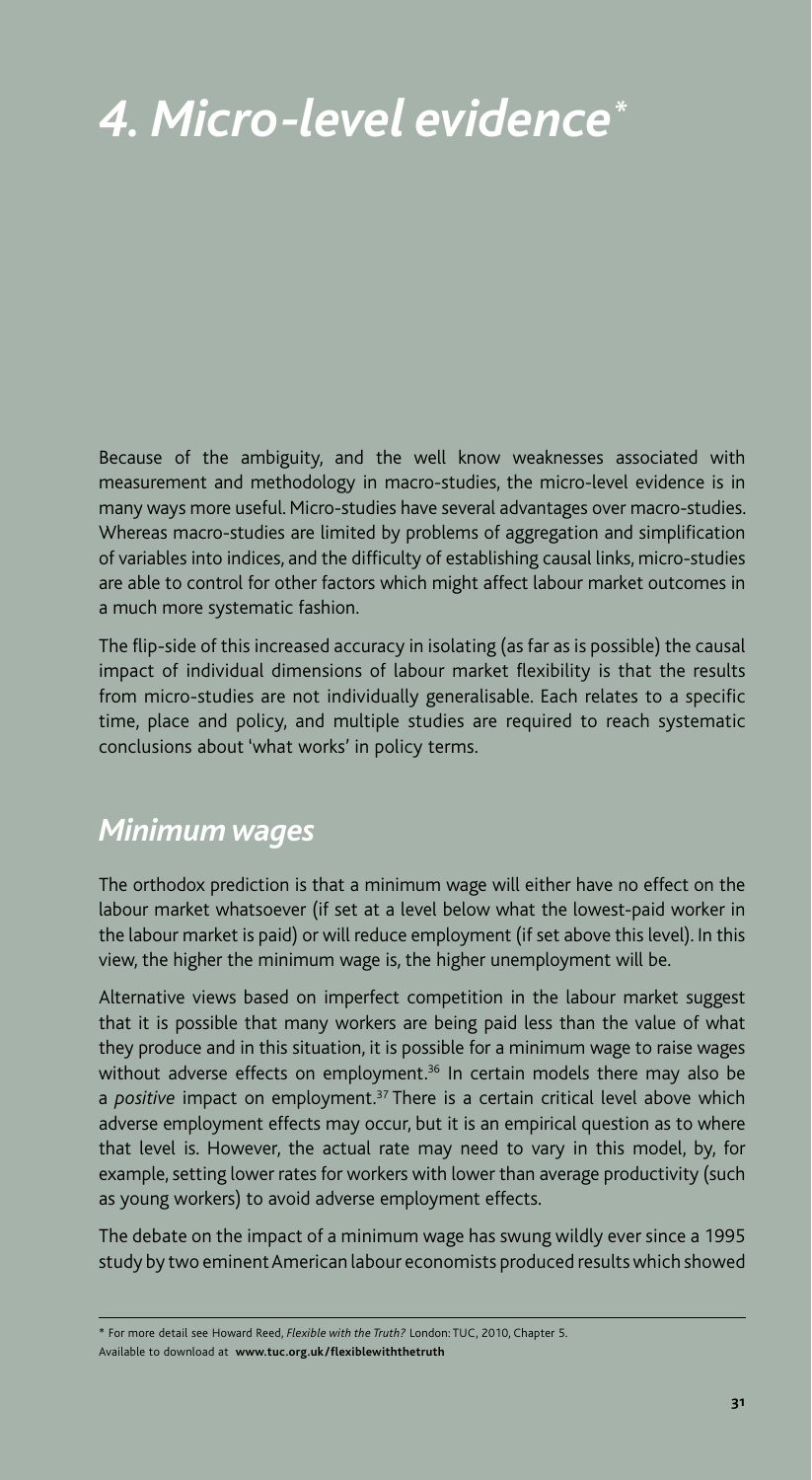that the best estimate of the effects of the minimum wage on US employment was zero.<sup>38</sup> This conclusion – which overturned the standard orthodoxy – was challenged in a 2007 study which concluded that there *is* a significant negative impact from increases in the minimum wage on employment, averaging across a range of US and other country studies.<sup>39</sup>

However, a more recent large-scale analysis based on 64 studies in the US argues that the results of the 2007 study (at least for the US) were driven by 'publication bias'.40 This is the tendency, well-documented in academic publications in a wide range of subjects, for empirical research which produces an intervention outcome significantly different from zero to be deemed more 'interesting', and hence more likely to be published than research which shows no effects.<sup>41</sup> Once publication bias was controlled for using standard statistical techniques, the estimated average effect of minimum wages on employment was found to be almost exactly zero.

In the UK, the Low Pay Commission commissions regular empirical work on the impact of the UK's national minimum wage (NMW) which currently stands at £5.80 for an adult. Prior to its introduction there was concern that it would prompt knockon wage increases for slightly higher paid workers in a bid to maintain differentials. The Commission's latest report suggests that this does not seem to have happened.<sup>42</sup> There is some evidence of reductions in hours for adult men resulting from increases to the NMW in 2001 and 2003, but these are small in magnitude. In general, there is no statistically significant evidence of reductions in employment or increases in unemployment arising from the uprating of the minimum wage in the UK, even though it has increased in real terms and relative to median earnings since 1999.

This finding is consistent with earlier evidence on the initial introduction of NMW which found no employment or unemployment effects, though one study found some evidence that the minimum wage increased wages at the expense of profitability for firms based in industries which employed particularly high shares of low-paid workers.<sup>43</sup> There is also some evidence supporting the argument that, in the absence of a minimum wage, workers are paid less than the value of what they produce, and that the minimum wage stops this happening (at least for workers at the bottom of the wage distribution) by placing a floor under wages.<sup>44</sup>

In summary, once correction for publication bias is made there is no evidence of adverse effects of minimum wages on the labour market in the United States. Nor is there evidence of adverse effects in the UK. Given that studies have shown that the minimum wage does seem to set an actual wage floor, rather than being set below levels at which it would actually bite, the absence of a measurable employment effect presents a real challenge to the orthodox view of labour markets and is considerable *prima facie* evidence in favour of an alternative understanding – whether it be a conventional imperfect competition model of the firm's wage-setting decisions or based on more complex arguments around inequality of bargaining power.

That said, policymakers need to be careful not to be reckless with increases in the minimum wage. Even in alternative models, there remains *some* level above which minimum wages are likely to cause unemployment.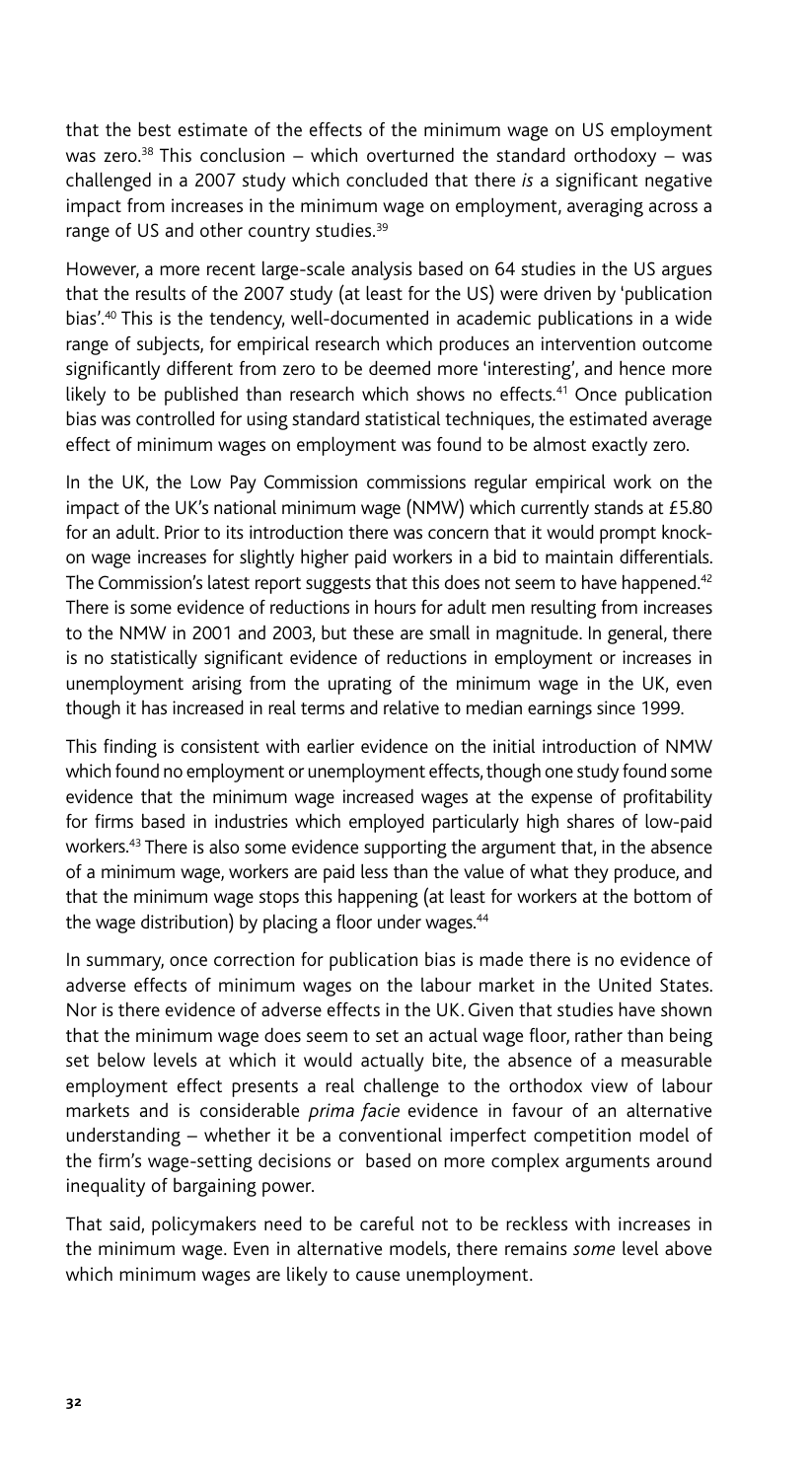# *Employment protection legislation*

'Employment protection' (EP) involves policies which reduce the ease with which firms can get rid of workers and soften the impact of redundancy when it happens – for example through unfair dismissal legislation and statutory redundancy pay provisions. As shown in section 2, EP provisions in the UK were loosened during the 1980s and 1990s. Though there was some modest re-regulation under Labour, the UK still has the third weakest level of protection among OECD nations.

Most theoretical work predicts that EP legislation will reduce the flow of jobs. This is because it reduces the rate of job loss (by making it more difficult for firms to get rid of workers) but also reduces the rate of job creation. However, the theoretical literature is split on whether EP is good for the wider economy in terms of employment, productivity and innovation.

While orthodox models predict that EP, like most other regulations, reduces efficiency by impeding the 'ideal' operation of the market, in more realistic models the effect is more mixed. On the negative side, some models predict that EP may create a barrier between a core workforce of employed, well-protected 'insiders' and a casual or unemployed periphery of 'outsiders'.<sup>45</sup> There may also be reductions in productivity growth and/or innovation if EP impedes employment shifts from less productive to more productive firms.46

On the positive side, many 'job-search' models of the labour market suggest that the optimal level of EP for economic efficiency is greater than zero because a reduction in the risk of being fired acts as an insurance mechanism for workers.<sup>47</sup> Similarly, severance pay is a (partial) insurance against the risk of being made unemployed, particularly in countries where unemployment benefits are low.48 EP can also *increase* productivity and/or innovation in an economy where skill enhancement is important, but firms are vulnerable to economic shocks.<sup>49</sup>

While the empirical evidence is mixed, there are plenty of studies which suggest that moderate levels of protection can be economically effective. As shown in section 2, while some countries with strong protection, such as Germany and France, have high unemployment most, such as Denmark, Sweden and the Netherlands, have low unemployment.

One cross-European study found that while job mobility rates are negatively related to stricter EP, EP has more positive effects on youth labour markets and on skills acquisition.<sup>50</sup> A study of the impact of the 1999 British reform which reduced the qualifying period for unfair dismissal provisions from two years to one year found that it reduced the probability of *leaving* employment for workers with tenure of between one and two years, probably because the reform induced employers to find workers who were better matched to their jobs (and thus, less likely to be candidates for firing).<sup>51</sup>

Very low levels of employment protection actually *reduce* growth because they reduce the incentive for workers to improve their skill levels.<sup>52</sup> Thus, up to moderate levels, EP is productivity-enhancing. However, very high levels of EP can raise wages and thus lower profitability (and hence investment), which reduces productivity growth.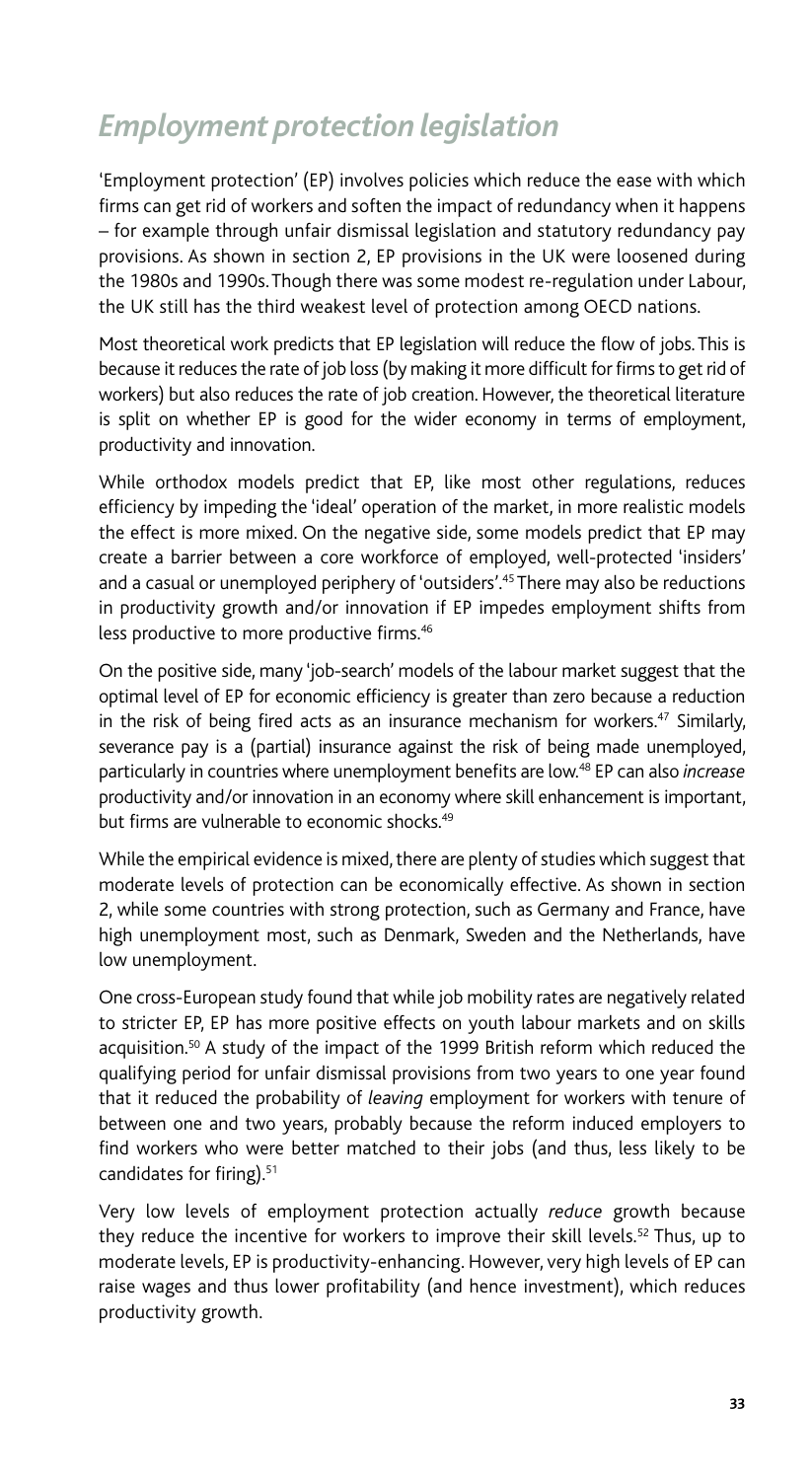In summary, while strong EP can reduce the extent of job flows and job re-allocation between different sectors of the economy, a certain degree of EP helps preserve jobs where acquiring skills is an important determinant of productivity. In addition, whatever the economic effects, EP plays an important social role, offering a degree of workplace security that would not occur in a free market and protection against the process of industrial change that can be highly destructive.

Given that the UK has the third lowest EP level of any developed country, the ambiguity of the empirical evidence suggests that it is unlikely that a reduction in EP from this low level would deliver enhanced labour market performance or that modest increases would be detrimental. Indeed given the theoretical literature which suggests that EP has positive effects on productivity at low levels, which turn negative at high levels, reducing EP from where we are now could actually reduce productivity.

# *'Family-friendly' policies: childcare, maternity and paternity leave and flexible working*

This section looks at policies aimed at making work more compatible with having and looking after children, and measures which increase flexibility for workers with children while reducing it for employers.

#### *Childcare*

The promotion of access to childcare for working families has been an important element in Labour's aim of increasing the overall working-age employment rate by moving more lone parents and couples with children into work. The Working Families Tax Credit (introduced in 1999) and the Child Tax Credit (introduced in 2003) both included support for childcare expenditure for low-income working families, while the ambitious 2004 Ten Year Childcare Strategy planned for a number of extensions to current state support for childcare provision.<sup>53</sup>

The evidence is that, by reducing the net cost of entry to work, childcare subsidies have a positive impact on the labour supply decisions of mothers – whether lone parents or in couples. Although the subsidy has to be paid for out of increased taxation (so that the resulting increase in the tax burden may have some adverse and offsetting impact on economic efficiency<sup>54</sup>), the UK evidence is that childcare subsidies boost female employment, assist women's re-entry into the labour market after having children, and contribute to a reduction in the pay gap between men and women.<sup>55</sup> Such subsidies are an important part of the 'welfare-to-work' strategy.

#### *Family-related leave*

Although Labour has made several extensions to mothers' rights to statutory maternity leave and pay since 1997 and introduced statutory paternity leave (for two weeks) these provisions remain less generous than many other European countries. In general, employer organisations have been more opposed to extensions of parental leave rights than to childcare, because of perceptions that parental leave imposes an additional cost burden on employers – either due to the cost of having to cover for the person on leave or the temporary disruption for the business.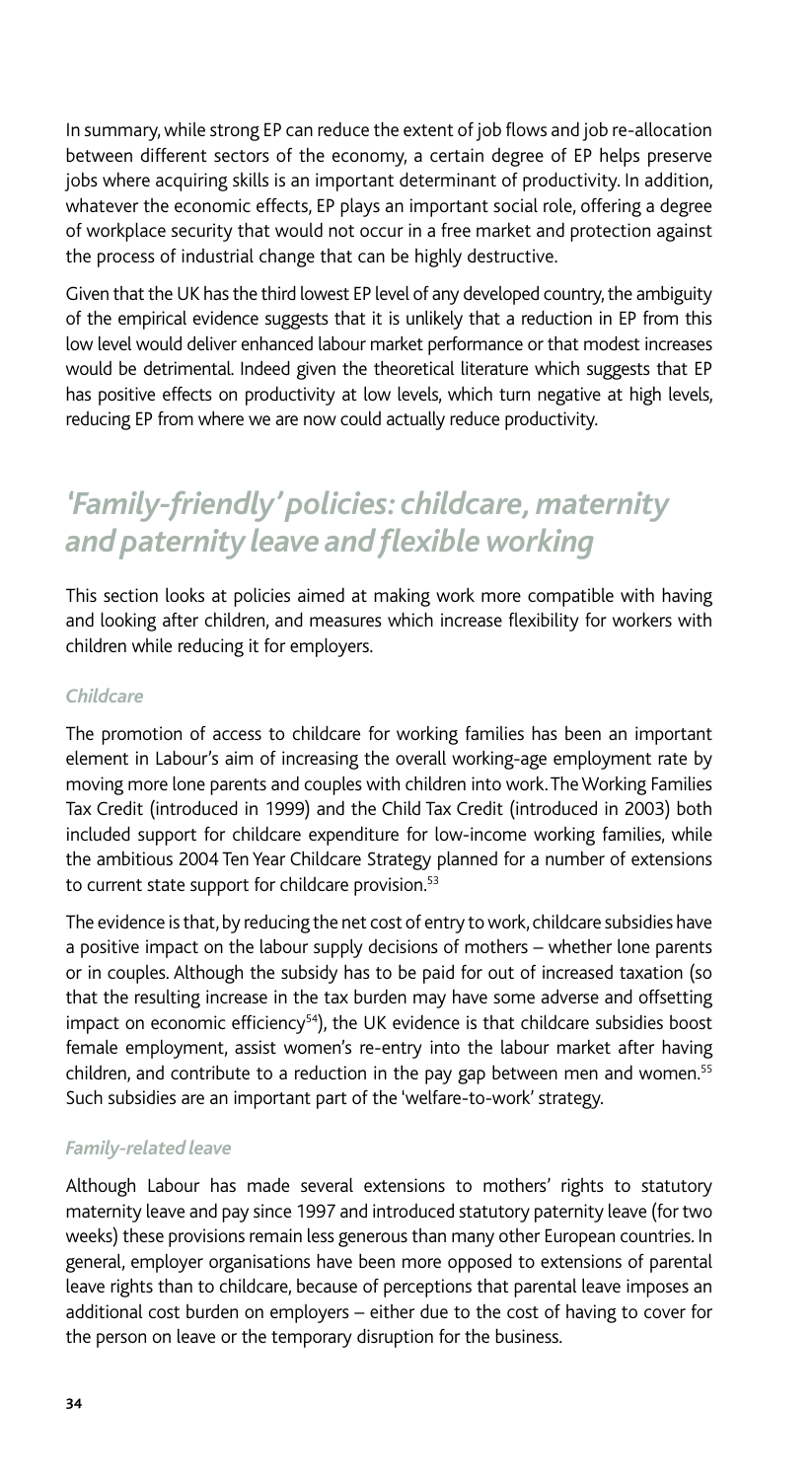While the orthodox view suggests that in the short run, parental leave costs are shifted on to employees via lower net wages, in more complex models – where there is imperfect competition and potential scope for bargaining – the effects of parental leave are less clear. On the negative side, long periods of family-related leave might be disruptive to the business if they cause working patterns to have to be rearranged and reduce productivity. On the other hand, if family-related leave allows a mother or father to return to the same job – rather than having to leave the labour market and return to another job – it could raise productivity compared with a situation where no parental leave scheme is available.

Although there is limited evidence on the wider economic impact, the empirical evidence suggests that paid maternity leave has strong social benefits. It increases the time that women spend out of the labour market immediately after giving birth; it increases the likelihood of women returning to employment after the leave period runs out; it increases the likelihood of women returning to the same job (i.e. it improves worker retention; it has much bigger effects than unpaid maternity leave) largely because women are much less likely to take unpaid maternity leave; it has positive effects on child health (measured by birthweight), a negative correlation with infant mortality, and a positive impact on mothers' health outcomes.<sup>56</sup> The more limited evidence for fathers is that when fathers take longer parental leave, they are more involved in the care of their infants nine or 10 months after the birth.<sup>57</sup>

Paid maternity leave has a much more powerful impact on encouraging female employment than unpaid leave. Maternity leave improves job retention for women and, since reductions in pay for women moving jobs after childbirth are a large part of the explanation for the gender pay gap, it contributes to greater gender equality by enabling women to return to their pre-childbirth jobs (and pay levels). Research over the period 1998 – 2004 has also found that workplaces in which the incidence of family-friendly working practices increased were more likely to be identified by managers as having improved in financial performance relative to others. However, it is not clear what the causal interpretation of this relationship is – whether highperforming workplaces had more spare funds to introduce family-friendly working, or whether family-friendly working actually improved workplace performance.

### *The right to request flexible working*

The right to request flexible working, introduced for parents with children under six in 2003 and extended to parents of children under 16 in 2009, is a classic piece of 'soft' labour market regulation – it gives employees the right to make a formal request for flexible working arrangements though employers are under no obligation to agree to the request.

One 2006 study found that 91 per cent of employers accepted all requests for flexible working in the 12 months prior to the survey, and 92 per cent said they would consider a request for flexible working from any employee – even those without children.<sup>58</sup> Forty per cent of employers said they had received at least one request for flexible working in the 12 months prior to the survey. This suggests considerable previously unmet demand for flexible working and that employers are (in the majority of cases) prepared to be flexible about accommodating demands. This is further evidence that real-world labour markets operate differently from the idealised economic textbook versions.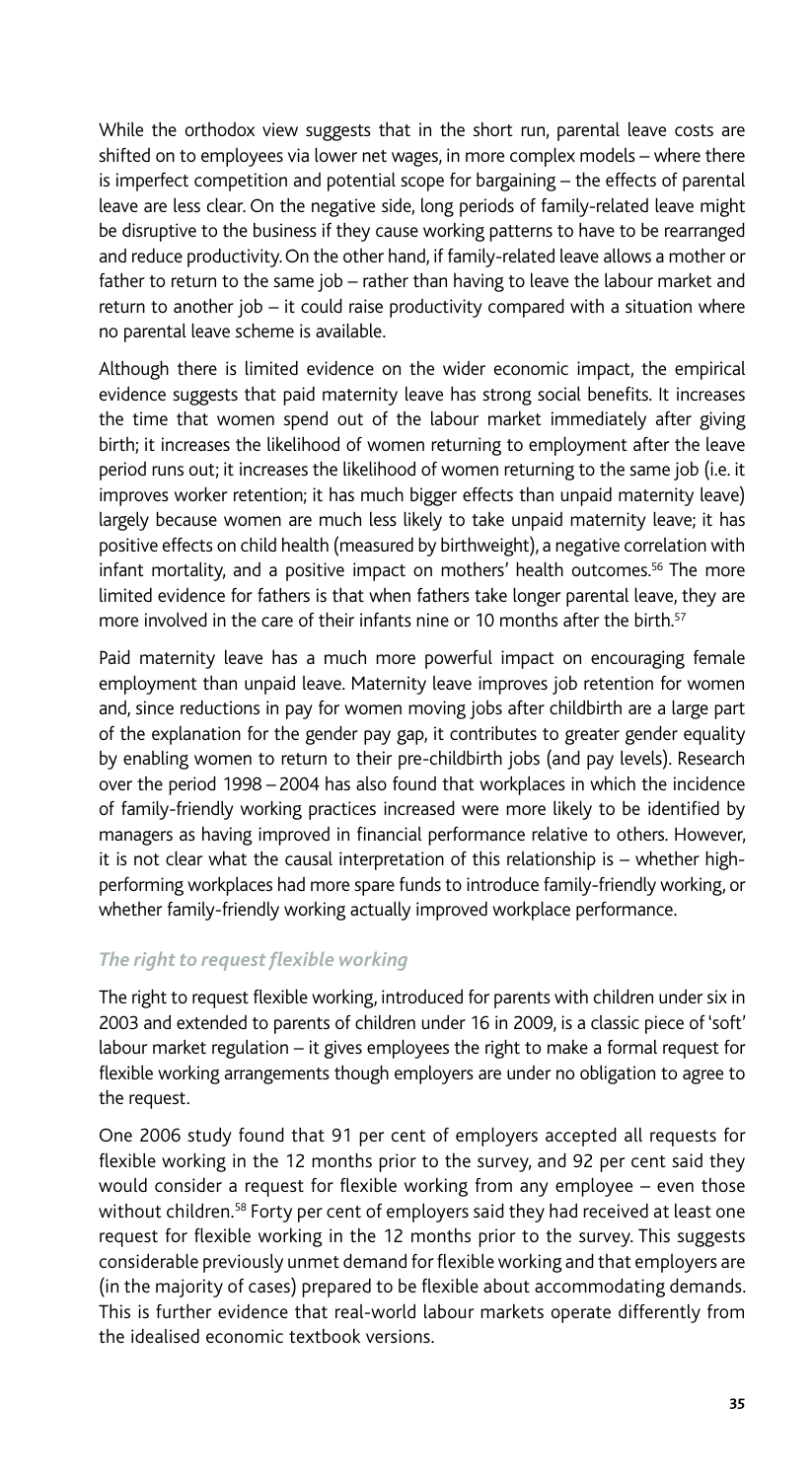While there is no direct empirical evidence on the impact of the right to request flexible working on the wider economy, the extensive willingness of employers to respond to such requests suggests that effects on productivity or profitability are unlikely to be negative.

### *Trade unions*

Orthodox economists have portrayed trade unions, like minimum wages, as little more than mechanisms for creating unemployment by raising wages above their market-clearing levels in the unionised sector.<sup>59</sup> It was the alleged adverse effects of trade unions on equilibrium unemployment levels in the economy – together with concerns about the number of working days lost to industrial action in the 1970s – that were the justifications used by the Conservatives for their new legal restrictions on the freedom of unions.

However, by the 1980s the orthodox economic view was being challenged in a way which demonstrated a potentially *positive* role for unions under theoretical assumptions that deviated from strict orthodoxy. Analysis of their role in an *imperfectly competitive* environment shows that, as with the analysis of the impact of a minimum wage under imperfect competition, there is scope for unions to increase wages (at the expense of reductions in profits) *without* adverse effects on employment. This is known as the efficient bargaining model.<sup>60</sup>

Based on groundbreaking research on the economics of imperfect competition by academics such as the Nobel Laureate economists Joseph Stiglitz and James Mirrlees, a number of studies have shown how unions could play a positive role in liaising with management to make workplaces fairer and more effective by providing a trusted channel to articulate workforce suggestions and grievances.<sup>61</sup>

The role of trade unions is thus another example of an area of economic theory where relaxation of the basic assumptions yields predictions that are completely different from the orthodox view. However, the new theories tell us nothing about the magnitude of trade unions' positive impact on wages and/or productivity or workplace functioning – or even if such effects can be detected in the real world.

Despite these new theories, trade unions are still viewed as a negative force by the anti-regulation school. Changes in union law have weakened the opportunities once available to unions while employers have often displayed a reduced willingness to recognise unions for bargaining purposes.<sup>62</sup>

This weakening in trade union rights has failed to recognise the economic benefits that unions bring. In the UK, unions have been shown to be worthwhile institutions for their members and to be associated with 'good practice' in the workplace. For example, research for the Department of Business, Enterprise and Regulatory Reform has shown that union density is significantly related to reductions in more serious disciplinary actions such as suspensions and dismissals.<sup>63</sup> A union presence has also been found to have what one writer has called a 'sword of justice' effect in the workplace – an important role in promoting social justice at work – with, for example, a better record on gender equality, better treatment for disabled people and fewer workplace accidents.<sup>64</sup> The presence of trade unions in the workplace is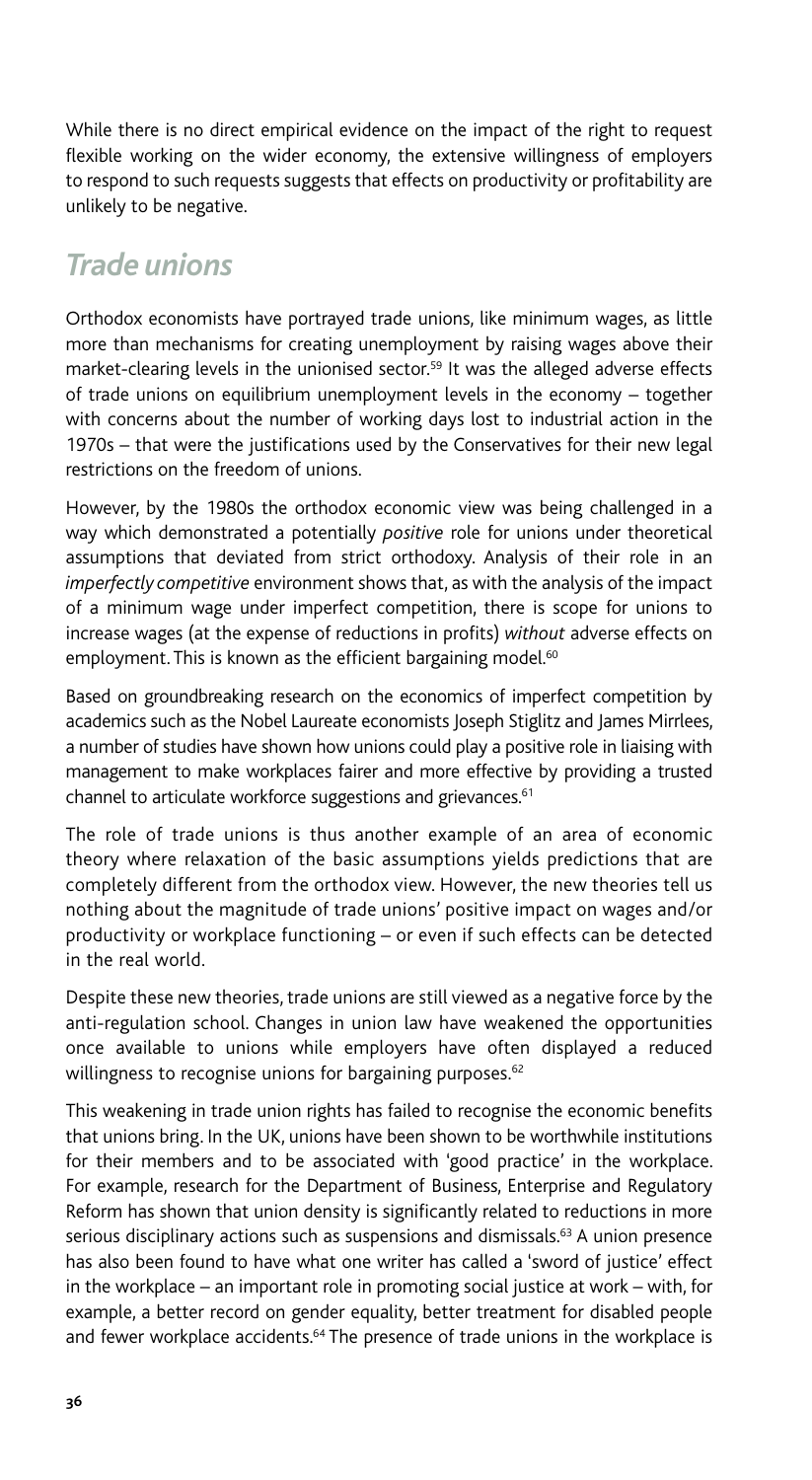also positively correlated with the availability of parental leave (above the statutory minimum), special paid leave and job-sharing options.<sup>65</sup>

There is also evidence that union density is associated with a range of positive wider economic outcomes. A World Bank analysis across developed and developing countries found that the extent of collective bargaining by trade unions was negatively associated with unemployment, inequality and the incidence of strikes.<sup>66</sup> Another study found that trade union recognition in manufacturing firms is positively related to several different types of innovative practice.<sup>67</sup> The existence of trade unions is also correlated with several aspects of good workplace performance, although it is admittedly hard to show a definite causal link. As shown in the macro-economic literature above, countries where unions are involved in setting co-ordinated bargaining agreements across the economy tend to have lower unemployment. The TUC Touchstone pamphlet *The Road to Recovery*68 provides further discussion of the workplace benefits that collective bargaining can bring, including workplace innovation, employee engagement, improved retention and reduced absence, increased income equality and improved access to education.

There is also evidence that in some countries, including Denmark and the Netherlands, the tripartite approach has accelerated the pace of structural reform, encouraging unions to agree to wage restraint in return for tax reform, improvements in welfare provision, greater diversity in working time or accepting changes that are employment-enhancing.<sup>69</sup> Because of these positive associations, the OECD has more recently come to accept that under certain conditions, trade unions can contribute to jobs growth and that high levels of collective bargaining through centralised negotiating and corporatist models have produced successful labour market outcomes in a number of countries.<sup>70</sup>

## *Unemployment insurance, in-work benefits and active labour market policy*

While orthodox commentators have argued that generous unemployment insurance systems simply lead to unemployment, the OECD has recommended both in-work financial support for low-income earners and an active labour market policy as key planks of the strategy for reducing unemployment.<sup>71</sup> So what does the micro-evidence say about the impact of all these policies in the UK and other comparable countries?

#### *Unemployment and other out-of-work benefits*

In the UK, the system of unemployment insurance has gradually been pared back. Today, Jobseeker's Allowance (JSA) pays £64.30 per week for adults aged 25 and over, requires an adequate record of national insurance contributions and is only paid for six months with claimants required to demonstrate that they are actively seeking work (although income-related JSA can be claimed for longer for those passing a strict income test). The UK benefits system also provides varied support for nonworking people who are unable to work because they are sick or care for others.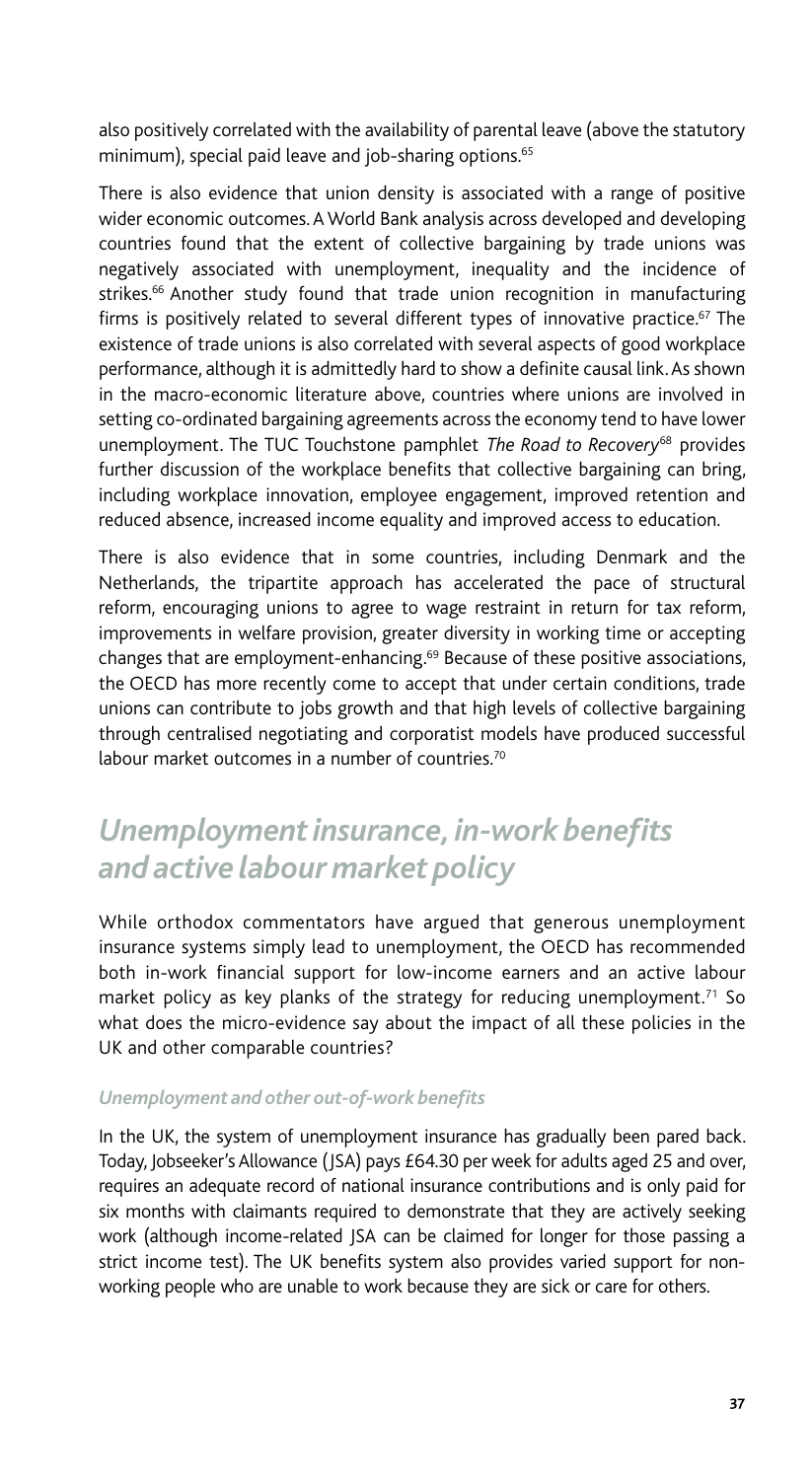The orthodox view is that the more generous out-of-work benefits are, the less likely people are to be in work. This is because unemployment insurance raises the 'reservation wage' – the net income from work above which people find it worthwhile to enter work. The orthodox view is that anything which reduces the reservation wage is good, whereas anything that increases it is bad. For example, the OECD's 1994 *Jobs Study* advocated reducing the generosity of unemployment insurance, imposing short time limits on claim periods, tightening the criteria for eligibility and reducing the tax burden on low earners.

Most orthodox economists do not argue that out-of-work benefits for jobseekers should be abolished entirely, as they accept the rationale for a safety net to alleviate extreme poverty on equity or social justice grounds. However, they mostly argue that the existence of safety nets is part of the 'efficiency/equity' trade-off – the acceptance of a loss of efficiency in return for a gain in equity.

Other economists have challenged this view, particularly its assumption of 'perfect information', whereby workers move costlessly into their most-preferred jobs. Indeed, recent theoretical research into labour market dynamics – the process by which workers move between jobs and from unemployment to work – is dominated by 'search-matching' models. These accept that job-searching takes time and effort and demonstrate that it is quite possible that unemployment benefit at a level greater than zero can enhance efficiency by providing workers with the means to make a more effective (and often more time-consuming) search for jobs, which also means they are likely to get a higher wage than if they took a job quickly.72

The empirical evidence on the effects of unemployment insurance is mixed. The macro-evidence (discussed in section 3) indicates a negative correlation between the generosity and duration of unemployment benefits and levels of unemployment. The micro-evidence is usually based on examining labour market performance before and after specific reforms.

Research on the replacement of Unemployment Benefit with JSA in the UK in 1996 shows that it is important to consider what happens to *inactivity* as well as unemployment when evaluating the success of reforms of this type. The official government evaluation claimed that the reform was successful because *flows off* the 'claimant pool' of people receiving the allowance increased when the reform was introduced.73 However, other studies suggest that while the tightening of the work search requirements and reduction in the qualifying period did result in large reductions in the claimant count, these were overwhelmingly into *inactivity*, not employment.74

There is also recent evidence on Germany's 'Hartz reforms' introduced from 2003. These implemented most of the OECD 'medicine' by reducing the duration of unemployment benefit eligibility from an indefinite period to 12 months and by greater enforcement of the job-search criteria. Although this evidence shows that the reforms had some effect in decreasing unemployment, this was also in part the result of a better macroeconomic environment leading to substantial job growth in the years following 2004.75

A US study has shown that while more generous unemployment benefits do increase unemployment durations, about 60 per cent of this increase is due to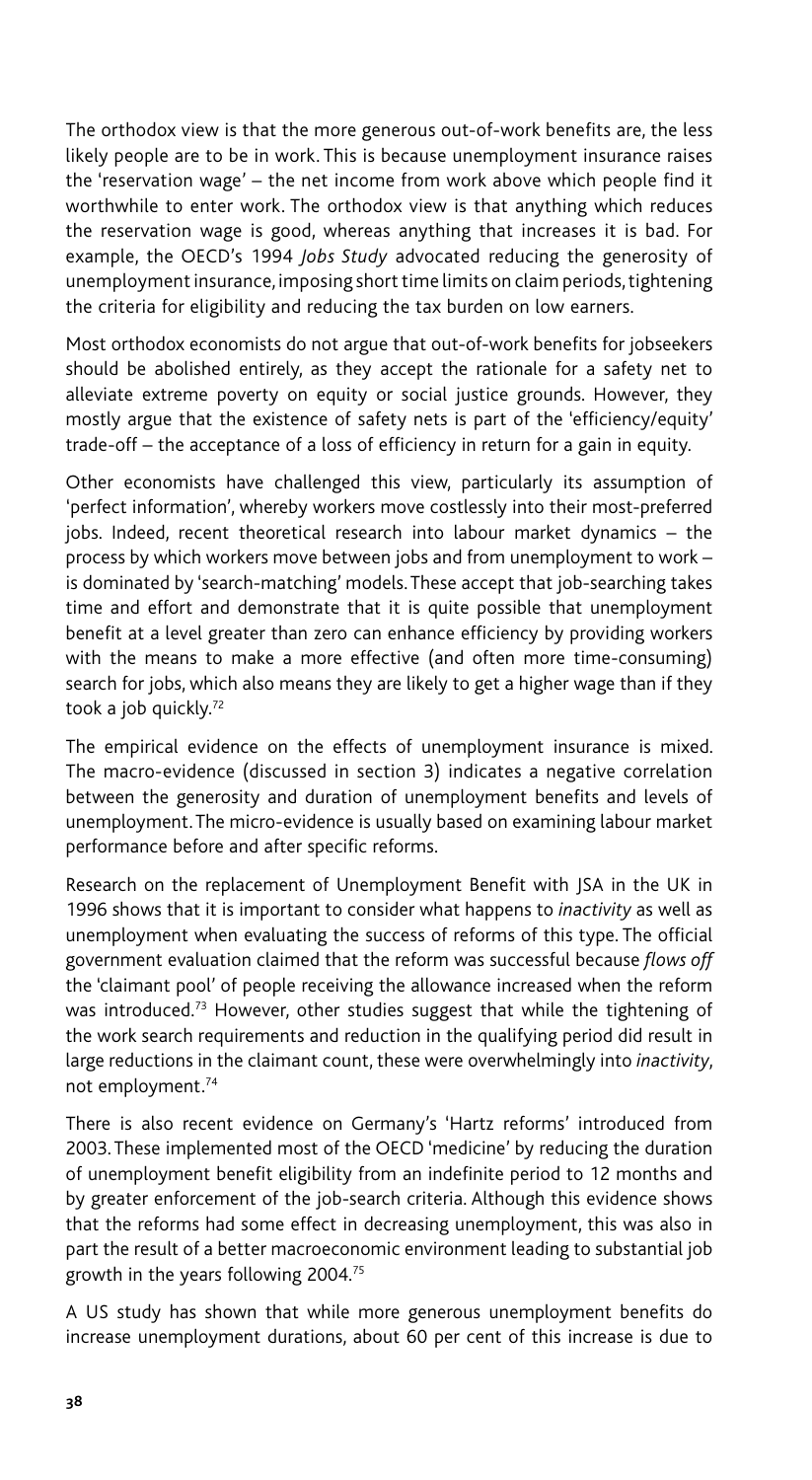unemployed people choosing to smooth their consumption patterns over time. This reduces workers' risks of immediate and severe poverty, as well as maintaining demand in the wider economy. Higher benefits also help unemployed workers to secure better matches, which better utilise their skills. Using cost-benefit analysis, the study argues that the optimal unemployment benefit level would be just over 50 per cent of the average US weekly wage.<sup>76</sup> By comparison, the current JSA level in the UK is £64.30 – just 13 per cent of gross average earnings, much lower than the relative value in other countries such as the Netherlands and Denmark.<sup>77</sup>

The evidence on the effect of reforms to unemployment insurance is therefore mixed. Even pro-regulation economists accept that over-generous unemployment benefits with indefinite eligibility and limited job-search conditions are likely to act as a disincentive to work. On the other hand, evidence from the much less generous UK and US systems suggest that benefit reforms which start from a relatively ungenerous base, and tighten eligibility conditions still further, can have adverse effects on the efficiency of job searching.

A 'third way' on unemployment insurance between the extremes is exemplified by the Danish 'flexicurity' system, which combines generous benefits with stringent job-search conditions and time limits. Research suggests that this hybrid approach can achieve low levels of unemployment while avoiding the negative social and economic aspects of the UK and US models.<sup>78</sup>

#### *In-work benefits*

One way of overcoming the problem of out-of-work benefits raising the reservation wage is to raise the level of *in-work* incomes using in-work benefits. The UK has a long history of in-work financial support, going back as far as 1971, when Family Income Supplement was introduced. This was replaced by Family Credit in 1988, the Working Families Tax Credit (WFTC) in 1999 and finally the Working Tax Credit (WTC) in 2003.79

In general, orthodox economists are less opposed to in-work financial support because it helps to restore financial incentives to enter work to something like the level that they would be in the absence of an out-of-work benefit system. Also, in-work benefits offer a way of redistributing income without adverse effects on the incentive to work (indeed, while encouraging work); this makes them desirable to many commentators on equity, as well as efficiency grounds. The UK has also been influenced by the political and economic debate on inwork benefits in the US, where the Earned Income Tax Credit (EITC) system has been shown to have significant positive effects on the employment rates of lone parents and low income families with children. Early New Labour thinking on inwork benefits was heavily influenced by the US experience, and the WFTC was in some ways meant to mirror the EITC.

The empirical evidence on the effectiveness of in-work benefits in promoting employment shows clear positive results for lone parents – who face unambiguous financial incentives to enter employment as a result of the policy. Studies have shown that the increase in generosity of the WFTC compared with its predecessor benefit, Family Credit, boosted lone parent employment by between 65,000 and 80,000 (between 3.8 and 5.2 percentage points) between 1999 and 2003.80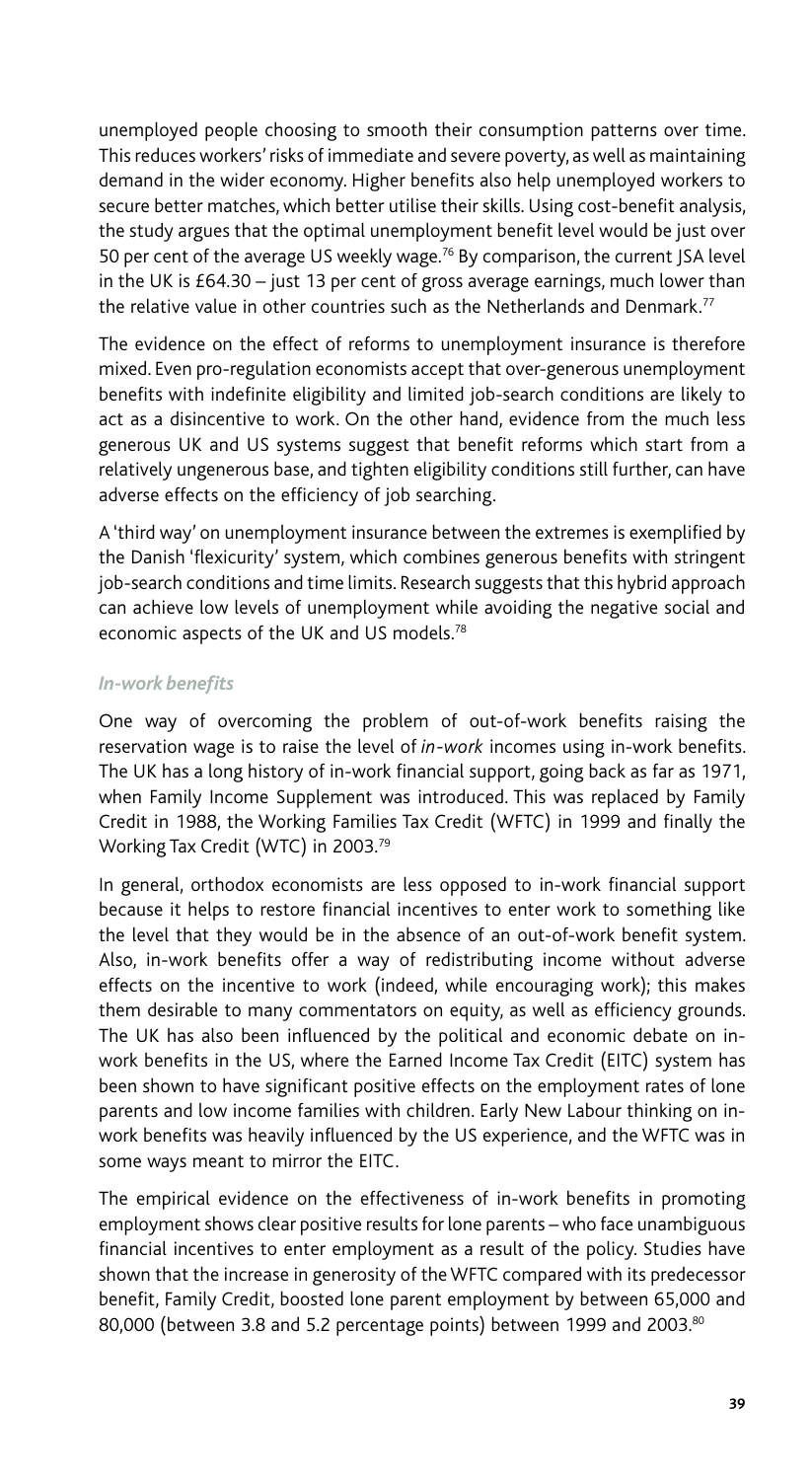In contrast, the impact of the WFTC on the labour supply of *married* mothers has been found to have insignificant effects overall.<sup>81</sup> This is largely because by raising household income, increasing in-work benefits for a couple where just the man is working can make the woman *less* likely to seek work. In the case of two-earner couples, increasing in-work benefits might make the second earner more likely to move *out* of employment. For couples where *neither* earner works, in-work benefits make it more likely that one earner will enter work.

#### *Active labour market policy*

An increased emphasis on active labour market policy (ALMP) has been the main 'interventionist' recommendation that the OECD has been making for the last fifteen years, first in its 1994 *Jobs Study* and most recently in its 2009 *Employment Outlook*, where it argues that countries need to be spending a lot more on ALMP to reduce the unemployment impact of the current recession.

In practice, ALMP can comprise a host of different policies including assistance with job-search activity (for example, using personal advisers or training courses to assist unemployed people); employer subsidies to take on long-term unemployed people; direct job creation when the government/public sector agencies assign long-term unemployed people to jobs directly; and assigning unemployed people to training schemes to improve their skills. In most countries these policies are targeted specifically at long-term unemployed people and/or marginalised groups.

There is substantial empirical evidence on the effectiveness of different types of ALMP – particularly from the US and Canada, where these types of programmes have a long history. One summary study of US and Canadian active labour market initiatives from the 1980s and 1990s found that such programmes mostly have positive effecs on employment.82 The OECD has reached similar conclusions about job-search, finding that subsidised job or earnings supplement programmes are particularly effective.<sup>83</sup>

In the UK, there have been a number of active labour market policies over the last decade starting with the New Deal programmes from 1998. These first targeted long-term unemployed people aged under 25 and were then extended to the over-25s. They offered assisted job-search support (the 'Gateway') followed by assignment to work or training options – a subsidised job with an employer, full-time education and training, a voluntary sector job or a placement with the Environmental Taskforce – if the client had not secured a job after six months. This was followed by the voluntary New Deals from the early 2000s available for some of the groups not covered by the compulsory New Deals – including lone parents and disabled people. These voluntary programmes offered people intensive job-search assistance, training and jobs through public, private and voluntary sector 'job brokers'. The Pathways to Work programme – mandatory work-focused interviews coupled with job-search assistance – from 2004 was aimed at claimants of Incapacity Benefit (since replaced by Employment and Support Allowance).

On the whole, the evaluations of UK ALMP schemes (though less thorough than the US evidence) show positive effects from each programme, although there is some evidence that the long-run effects are smaller than the short-run effects. As with the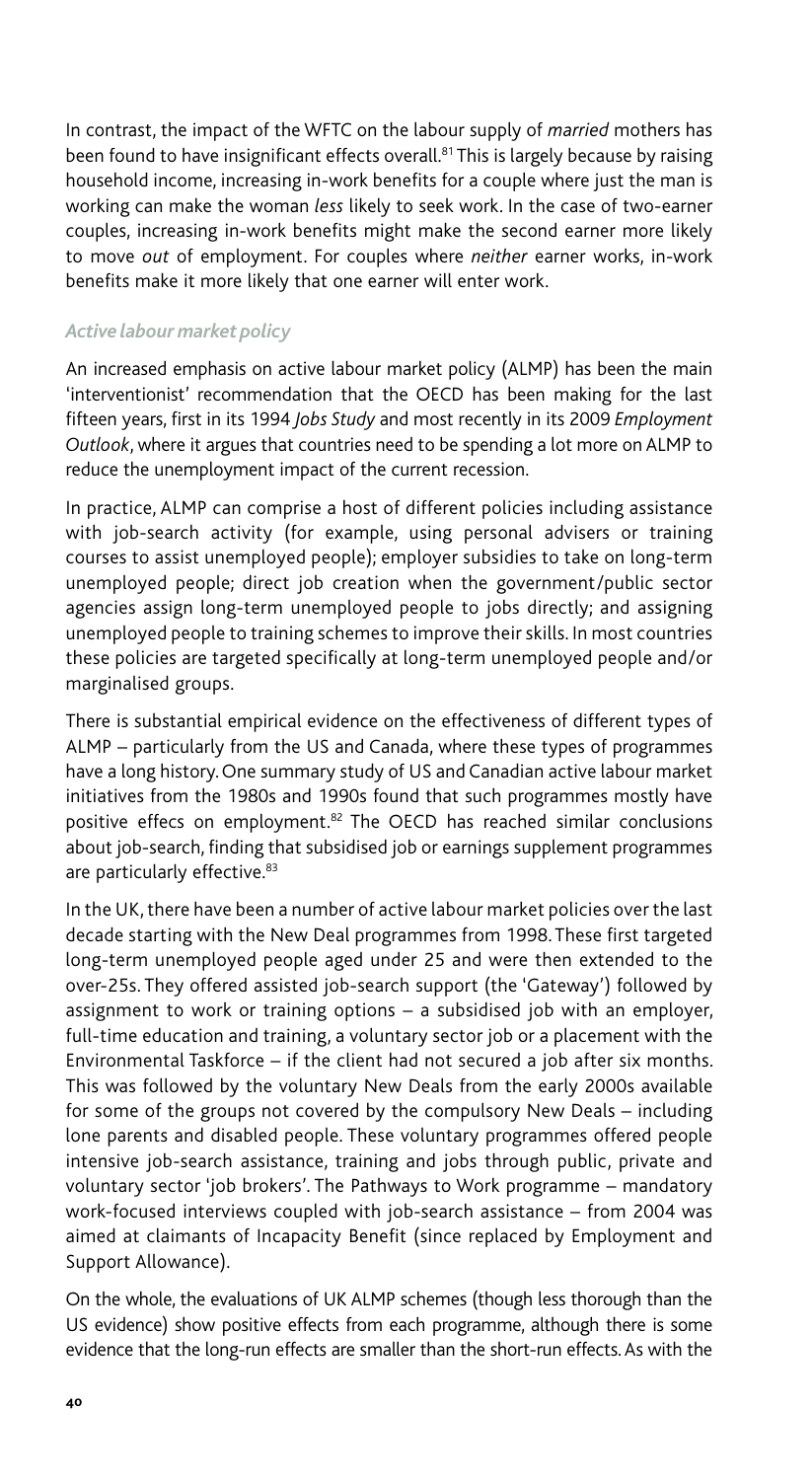US evidence, 'work-first' options (programmes that offer assistance with job-search, or which place participants into work directly through subsidised jobs) seem to be more effective than full-time education and training-based options.

From October 2009 the Government began to replace the existing New Deal schemes with a 'Flexible New Deal' programme, which integrates the schemes and expands the role of private and voluntary-sector contractors in delivering work placements. They also set aside £1 billion (the Future Jobs Fund) to create jobs for young people unemployed for more than six months. Economists including Paul Gregg and Richard Layard have proposed a 'Job Guarantee' scheme, which would extend the FJF scheme to all unemployed adults who have been out of work for over 12 months. It would take the 'work first' approach to its logical conclusion by creating jobs for people facing long-term unemployment using direct funding from the public purse. They propose creating low-skilled jobs in sectors such as maintenance (e.g. of public housing, schools, hospitals and roads) and social care (e.g. home helps). Workers would be paid the national minimum wage rate or just above rather than only receiving their benefits.<sup>84</sup>

There is evidence from Denmark and the Netherlands, where these types of schemes have been tried already, that they reduce unemployment – which is as expected given that the government is essentially creating additional jobs. $85$  Previous evidence on whether such schemes can help long-term unemployed workers into unsubsidised jobs is mixed – it depends very much on whether the Job Guarantees can help clients acquire the skills they need to forge a long-term relationship with the labour market and on whether continued support with job-searching is provided throughout the programme.<sup>86</sup> The final point to note is that schemes like this do involve additional initial expense relative to New Deal programmes; for example, Gregg and Layard have estimated that a programme of Job Guarantees for all Flexible New Deal claimants for six months (after already going through the Flexible New Deal) would cost around £2.5 billion more than existing policies. This gross cost could however be reduced in the long run as people entering the Job Guarantee scheme make the transition into sustainable long-run employment – an outcome that would also bring considerable social benefits.

While some commentators have dismissed such schemes – Labour MP Frank Field (a vocal opponent of recent welfare-to-work schemes) has called the New Deal schemes "a £60 billion waste of money" $87 -$  their views are not supported by the balance of evidence. Indeed, the main recommendation from the most recent OECD *Employment Outlook* in the context of the current recession is that spending on active labour market policies with a proven success record should rise to limit the increase in unemployment.<sup>88</sup> The OECD also argues that the 'safety net' feature of unemployment benefits in a time of substantial increases in unemployment is vital. Many people who become unemployed may be out of the labour market for a considerable time, and it is important that out-ofwork benefits are generous enough to avoid families falling into dangerous levels of poverty and hardship. The OECD's call for increased spending on ALMPs is particularly resonant in the UK, where overall spending on ALMPs as a proportion of GDP – at 0.3 per cent – is only around half the OECD average. $89$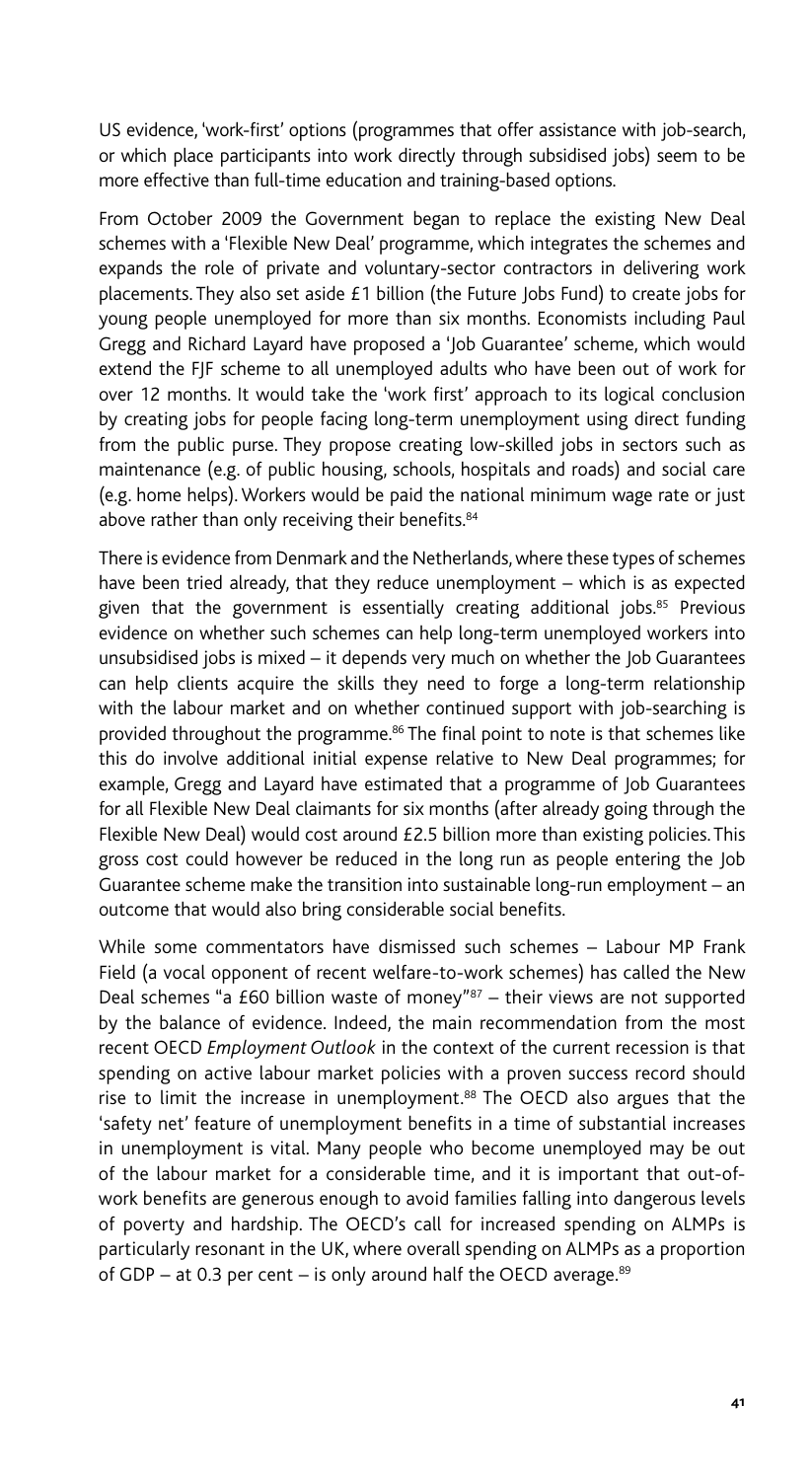# *5. Labour market regulation and the 2008 – 09 recession\**

Although the 2008–09 recession has brought the most severe contraction of economic activity for the UK since the 1930s – a 6 per cent fall in GDP on the latest data surpassing the early 1980s recession (which saw an output fall of around 4.5 per cent) and the early 1990s recession (with a fall of around 2.5 per cent) – the UK labour market seems to be performing significantly better than it did in either 1980–84 or 1990–93. While the recessions of the 1980s and 90s saw a rise in unemployment of between 1 and 1.5 percentage points for every percentage point decrease in GDP, unemployment has only risen by 2 percentage points so far in the current recession, despite GDP falling some 6 per cent. The fall in employment over the last two years has also been a lot shallower than in the previous two recessions.

|               | Early 1980s |                | Early 1990s     |                | Late 2000s      |                |
|---------------|-------------|----------------|-----------------|----------------|-----------------|----------------|
|               | Rate (%)    | <b>Ouarter</b> | <b>Rate (%)</b> | <b>Ouarter</b> | <b>Rate (%)</b> | <b>Quarter</b> |
| Unemployment  |             |                |                 |                |                 |                |
| <b>Before</b> | 5.9         | 1980 q1        | 7.2             | 1990 q3        | 5.8             | 2008 q2        |
| After         | 12.0        | 1984 q2        | 10.8            | 1993 q1        | 7.8             | 2009 q3        |
| Change        | $+6.1$      |                | $+3.6$          |                | $+2.0$          |                |
| Employment    |             |                |                 |                |                 |                |
| <b>Before</b> | 74.0        |                | 75.0            |                | 74.6            |                |
| After         | 68.0        |                | 70.0            |                | 72.5            |                |
| Change        | $-6.0$      |                | $-5.0$          |                | $-2.1$          |                |

### **Table 3: Changes in unemployment and employment in the last three recessions**

**Source: ONS,** *Economic and Labour Market Review***, January 2010**

**Notes: figures used are for men aged 16–64 and women 16–59; as the impact of the 2008–09 recession on the labour market may not have run its course, the 'after' row for this recession should be taken as indicative only.**

<sup>\*</sup> For more detail see Howard Reed, *Flexible with the Truth?* London: TUC, 2010, Chapter 7.

Available to download at **www.tuc.org.uk/flexiblewiththetruth**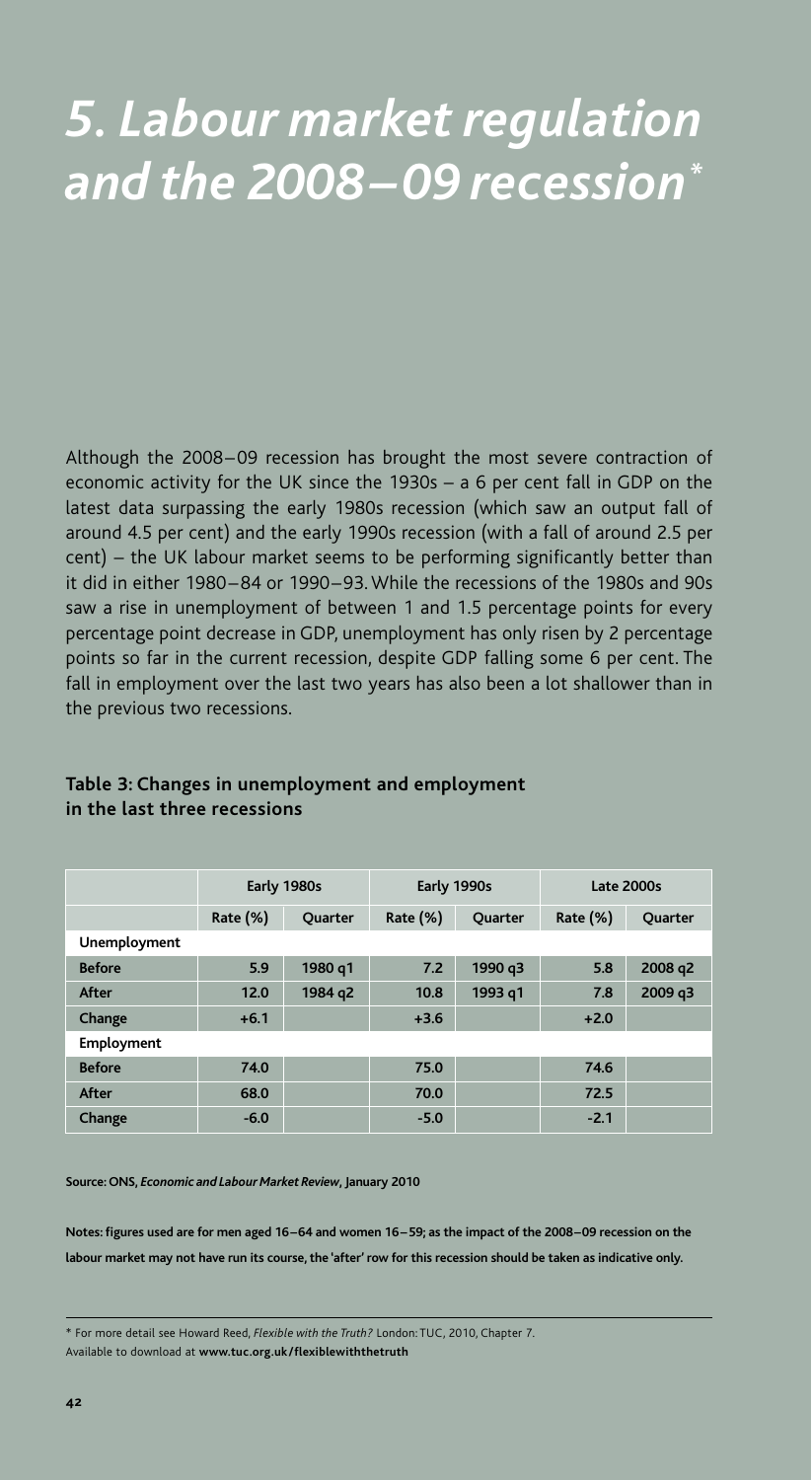Part of the explanation for the improved employment position is that public sector employment showed a small increase between the first quarter of 2008 and the third quarter of 2009, offsetting falls in the private sector.<sup>90</sup> But the key reasons are that average hours worked have decreased while average earnings have been squeezed. Between the second quarter of 2008 and the second quarter of 2009, average hours worked by employees fell by 0.4 hours, while the proportion of employees working part-time increased by 0.8 percentage points.91 This fall in hours has been a product of a rise in the proportions of part-time and temporary workers in the UK labour force, along with an increase in the number of 'involuntary' part-timers – i.e. part-time workers who would like to work full-time but cannot find a full-time job. $92$  There is also some evidence that unions and firms have negotiated temporary short-time working arrangements as a response to the fall in demand.<sup>93</sup>

In addition, the annual rate of increase in earnings (including bonuses) fell from 3.3 per cent in the autumn of 2008 to 1.2 per cent by the autumn of 2009. Because public sector earnings grew by some 2.8 per cent in the year to the end of the third quarter of 2009, the bulk of the wage restraint took place in the private sector.94 These reductions in hours and modest wage increases have helped enable employment to stay relatively high despite the severity of the recession.

Some pro-orthodox commentators have claimed that the relatively good recent performance of the UK labour market demonstrates the benefits of a 'flexible labour market' and the rewards which the UK has reaped from the Conservative reforms of the 1980s and early 90s. In essence, it is argued, the UK labour market is now so flexible that companies can cut production, hours and wages while keeping more of their employees in work. It is also argued that more onerous redundancy procedures have also played their part, making it more difficult to fire than in the early 90s slump. However, while these factors may have played a role, there are several reasons why they do not appear to be the sole or main explanation.

First, as table 3 shows, relative to the size of the recession (in terms of lost output), the rise in unemployment during the early 90s recession was not that different from the early 80s recession, despite the weakening of regulation over the decade.95 The main difference in labour market behaviour seems to be between the current recession and both earlier recessions, rather than between the early 80s and the early 90s. This does not fit the orthodox view because the labour market was more regulated in most respects in the late 2000s than in the early 90s.

Second, it is entirely possible that some of the additional labour market regulations introduced since 1997 – such as the right to request flexible working – have improved the operation of the labour market and made it more able to withstand recession. It is not possible to be sure of this at the moment as it is too early for rigorous empirical research and the full impact of the recession is not yet known.

Third, it is possible that as the economy is more reliant than in the past on human capital, it has been in the interests of business to retain workers and their skills. If this is true both employers and workers (also anxious to stay put) will have been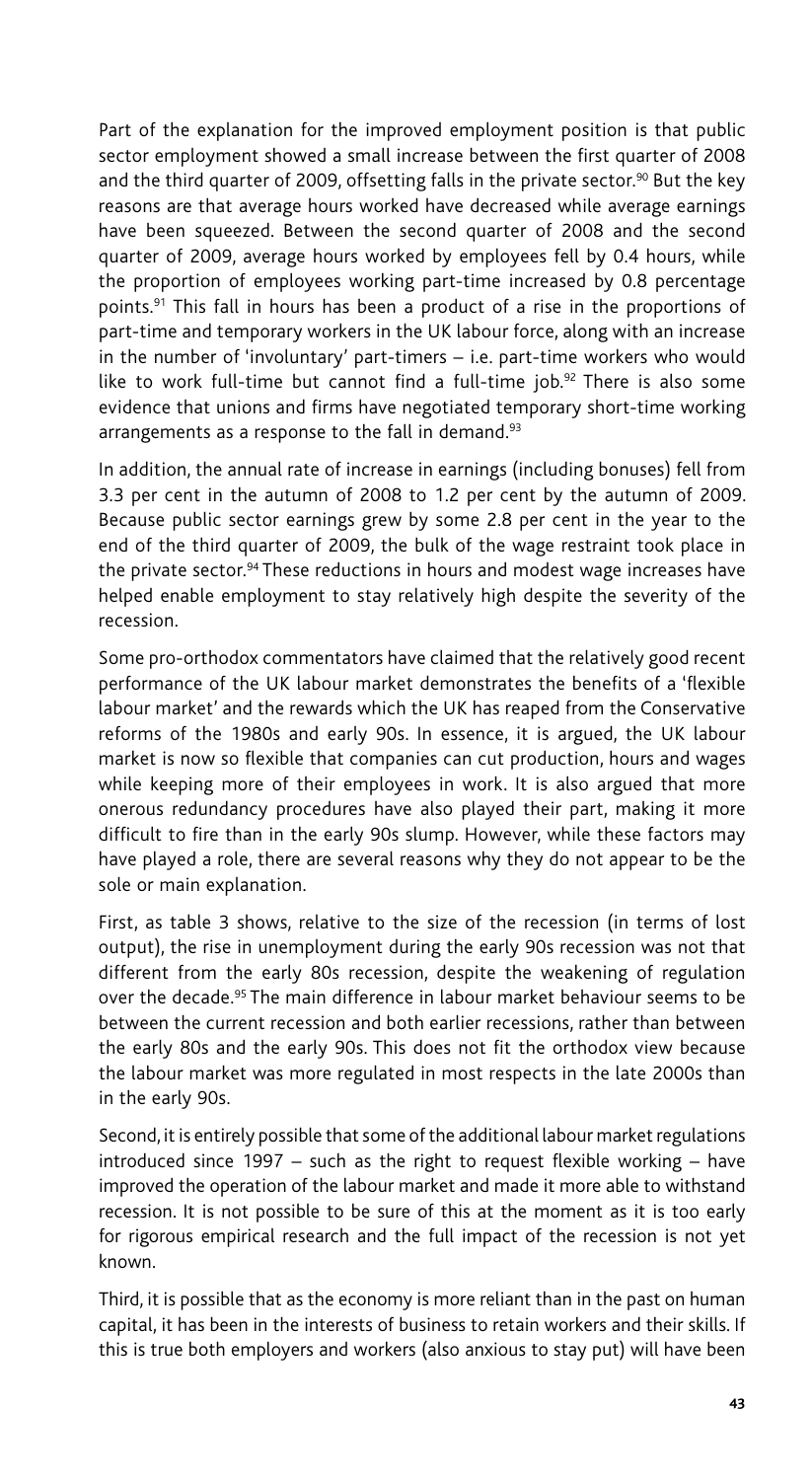more willing to support wage freezes, pay cuts and sabbaticals. As one expert has put it: "In its co-operation between management and workers, Britain is looking ever more like continental Europe from 1945 –1973."96

Fourth, there is some tentative evidence that the greater emphasis on active labour market policies – such as the Future Jobs Fund guarantee scheme for young people and the extra spending on helping unemployed people find work – have helped restrain the rise in unemployment. The beefing up of Jobcentre services appears to have made a positive impact on claimant unemployment levels – the number of claimants coming off JSA in January 2010 was 13 per cent. This compares favourably with December 1991 (two months after the economy returned to growth) when only seven per cent of claimants moved off unemployment benefit.97

Fifth, although the UK has enjoyed a relatively mild rise in unemployment, the opposite is the case in the US, despite heading the flexibility league. As BBC economics editor Stephanie Flanders has pointed out, the unemployment rate has risen much faster in the US than in either the UK or Germany. In the latter the rise in unemployment has been lower than in the UK despite its greater regulation. US employers seem to have (on average) adopted a strategy of laying off staff as quickly as possible, to reduce short-term costs. By contrast, companies in Germany (and to an extent in the UK) have been much more likely to hold onto their skilled workers and reduce average hours of work rather than instigate mass redundancies. According to Flanders: "Far from becoming more American in this recession, the argument would have to be that British employers have become more German, holding on to their skilled workforces much more tightly than they ever have before, but cutting hours to reduce the impact on the bottom line."<sup>98</sup>

Finally, it is quite possible that factors completely separate from labour market regulation have affected the labour market response to recession differently this time round. Recent research from the Bank of England<sup>99</sup> suggests that other economic factors – for example the depreciation of the sterling exchange rate by 25 per cent between 2007 and 2009 (compared with a stable exchange rate in the early 1990s recession until the pound's exit from the Exchange Rate Mechanism in 1992) and a more lenient approach by business creditors (resulting in fewer business failures in this recession than in the last recession, at least in the short run) may be just as important as anything to do with the labour market itself.

The UK's better than expected performance on employment does not provide support for the supremacy of the neo-liberal model. Instead it appears that change in the composition of the workforce, the modest post-1997 re-regulation and the UK's more active labour market programmes have all played a role in limiting the recession's labour market effects. While the full picture is still far from clear, there is no evidence that reduced regulation is responsible for the UK's improved performance.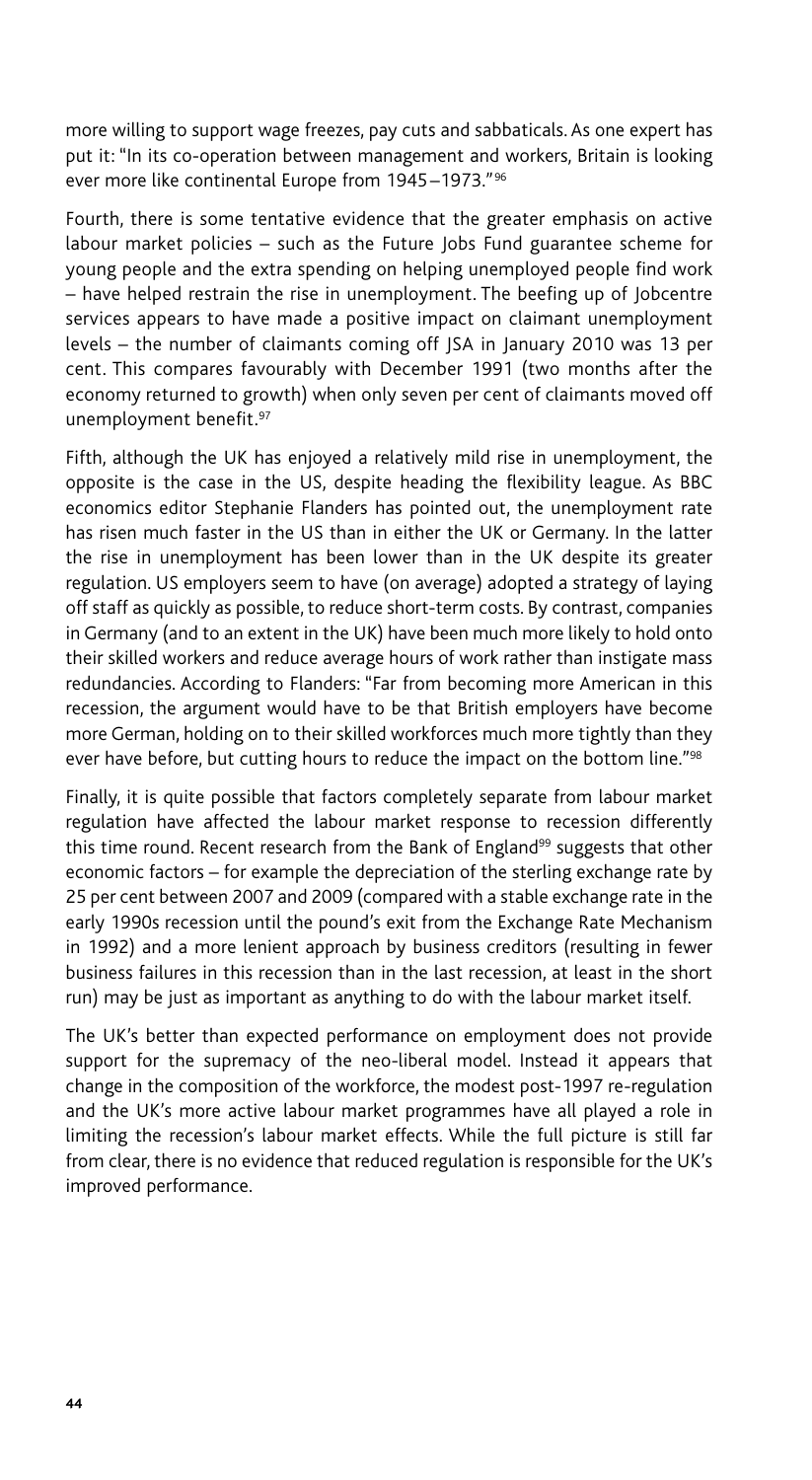# *6. Summary and conclusions*

Today there remains considerable support for the idea that labour market flexibility is the key to economic success. The Treasury continues to argue that Britain's flexible labour market, the third least regulated of all OECD countries, is the key to strong economic and employment performance. The Confederation of British Industry and the British Chamber of Commerce along with several right-of-centre thinktanks have called for the reining back of some current and planned regulations.

Yet, as shown in this pamphlet, the fundamental arguments of the antiregulationist school and its belief in self-regulating markets simply don't stand up to the economic experience of the last two decades. The free market experiment has been plagued by instability, not the stability it predicted.

The empirical evidence provides no backing for those calling for the weakening or abolition of the minimum wage and cutbacks in current and planned labour market interventions. While badly thought-out regulation can be harmful, the evidence is that it is possible to achieve successful economic outcomes (low unemployment, high employment participation and growth) with strong social and workplace protection. More regulation does not necessarily mean poorer economic performance while increased regulation of the appropriate kind can actually improve performance in the right circumstances. Indeed, the OECD, once the champion of the orthodox view, has accepted the case for intervention in recent years.

This is because the empirical evidence shows that properly designed and monitored interventions can have positive economic and social outcomes. The only two findings which support the orthodox position are, firstly, that employment protection legislation reduces the flow of workers between jobs (and thus, perhaps, slows down re-allocation of labour from less to more productive uses); and secondly, that generous unemployment benefits paid for an indefinite length of time *without* job-search conditions can reduce the incentive to work and lead to persistent unemployment.

Even in these cases the overall picture from the micro-research is more complex. Econometric studies are split fairly evenly on whether the impact of EP on *overall productivity* in the economy – as opposed to job flows – is positive or negative. Positive impacts include improvements in skills and reduced vulnerability to economic shocks. Some individual employment protection measures, such as maternity leave and policies to limit and mitigate dismissal, have significant social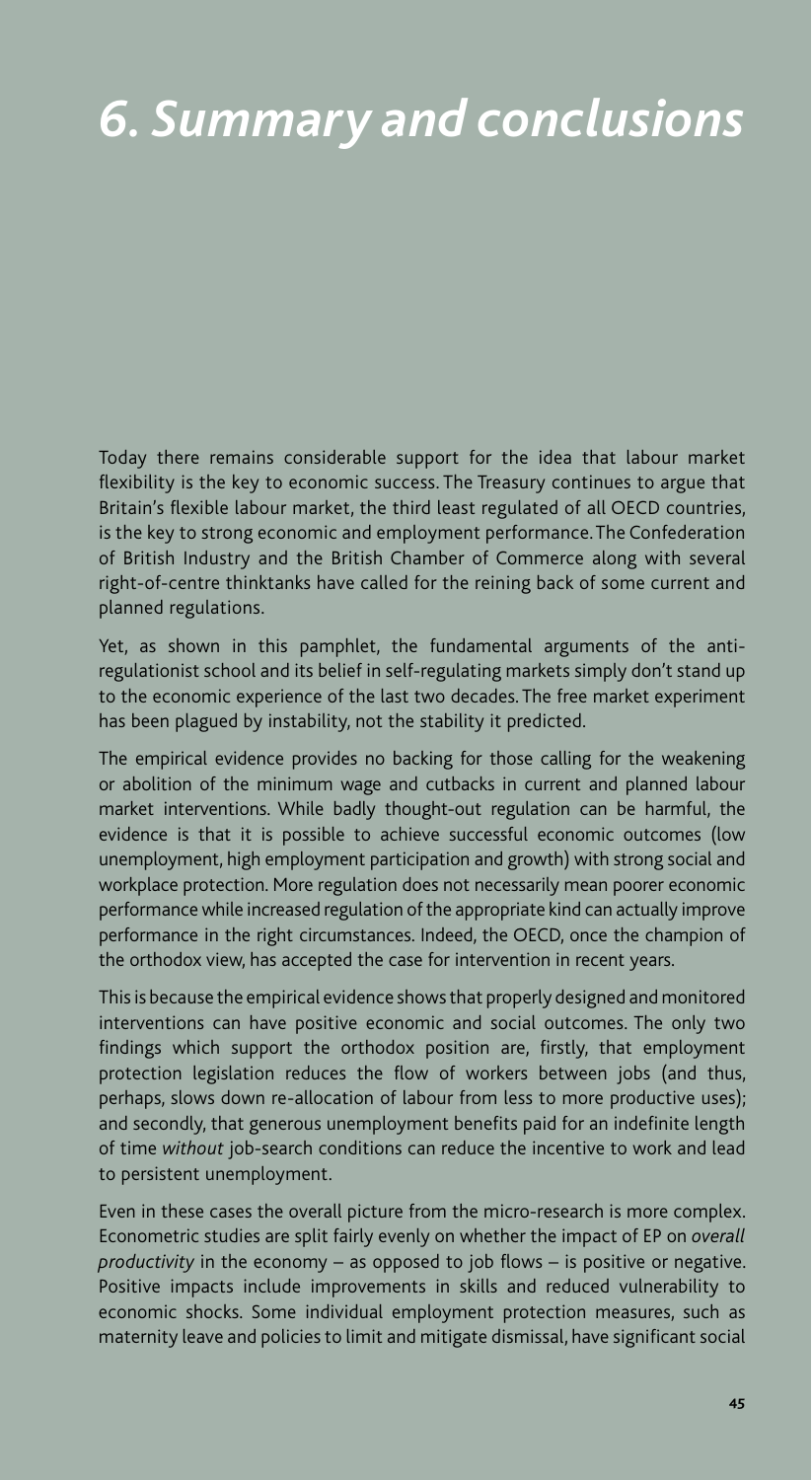benefits without serious detriment to job creation and economic innovation. Employment protection measures at the levels applying in the UK have minimal if any negative impact on employment. Parental leave policies are important for encouraging female employment and reducing the gender pay gap. Moreover, if generous unemployment benefits are combined with limited duration and strong job search incentives as in the Scandinavian countries, they are not associated with higher unemployment.

In the UK, the introduction of the national minimum wage in 1999 failed to deliver the dire consequences predicted by its critics. Trade unions have no significant negative consequences for labour market outcomes, and may have positive effects in promoting workplace cohesion and social justice. While wage flexibility is important for economic dynamism and to withstand economic shocks such as recessions, the macro-evidence is that coordinated and responsible bargaining systems are associated with lower unemployment. Under the right conditions, social corporatism works.

Active labour market policies, if well designed, can make a substantial difference to the employment prospects of long-term unemployed people. And in-work benefits boost labour supply while redistributing income to low-paid workers. Both these policies have been endorsed by the OECD (as have childcare subsidies) and have the additional advantage of enhancing labour market performance *and* contributing to social justice.

In the last decade Britain has allowed a modest re-regulation of its labour market – through for example, the introduction of the national minimum wage, statutory rights to trade union recognition, the right to fair representation at work and to (paid and unpaid) maternity, paternity and adoptive leave – without detriment to employment creation or any evidence of serious additional rigidities. Indeed, the impact of the 2008–09 recession on unemployment in the UK suggests that the labour market has been working well. Even though the full picture is still far from clear, the available data does not support the orthodox position that the UK labour market is performing better than in the early 1990s because it is less regulated.

If there is a relationship between regulation and unemployment, it lies not in the level but the nature of regulation. Most importantly, the 'one size fits all' model simply doesn't work. A number of smaller European countries have both highly interventionist policies and a strong record on employment generation, labour force participation, unemployment and growth. These policies have included high levels of unionisation along with relatively generous unemployment benefits and welfare provisions. Although some European nations – notably Germany and France – have experienced problems, the widespread claim of 'euro-sclerosis' is greatly overdone.

The evidence is that two quite distinctive models work particularly well in terms of supporting low unemployment and relatively high employment rates:

First, the Anglo-Saxon model (including the UK) with its lower unemployment benefits, lower taxation and light touch employment protection, weaker trade unions and more limited collective bargaining.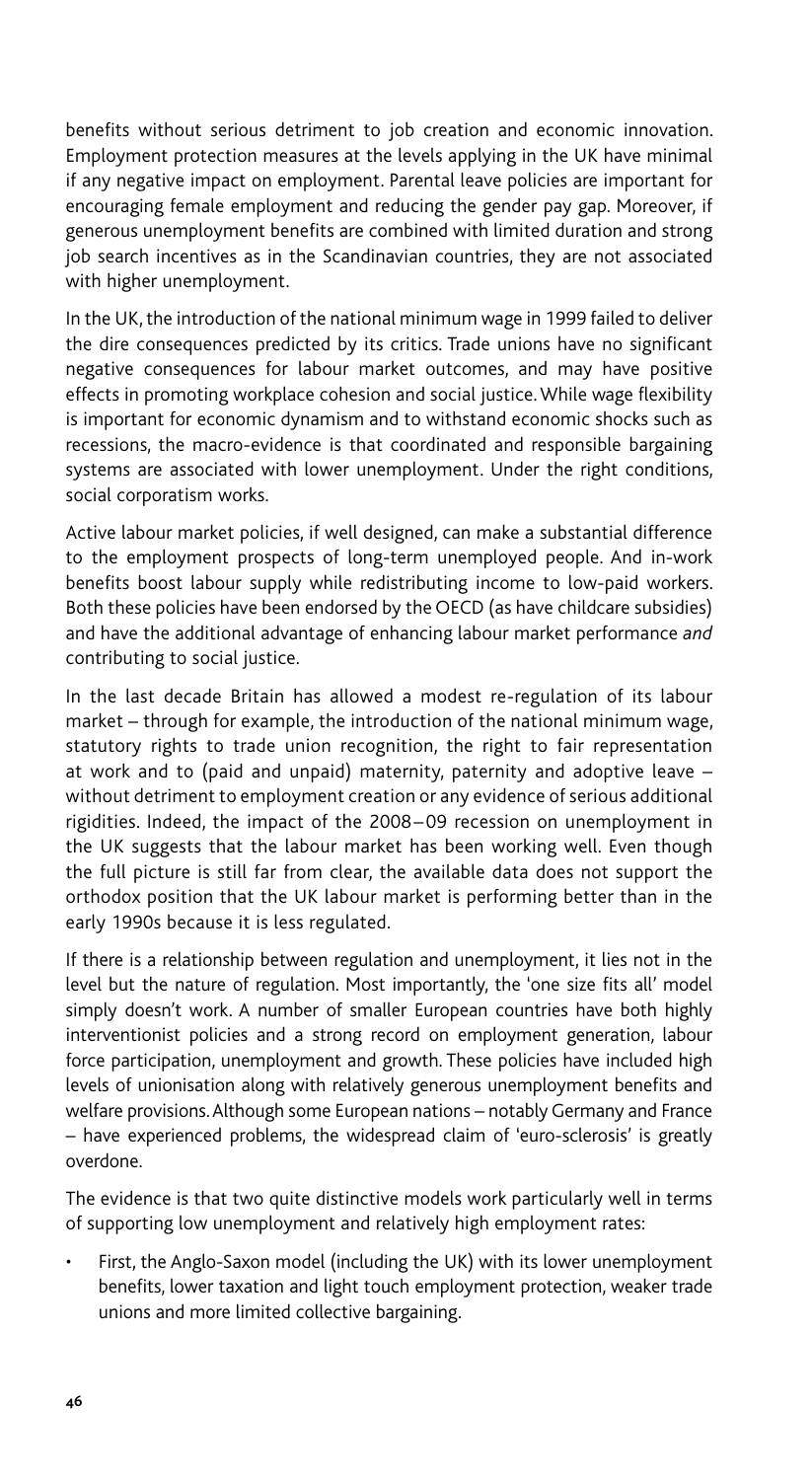• Second, the Scandinavian/flexicurity model (including Denmark, the Netherlands, Norway, Finland and Sweden), which is characterised by strong collective bargaining, high levels of employment protection, generous welfare benefits and stringent job-search requirements and time limits on the durations of contributory benefits (with ongoing social assistance available for those in need).

The flexicurity model also demonstrates that flexible labour markets don't have to be de-regulated. These countries have managed to combine a high degree of protection with an ability to respond quickly, flexibly and effectively to changing economic circumstances and shocks.

What is also significant about these two models is that while both achieve similar results in terms of employment and unemployment, some Anglo-Saxon countries have experienced considerable economic turbulence in the last two decades and an especially deep recession in 2008–09. Moreover, the flexicurity model is much more successful when it comes to social outcomes. Thus the Anglo-Saxon model is characterised by high earnings inequality and higher levels of in-work poverty. In both the US and the UK, for example, both poverty and inequality have risen sharply from the late 1970s with the adoption of more market-orientated policies.

The flexicurity countries, by contrast, have achieved high employment and good growth rates with a more generous welfare state (and higher taxes), much lower levels of wage inequality and in-work poverty and higher levels of employment security. It is a model that has been identified by the OECD as an effective alternative to the orthodox model. As Coates has argued: "Policy makers need to be much clearer about emphasizing the twin objectives of economic dynamism and social justice, flexible labour markets and security for workers."<sup>100</sup>

The 'reality-based' experience shows that Britain could take a bolder approach to labour market intervention as a means to improve social outcomes and enhance economic performance. Although Labour has implemented stronger measures in some areas such as parental leave, childcare support and flexible working, Britain's labour market remains closer to the US than the European model. Its levels of social protection, employment rights and collective bargaining fall well short of those in place in most European countries with the result that Britain remains towards the lower end of the international regulatory league table. Yet the continental experience is clear – it is possible to achieve both social and workplace justice and economic dynamism.

Stronger regulation is also needed to help deal with the fall-out from the greater economic volatility of recent times. The freeing up of markets since the early 1980s has coincided with a substantial increase in domestic and international economic turbulence. Indeed Britain has seen three deep recessions since the late 1970s, each leading to a significant surge in unemployment. For the most part our relatively weak safety nets have proved inadequate in the face of the successive ratcheting up of unemployment in each of these downturns.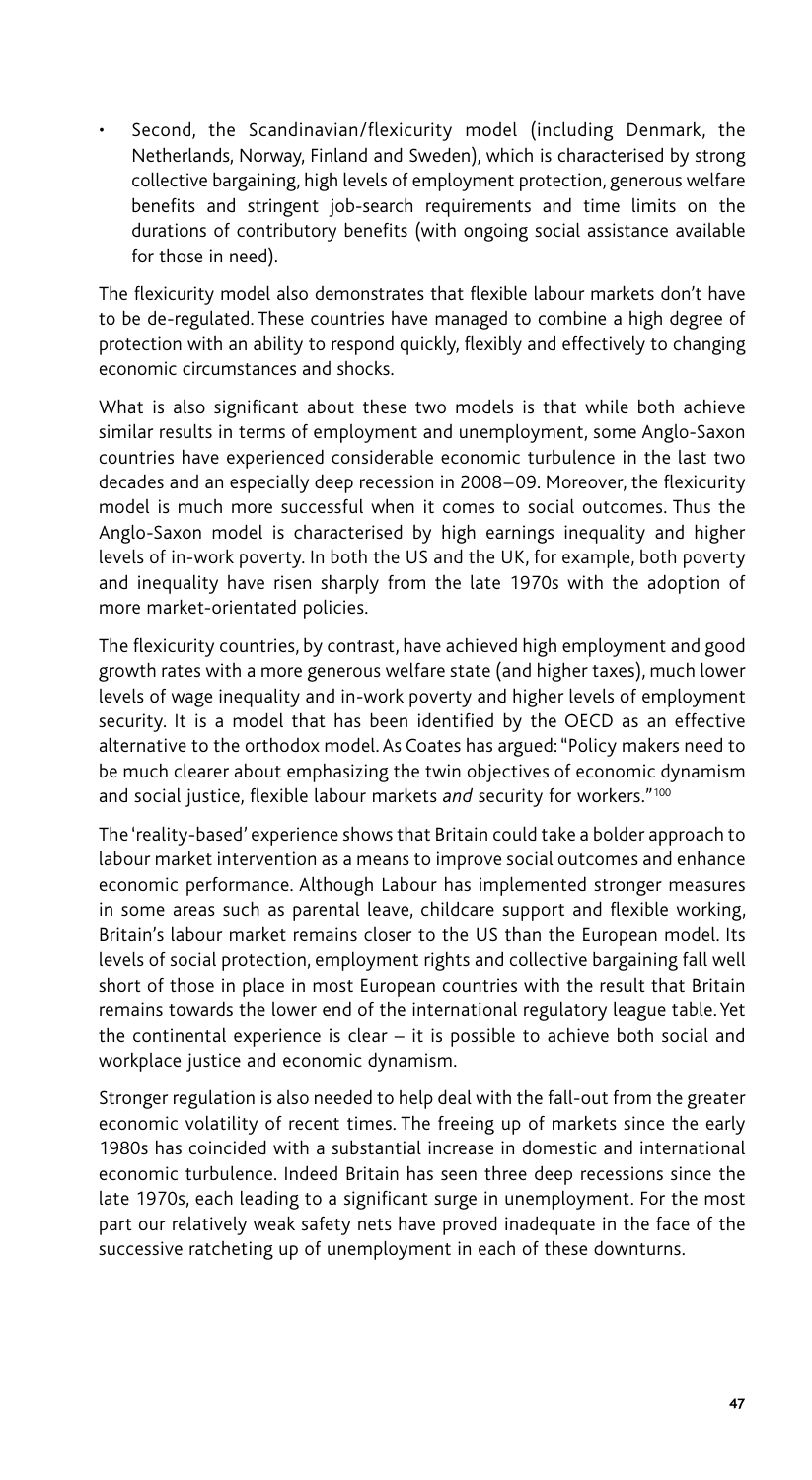Given the strength of the evidence and the persistence of economic volatility, far from paring back on regulation Britain should instead start planning moves towards the flexicurity model by adopting the following findings and recommendations:

- **To allow the trade union movement to play a more central role in the major issues of political economy, Britain needs to develop a new understanding of the positive contribution that unions can make to workplaces and to economic prosperity.** Union membership in the UK is low, especially in the private sector, while collective bargaining covers only 35 per cent of the workforce compared with over 80 per cent in countries such as Austria, Denmark, Belgium, Finland and Sweden. Unions are mostly frozen out of decisions that can have major implications for the national workforce. Yet the empirical evidence is clear – and acknowledged by the OECD – that strong, co-operative and responsible unions can play a very positive role not only in creating greater workplace fairness but in wider economic performance. Indeed countries with co-ordinated bargaining systems and good tripartite relationships tend to have a strong employment record. As set out in the TUC's Touchstone pamphlet *The Road to Recovery*, the Government should consider measures including restoring ACAS's duty to promote collective bargaining and supporting the revision of the Posting of Workers Directive. The Government also needs to incentivise employers to support collective bargaining, rewarding employers that develop fairer pay systems, and to further support and extend collective agreements in the public sector. The Government should also recognise the impact that Conservative de-regulation in the 1980s has had on unions' capacity to organise, and consider reinstating important trade union rights.
- **There is a need for fairer employment protection legislation to reduce job insecurity and inequality and to enable all workers to benefit from flexible working patterns.** There is evidence that enhanced rights would contribute to increased labour market participation and productivity levels. Such protection forms a key part of successful flexicurity systems. Enhanced redundancy payments can contribute to labour market restructuring by enabling individuals to retrain for new employment. Enhanced familyfriendly leave arrangements and the extension of flexible working patterns from individuals with caring responsibilities to the wider workforce is likely to improve worker motivation and employers' ability to recruit and retain staff.
- **Job-search requirements.** The evidence is clear that the flexicurity model which combines generous out-of-work benefits with job-search conditions and time-limits for contributory benefits (with ongoing social assistance available for those in need)  $-$  is an effective way of reducing long term unemployment.
- **The level of Jobseeker's Allowance (JSA) should be increased to nearer the European average.** In the UK, the unemployment benefit replacement rate has fallen sharply over the last 30 years. It is now well below the OECD average and is among the lowest of any country in the developed world. Thus for a married couple with two children with average earnings, benefit rates meet 53 per cent of former net earnings compared with an OECD average of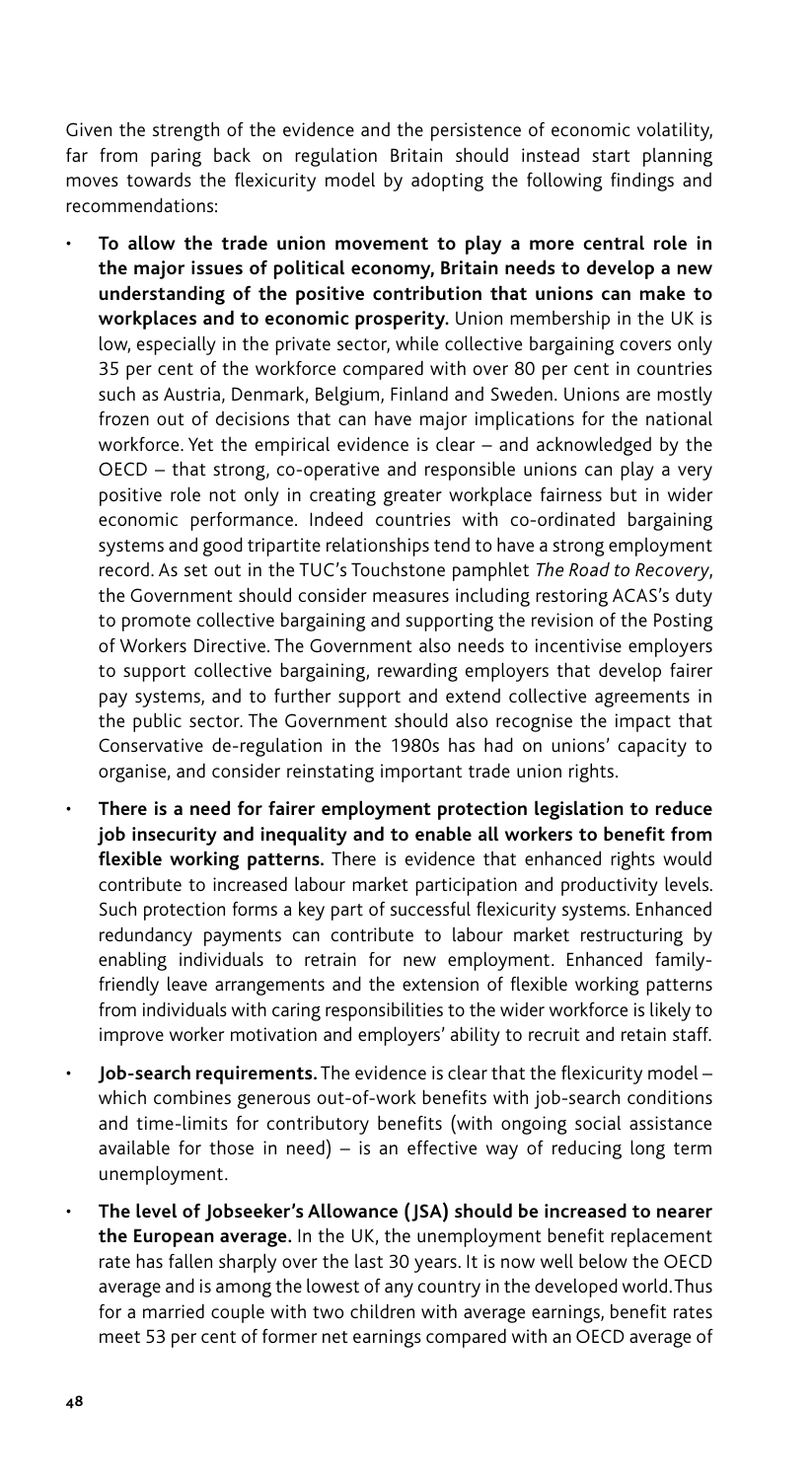76 per cent.<sup>101</sup> Yet, as the OECD has acknowledged, unemployment benefit plays a vital 'safety-net' role in times of high unemployment. As long as a higher benefit rate is buttressed by tough job-search requirements, raising the JSA rate would offer greater financial protection to those who are most vulnerable to economic instability, giving more time to find the right job without increasing unemployment.

• **To tackle rising levels of long term unemployment and greater economic volatility, Britain needs to strengthen its active labour market policies (ALMP), recognising that conditionality in the benefits system must be accompanied by improved support for unemployed people.** Britain has developed a more responsive active labour market strategy in recent years. Nevertheless, despite the call from the OECD to increase spending on ALMP measures with a proven record of success, Britain's proportionate spending in this area is only half the OECD's average. To prevent the further growth of long-term unemployment, Britain should accept the widely-backed proposal for a new universal job guarantee scheme available to all adults who have been unemployed for more than 12 months. As unemployment has risen in the UK, increased JSA and Tax Credit payments have acted as important automatic stabilisers – but it is also vital that spending on active labour market responses increases during recessions, promoting a quick re-integration of job losers into employment and preventing the risk of them sliding into long term unemployment and inactivity. This is a vital issue: even employers with a positive view of unemployed people are more cautious about recruiting those who have been unemployed for a long time. The evidence is also clear that long term unemployment is highly damaging to future prospects and has contributed to Britain's intractable 'low-pay, no-pay' cycle, a problem that affects more than 15 per cent of the population.<sup>102</sup>

All these measures should be carefully implemented and their impact evaluated so that they satisfy the test that they work in the real world. Implementation should follow the approach adopted with the introduction of the national minimum wage, in which the Low Pay Commission has closely monitored its impact to prevent damaging side-effects on employment. The Commission's remit ensures that decisions on raising the minimum wage are taken on the basis of the empirical evidence. Successive extensions of intervention should be monitored, assessed and adjusted accordingly to ensure that they have positive benefits. This evaluation could be carried out by developing a model along similar lines to that of the Low Pay Commission, which could be named the Labour Market Commission. One of the strengths of the Commission model is that as well as being independent of government, it is a successful example of a tripartite organisation with representatives from business, government and the unions.

Now that the prescriptions of the orthodox school have been discredited, it is time to re-assess the nature of the UK's labour market provisions. There is a strong case, based on successful practice in other counties and backed by firm international empirical evidence, for moving the UK away from its weakly regulated model to the higher levels of social protection available in many European countries. The evidence is clear that, contrary to the neo-liberal claims, this would bring improved economic and social outcomes.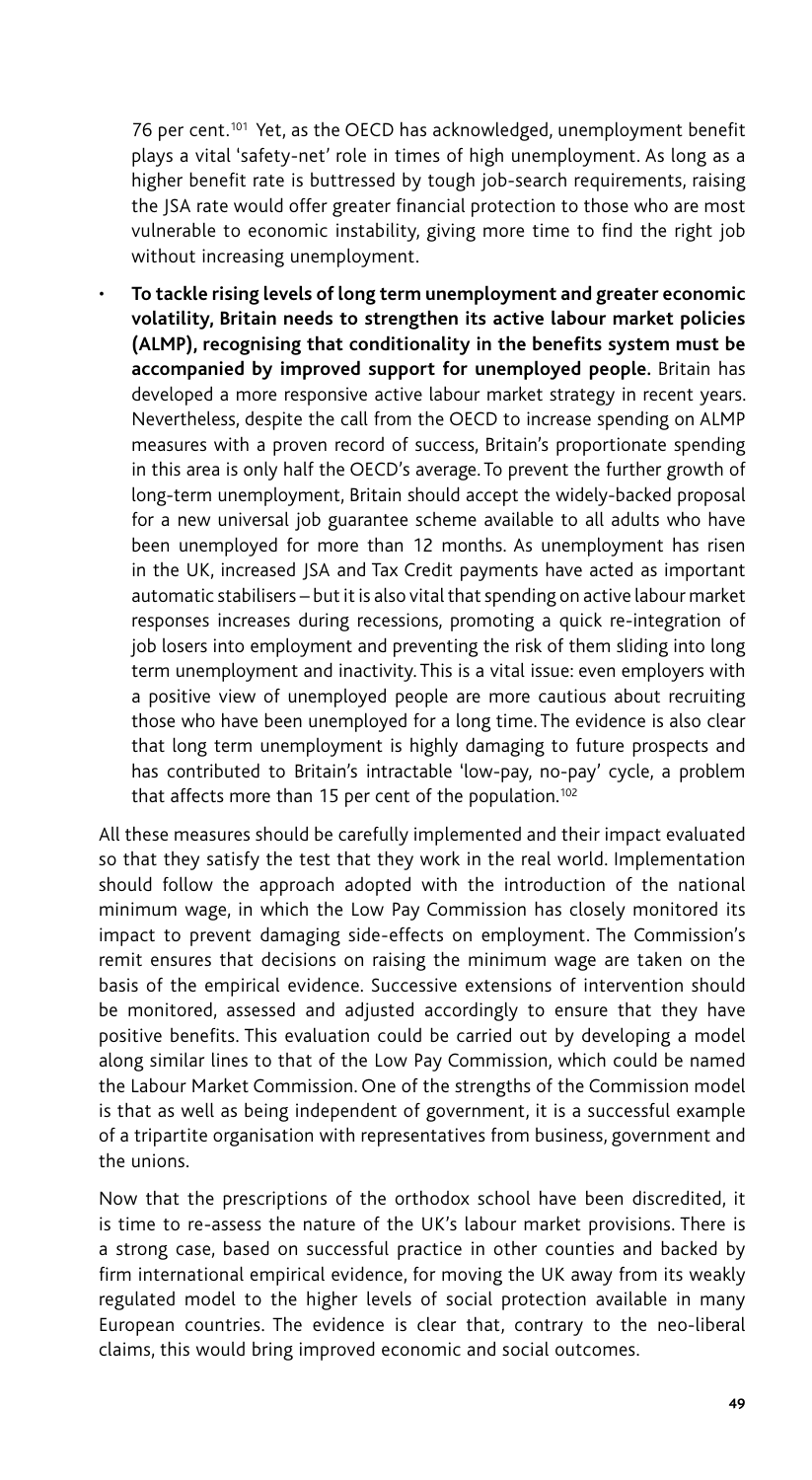# *References*

- Claimant count figures, www.statistics.gov.uk/StatBase/expodata/files/8547093331.csv
- OECD, *Jobs Study: Facts, analysis, strategies*, Paris, 1994
- OECD, *Jobs Study: Evidence and explanations*, 1994, pp43-8
- IMF, *World Economic Outlook*, 2003, p 129
- 5 www.guardian.co.uk/politics/2010/jan/27/conservatives-local-councils-benefits-jobs
- www.ft.com/cms/s/0/bc788742-d573-11de-81ee-00144feabdc0.html
- CBI, 'Tough Pay Restraint Ahead', *Press Release*, November, 2009
- www.mirror.co.uk/news/top-stories/2008/10/05/david-cameron-would-allow-minimum-wages-to-dieout-115875-20775693/
- www.iea.org.uk/record.jsp?type=pressArticle&ID=413
- D Coates, *Who's Afraid of Labour Market Flexibility?*, Work Foundation, 2006, p 10
- S Keen, *Debunking Economics*, Zed Books, 2001; H Minsky, *Stabilising an Unstable Economy*, Yale University Press, 1986
- It is a position most closely associated in the UK with Professor Alan Manning of the London School of Economics who uses the term 'monopsony theory' to describe the approach. See A Manning, 'A Generalised Theory of Monopsony', *Economic Journal*, Vol 116, pp 84-100, 2006
- A Hirschman, *Exit, Voice and Loyalty*, Harvard University Press, 1970
- S Keen, *Debunking Economics*, Zed Books, 2001
- W Fellner, 'Prices and Wages Under Bilateral Monopoly', *Quarterly Journal of Economics*, Vol 61, No 4, 1947, pp 503-532
- P Sraffa, *Production of Commodities by Means of Commodities, Prelude to a Critique of Political Economy*, Cambridge University Press, 1960
- R Solow, 'What Is Labour Marker Flexibility?', *Proceedings of the British Academy*, 1998
- BIS, *New Industries, New Jobs*, Dept for Business, Inovation and Skills, 2009
- S Deakin and G S Morris, *Labour Law*, Fifth Edition, Hart Publishing, Oxford and Portland, Oregan 2009, p 689
- S Milner, 'The Coverage of Collective Pay—Setting Institutions in Britain 1895-1990', (1995) 33 BJIR 69
- S Deakin and G S Morris, *Labour Law*, Fifth Edition, Hart Publishing, Oxford and Portland, Oregan 2009, p 27
- D Kavanagh and A Seldon (eds), *The Thatcher Effect*, OUP, 1989, p 69
- S Lansley, *Unfair to Middling*, TUC Touchstone Report, 2009
- R Taylor, 'Employment Relations Policy' in A Seldon (Ed), *The Blair Effect*, Little Brown, 2001, p 252
- Taylor, op cit p 253
- M Sharkh, 'Are There Optimal Global Configurations of Labour Market Flexibility and Security? Tackling the "Flexicurity" Oxymoron', *ILO Employment Sector Employment Working Paper No 15*, Geneva: International Labour Office, 2008.
- 27 Coates op cit, p 10
- A Turner, 'What's Wrong With Europe's Economy', CEP Queen's Prize lecture, mimeo, 2003; see also R Schettkat, 'Is Labour Market Regulation At the Root of European Unemployment? The case of Germany and the Netherlands' in D Howell (ed) *Fighting Unemployment*, OUP, 2005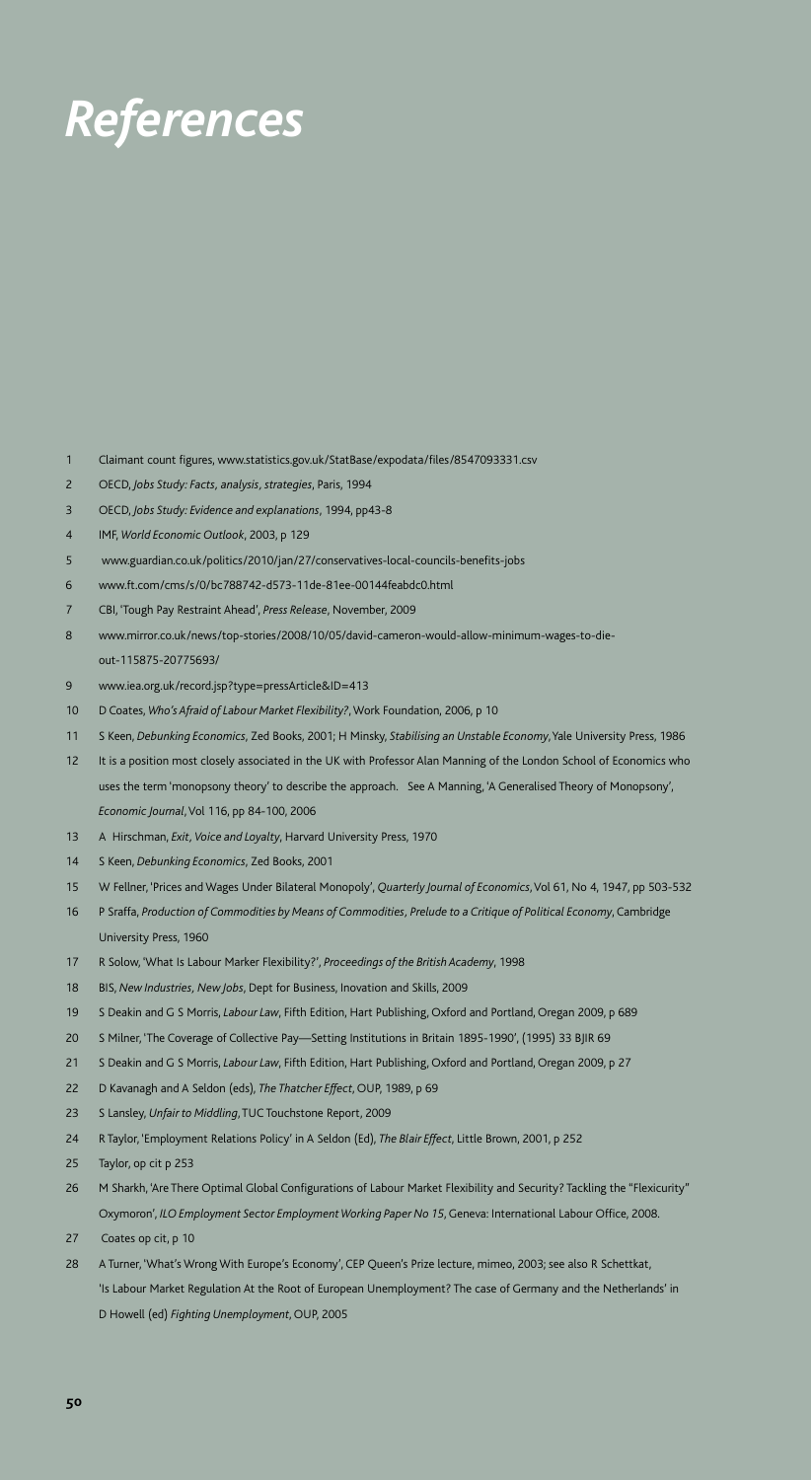- 29 D Baker et al, 'Labor Market Institutions and Unemployment: A critical assessment of the cross country evidence' in D Howell (ed), *Fighting Unemployment*, OUP, 2005
- 30 Also these results do not take account of what tax receipts are spent on: there is a lot evidence, for example, that tax-financed spending on transport infrastructure can improve economic performance
- 31 Baker et al , op cit p 108
- 32 A Basselini and R Duval, 'Employment Patterns in OECD Countries: Reassessing the role of policies and institutions', *OECD Social, Employment and Migration Working Paper No 3*5, Paris: OECD, 2006; B Amable, D Demmou and D Gatti, 'Employment Performance and Institutions: New answers to an old question', *IZA Discussion Paper No 2731*. Bonn: IZA, 2007
- 33 Also, both the tax wedge and unemployment generosity are measured very simplistically in these regressions. It would be hard to take these results as a precise guide to exactly how the UK tax system should be reformed to reduce unemployment, for example
- 34 Amable, Demmou and Gatti, op cit
- 35 R Freeman, 'Foreword' in D. Howell (ed), *Fighting Unemployment: The limits of free market orthodoxy*, Oxford: Oxford University Press, 2005
- 36 For example, A Manning, *Monopsony In Motion: Imperfect competition in labor markets*, Princeton University Press, 2003
- 37 D Card and A Krueger, *Myth and Measurement: The new economics of the minimum wage*, Princeton University Press 1995
- 38 Ibid. In the US there is a national (federal) minimum wage but each individual state can choose to set a state-level minimum wage in excess of the national minimum. Most of the US studies are based on "difference-in-differences" estimates which look at the change in employment levels in a state or states where the minimum wage was increased and compare this with the change in employment levels in a state or state where the minimum wage was held constant. Often, the studies look at matched workplaces in each state (for example, fast food outlets)
- 39 D Neumark and W Wascher, 'Minimum Wages and Employment', *IZA Discussion Paper No 2570*, IZA, 2007
- 40 H Doucouliagos and T Stanley, 'Publication Selection Bias In Minimum Wage Research? A meta-regression analysis', *British Journal of Industrial Relations*, Vol 47 No 2, pp 406-429, 2009
- 41 J Sackett, 'Bias in Analytic Research', *Journal of Chronic Diseases* Vol 31 No 1, pp 51-63, 2009. In a minimum wage context, publication bias has two implications: that studies which find a negative impact of minimum wages on employment are more likely to be published that studies which find no effects; and that where researchers conduct an empirical study which produces several different results, there is a tendency to focus on the results which are statistically significant and different from zero, as this will make the paper more likely to be published (publication being the immediate objective of most researchers)
- 42 R Dickens, R Riley and D Wilkinson, *The Employment and Hours of Work Effects of the Changing Minimum Wage*, Report prepared for the UK Low Pay Commission, 2009
- 43 M Draca, S Machin and J Van Reenen, 'Minimum Wages and Firm Profitability', *CEP Discussion Paper No 716*, Centre for Economic Performance, London School of Economics 2006
- 44 Ibid
- 45 J Galdón-Sánchez and M Güell, 'Dismissal Conflicts and Unemployment', *European Economic Review*, Vol 47 No 2, pp 323-335, 2003; A Lindbeck and D Snower, 'Insiders versus Outsiders', *Journal of Economic Perspectives*, Vol 15, pp 165-188, 2001
- 46 R Caballero and M Hammour, 'Jobless Growth: Appropriability, factor substitution and unemployment', *Carnegie-Rochester Conference Series on Public Policy*, Vol 48, pp 51-94, 1998; W MacLeod, 'Regulation or Markets? The Case of Employment Contracts', *CESifo Economic Studies No 51*, pp 1-46, CESifo, 2005
- 47 e.g. G Fella, 'Optimal Severance Pay in a Matching Model', *Working Paper No 598*, Queen Mary, University of London, Department of Economics, 2007
- 48 C Pissarides, 'Consumption and Savings with Unemployment Risk: Implications for optimal employment contracts', *IZA Discussion Paper No 1183*, IZA, 2004
- 49 M Estevez-Abe, D Soskice and I Torben, 'Social Protection and the Formation of Skills: A reinterpretation of the welfare state', *Varieties of Capitalism*, Vol 40, pp 145-184, 2001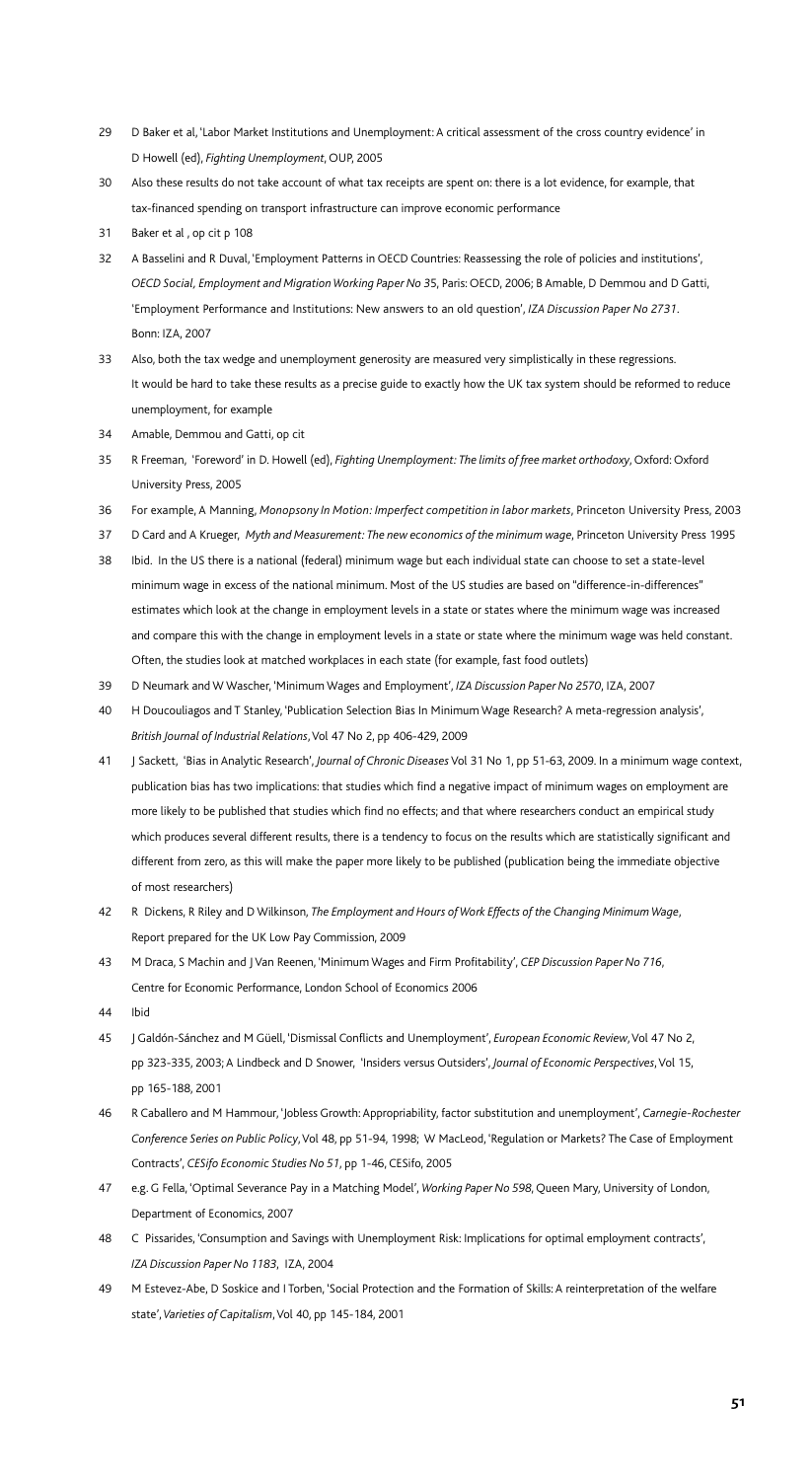- 50 M Gangl, 'The Only Way is Up? Employment protection and job mobility among recent entrants to European labour markets', *European Sociological Review*, Vol 19, pp 429-449, 2003
- 51 I Marinescu, 'Job Security Legislation and Job Duration: Evidence from the United Kingdom', *Journal of Labor Economics*, Vol 27 No 3, pp 465-486, 2009
- 52 M Belot, J Boone and J van Ours, 'Welfare-Improving Employment Protection', *Economica*, Vol 74 No 295, pp 381-396, 2007
- 53 HM Treasury/Department for Education and Skills/Department for Work and Pensions/Department for Trade and Industry, *Choice for Parents, The Best Start for Children: A Ten Year Strategy for Childcare*, HMSO, 2004
- 54 Although the evidence for substantial impacts of the tax burden on economic growth is minimal. See for instance www.leftfootforward.org/2009/09/uk-economy-can-aborb-higher-taxes/
- 55 G Paull, J Taylor and A Duncan, 'Mothers' Employment and Use of Childcare in the United Kingdom', *IFS Working Paper No WP01/2*, Institute for Fiscal Studies, 2001; T Viitanen, 'Cost of Childcare and Female Employment in the UK', Labour, Vol 19 No 1, pp 149-170, 2005. There is similar supportive evidence from Canada
- 56 See for example http://jec.senate.gov/archive/Hearings/03.06.08%20Paid%20Leave/Waldfogel%20statement%203-6-08. pdf and www.enfant-encyclopedie.com/pages/PDF/KamermanANGxp\_rev-Parental.pdf
- 57 S Tanaka and J Waldfogel, 'Effects of Parental Leave and Work Hours on Fathers' Involvement with their Babies: Evidence from the Millennium Cohort Study', *Community, Work and Family*, Vol 10 No 4, pp 409-426, 2007
- 58 B Hayward et al, 'The Third Work-Life Balance Employer Survey: Executive summary', *BERR Employment Relations Research Series No 86*, Department for Business, Enterprise and regulatory Reform, 2007
- 59 Milton Friedman, *Capitalism and Freedom*, University of Chicago Press, 1962
- 60 This was formalised in the 'efficient bargaining' model of A Oswald, 'Happiness and Economic Performance', *Economic Journal*, Vol 107 No 445, pp 1815-1831, 1997
- 61 R Freeman and J Medoff, *What Do Unions Do?*, Basic Books, 1984; Hirschman op cit
- 62 N Millward et al, *All Change at Work?* Routledge, 2001
- 63 S Moore et al, 'The Impact of Employee Representation upon Workplace Industrial Relations Outcomes', *Employment Relations Research Series No 8*7, Department for Business, Enterprise and Regulatory Reform, 2008
- 64 D Metcalfe et al, 'Unions and the Sword of Justice', *National Institute Economic Review*, 2001
- 65 J Budd and K Mumford, 'Trade Unions and Family-Friendly Polices in Britain', *Industrial and Labor Relations Review*, Vol 57 No 2, pp 204-222, 2004
- 66 T Aidt and Z Tzanattos Aidt, 'Trade Unions, Collective Bargaining and Macroeconomic Performance: A review', *Industrial Relations Journal*, Vol 39 No 4, pp 509-533, 2003
- 67 J Michie and M Sheehan, 'Labour Market Deregulation, "Flexibility" and Innovation', *Cambridge Journal of Economics*, Vol 27 No 3, pp 123-143, 2003
- 68 TUC *The Road to Recovery: How effective unions can help rebuild the economy*, London: TUC, 2010
- 69 Coates op cit, p 30
- 70 OECD, *Employment Outlook*, 2006
- 71 OECD *Employment Outlook*, 2004; OECD, *Employment Outlook*, 2006; OECD, *Employment Outlook*, 2009
- 72 See, for example, Manning, 2006, op cit
- 73 E Rayner et al, 'Evaluating Jobseeker's Allowance: A Summary of the Research Findings', *Department of Social Security, Research Report No. 116*, 2000
- 74 Manning, 2006, op cit
- 75 L Jacobi and J Kluve, 'Before and After the Hartz Reforms: The performance of active labour market policy in Germany', *RWLI Discussion Papers No 41*, Rheinisch-Westfälisches Institut für Wirtschaftsforschung, 2008; W Eichhorst and K Zimmermann, 'And Then There Were Four... How Many (and Which) Measures of Active Labour Market Policy Do We Still Need? Finding a balance after the evaluation of the Hartz reforms in Germany', *DIW Discussion Paper No 635*, Berlin: DIW, 2007; http://www.gpn.org/media/other/germany\_20080128/posen.pdf
- 76 R Chetty, 'Moral Hazard versus Liquidity and Optimal Unemployment Insurance', *Journal of Political Economy*, Vol 116 No 2, pp 173-234, 2008
- 77 www.oecd.org/dataoecd/52/8/42625548.xls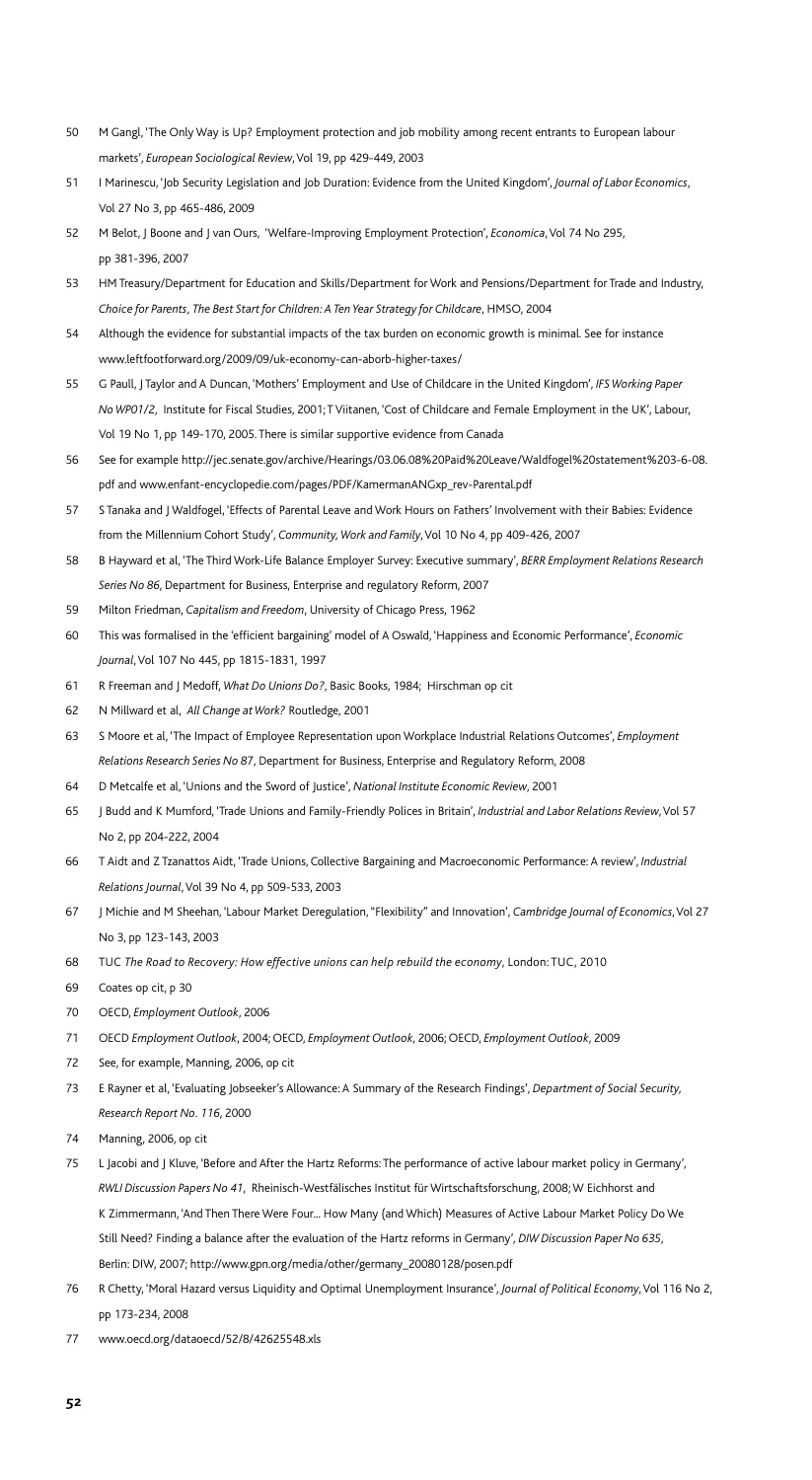- P Auer, 'In Search of Optimal Labour Market Institutions' in H Joergenson and P Madsen, *Flexicurity and Beyond: Finding a new agenda for the European social model*, Copenhagen: DJOF Publishing, 2007
- The UK system focuses very much on families with children, and disabled people
- P Gregg et al, 'Welfare Reform and Lone Parents in the UK', *Economic Journal*, Vol 119, pp F15-F37, 2009
- M Francesconi et al, 'The Effects of In-Work Benefit Reform in Britain on Couples: Theory and evidence', *Economic Journal*, Vol 119 (February), pp F66-F100, 2009
- D Greenberg and A Cebulla, 'The Cost-Effectiveness of Welfare-to-Work Programs: A meta-analysis', *Public Budgeting and Finance*, Vol 28 No 2, pp 112-145, 2008
- OECD, *Employment Outlook*, 2004, 2006
- http://cep.lse.ac.uk/textonly/\_new/staff/layard/pdf/001JGProposal-16-03-09.pdf
- See for instance OECD, *Employment Outlook*, 2007
- See OECD, *Employment Outlook*, 2006
- www.timesonline.co.uk/tol/comment/columnists/guest\_contributors/article4374701.ece
- OECD, *Employment Outlook*, 2009
- www.oecd.org/dataoecd/52/8/42625548.xls; http://www.oecd.org/employment/keystatistics
- www.statistics.gov.uk/pdfdir/pse1209.pdf
- Eurostat, 'Fewer Hours Worked and More Part Time Work in the EU27', news release, 5 November 2009
- TUC, *Recession Report Number 13*, November 2009, Trades Union Congress
- www.incomesdata.co.uk/news/press-releases/focus\_on\_recession.pdf
- However, price inflation (as measured by the Consumer Price Index) also fell over this period (from over 5% to below 2%), so real wage increases were actually higher in autumn 2009 than in autumn 2008
- The economy did recover more quickly from the early 1990s recession than the early 1980s recession. However, it is not clear to what extent this was due to the labour market being more flexible, or whether it was due to the recession being not as bad in the first place
- T Leunig, 'Fewer Jobless', *Prospect*, September 2009
- TUC, Budget Submission, March 2010
- www.bbc.co.uk/blogs/thereporters/stephanieflanders/2009/12/lagging\_no\_more.html
- Bank of England (2010) *Quarterly Bulletin*, Volume 50, No. 1, 2010 Q1, Bank of England.
- Coates op cit , p 15
- http://www.oecd.org/dataoecd/52/8/42625548.xls
- HM Treasury, *The Modernisation of Britain's Tax-Benefit System*, 1999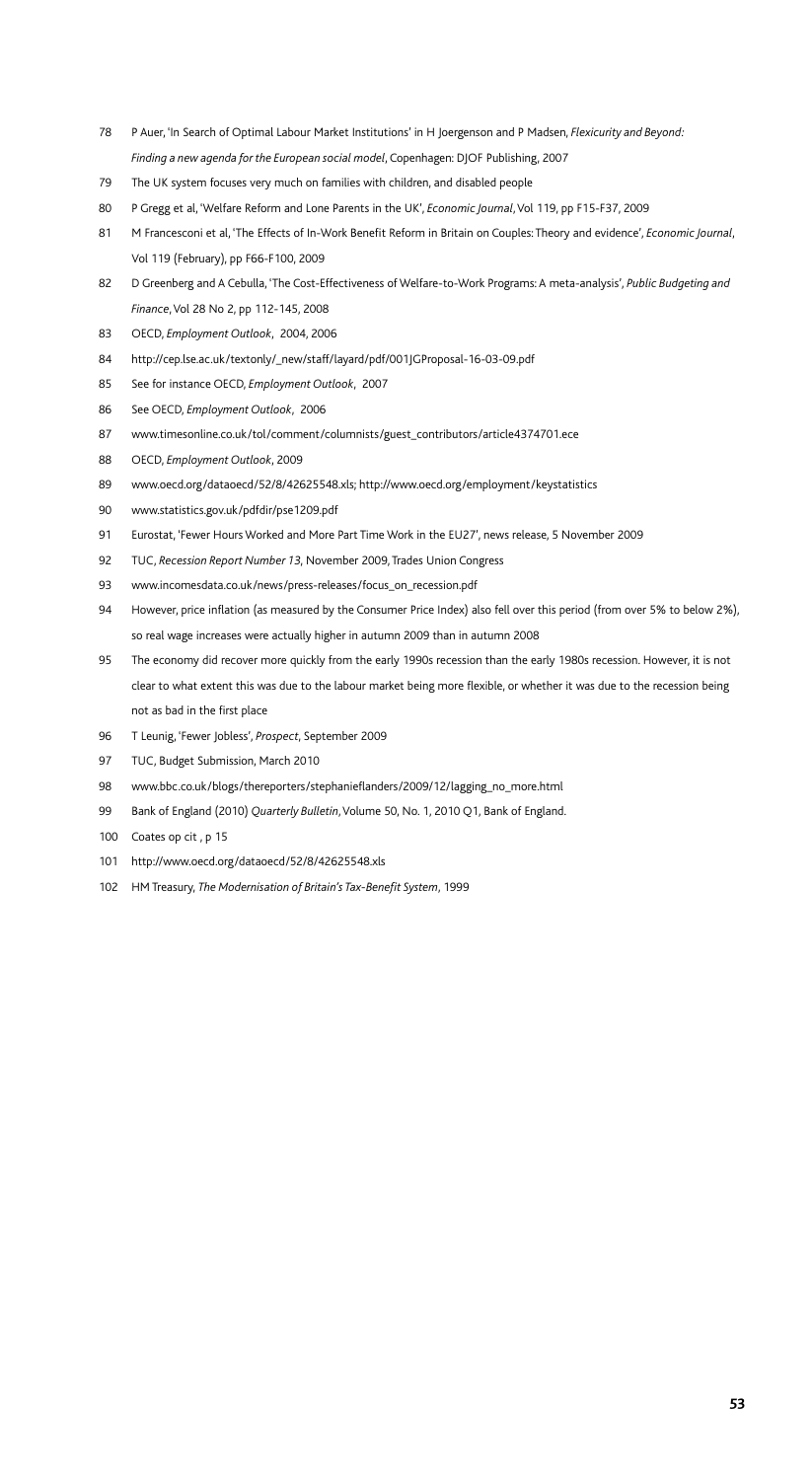# **The** Touchstone **Blog**

Go to **www.touchstoneblog.org.uk** for informed and lively progressive comment on the big policy issues of the day. Blog posts are written by TUC experts with a passion for social justice.

### **£10**

For more copies of this title contact our ordering point on 020 7467 1294 or smills@tuc.org.uk

All TUC publications may be made available for dyslexic or visually impaired readers, on request, in an agreed electronic format or in accessible formats such as Braille, audiotape and large print, at no extra cost.

Design: Eureka! Design Consultants Print: Precision Printing Cover illustration: Lo Cole/Eastwing